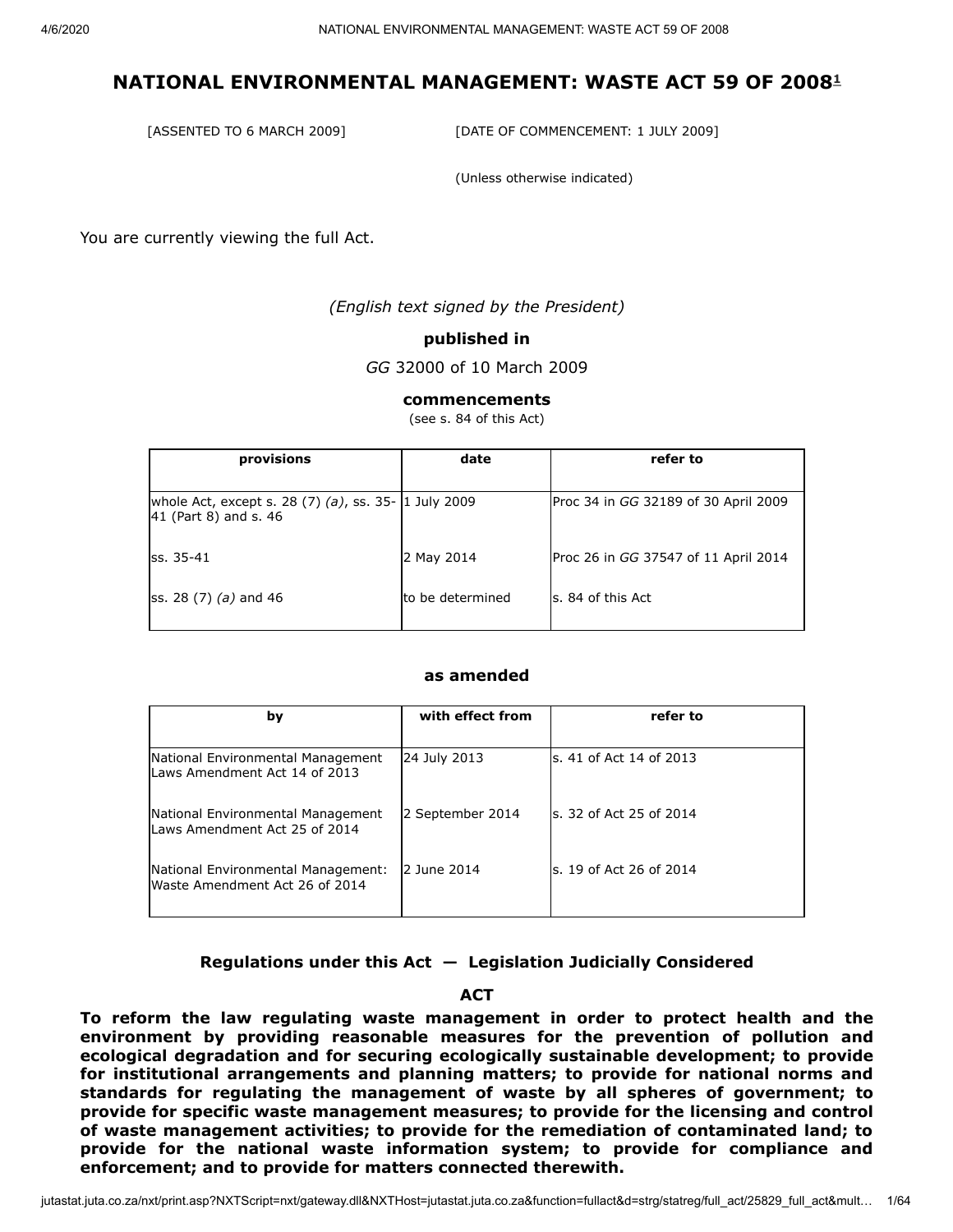#### **Preamble**

WHEREAS everyone has the constitutional right to have an environment that is not harmful to his or her health and to have the environment protected for the benefit of present and future generations through reasonable legislative and other measures that-

- *(a)* prevent pollution and ecological degradation;
- *(b)* promote conservation; and
- *(c)* secure ecologically sustainable development and use of natural resources while promoting justifiable economic and social development;

AND WHEREAS waste management practices in many areas of the Republic are not conducive to a healthy environment and the impact of improper waste management practices are often borne disproportionately by the poor;

AND WHEREAS poor waste management practices can have an adverse impact both locally and globally;

AND WHEREAS sustainable development requires that the generation of waste is avoided, or where it cannot be avoided, that it is reduced, re-used, recycled or recovered and only as a last resort treated and safely disposed of;

AND WHEREAS the minimisation of pollution and the use of natural resources through vigorous control, cleaner technologies, cleaner production and consumption practices, and waste minimisation are key to ensuring that the environment is protected from the impact of waste;

AND WHEREAS waste under certain circumstances is a resource and offers economic opportunities;

AND WHEREAS waste and management practices relating to waste are matters that-

- require national legislation to maintain essential national standards;
- in order to be dealt with effectively, require uniform norms and standards that apply throughout the Republic; and
- in order to promote and give effect to the right to an environment that is not harmful to health and well-being, have to apply uniformly throughout the Republic; and
- require strategies, norms and standards which seek to ensure best waste practices within a system of co-operative governance,

BE IT THEREFORE ENACTED by the Parliament of the Republic of South Africa, as follows:-

#### **TABLE OF CONTENTS**

[Tables of Contents amended by s. 31 of Act 25 of 2014 (wef 2 September 2014) and by s. 16 of Act 26 of 2014 (wef 2 June 2014).]

#### CHAPTER 1 INTERPRETATION AND PRINCIPLES

- 1 Definitions
- 2 Objects of Act
- 3 General duty of State
- 4 Application of Act
- 5 Application of National Environmental Management Act

#### CHAPTER 2

## NATIONAL WASTE MANAGEMENT STRATEGY, NORMS AND STANDARDS

#### *Part 1*

#### *National waste management strategy*

6 Establishment of national waste management strategy

#### *Part 2*

#### *National norms and standards, provincial norms and standards and waste service standards*

- 7 National norms and standards
- 8 Provincial norms and standards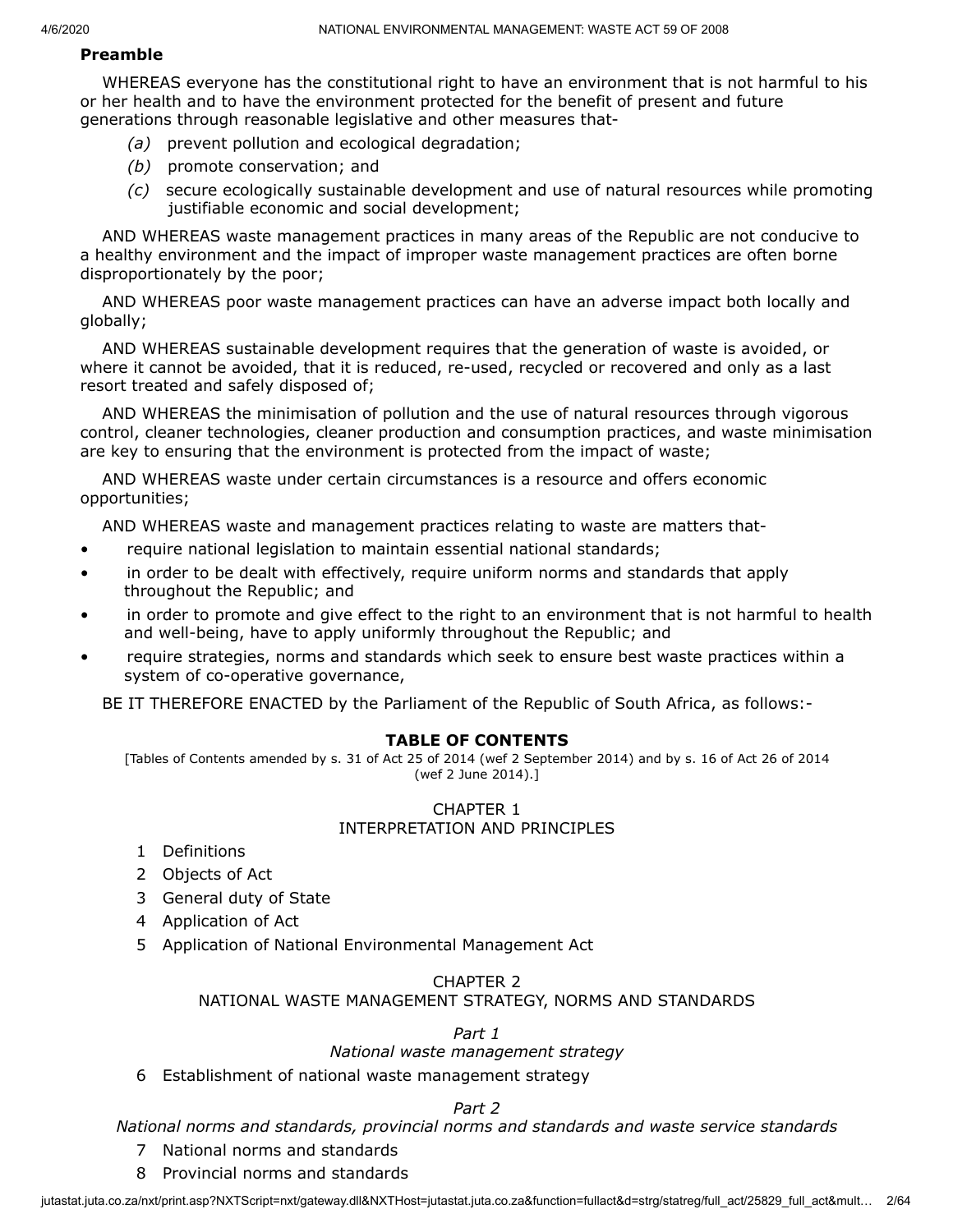#### 9 Waste service standards

#### CHAPTER 3

#### INSTITUTIONAL AND PLANNING MATTERS

- 10 Designation of waste management officers
- 11 Certain organs of state to prepare integrated waste management plans
- 12 Contents of integrated waste management plans
- 13 Reporting on implementation of integrated waste management plans

#### CHAPTER 3A

#### FINANCIAL PROVISIONS

[Chapter 3A inserted by s. 6 of Act 26 of 2014 (wef 2 June 2014).]

#### *Waste Management Charges*

13A Pricing strategy for waste management charges

[S. 13A inserted by s. 6 of Act 26 of 2014 (wef 2 June 2014).]

13B Application of pricing strategy

[[S. 13B inserted by s. 6 of Act 26 of 2014 (wef 2 June 2014).]

#### CHAPTER 4 WASTE MANAGEMENT MEASURES

*Part 1*

#### *Priority wastes*

- 14 Declaration of priority wastes
- 15 Consequences of declaration of priority wastes

#### *Part 2*

#### *General duty*

16 General duty in respect of waste management

#### *Part 3*

#### *Reduction, re-use, recycling and recovery of waste*

- 17 Reduction, re-use, recycling and recovery of waste
- 18 Extended producer responsibility

#### *Part 4*

#### *Waste management activities*

- 19 Listed waste management activities
- 20 Consequences of listing waste management activities
- 20A Prohibited or restricted activities in specified geographical areas [S. 20A inserted by s. 20 of Act 25 of 2014 (wef 2 September 2014)]

#### *Part 5*

#### *Storage, collection and transportation of waste*

- 21 General requirements for storage of waste
- 22 Storage of general waste
- 23 Waste collection services
- 24 Collection of waste
- 25 Duties of persons transporting waste

*Part 6*

# *Treatment, processing and disposal of waste*

- 26 Prohibition of unauthorised disposal
- 27 Littering

#### *Part 7*

#### *Industry waste management plans*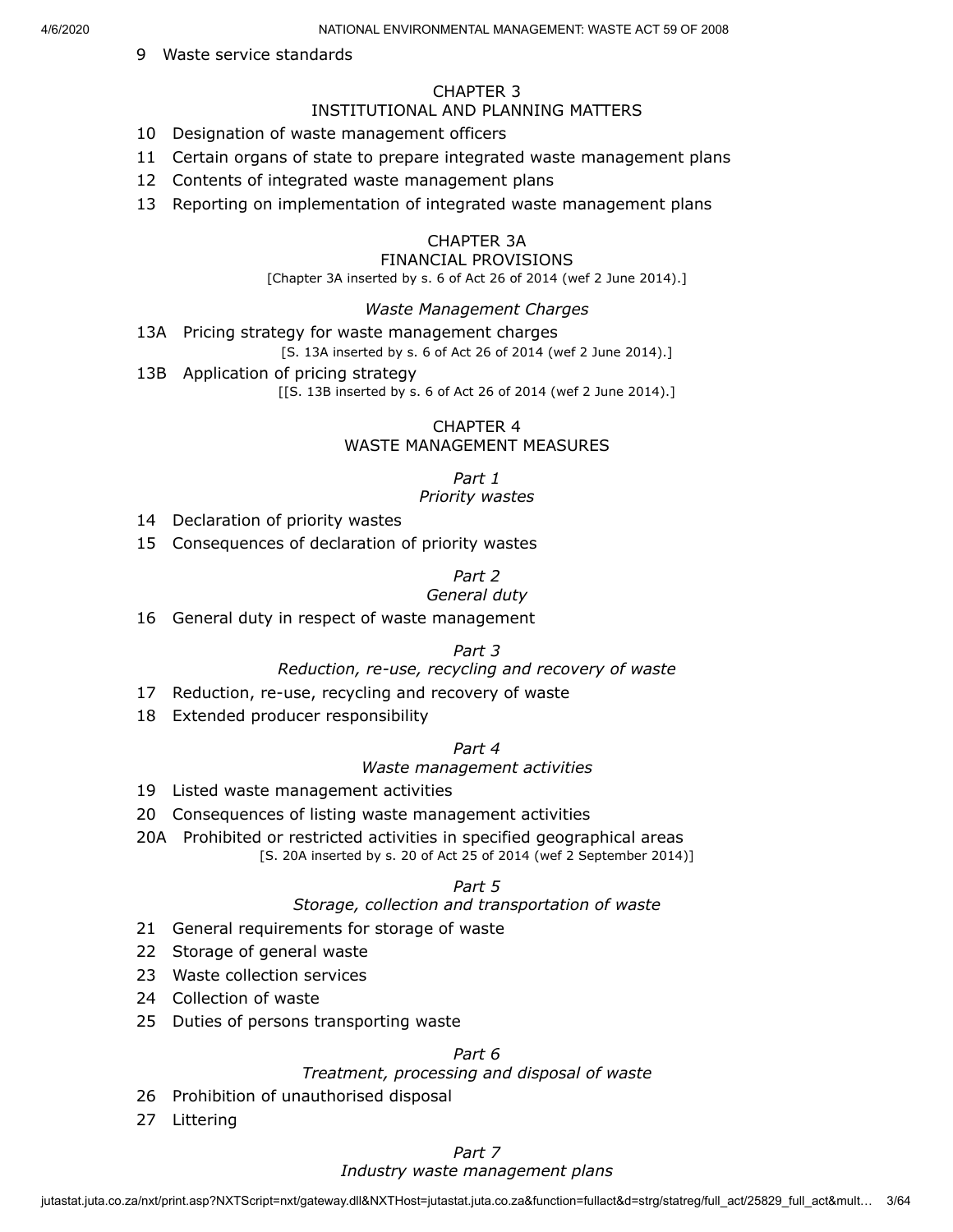- 28 Preparation of industry waste management plans by certain persons
- 29 Preparation of industry waste management plans by organs of state
- 30 Contents of industry waste management plans
- 31 Notification of industry waste management plans
- 32 Consideration of industry waste management plans
- 33 Specification of measures to be taken
- 34 Review of industry waste management plans

#### *Part 7A*

## *Waste Management Bureau*

|     | wasic management Darcaa                                          |
|-----|------------------------------------------------------------------|
|     | [Part 7A inserted by s. 13 of Act 26 of 2014 (wef 2 June 2014).] |
| 34A | Establishment of Waste Management Bureau                         |
|     | [S. 34A inserted by s. 13 of Act 26 of 2014 (wef 2 June 2014).]  |
| 34B | Determination of policy                                          |
|     | [S. 34B inserted by s. 13 of Act 26 of 2014 (wef 2 June 2014).]  |
| 34C | Minister's supervisory powers                                    |
|     | [S. 34C inserted by s. 13 of Act 26 of 2014 (wef 2 June 2014).]  |
| 34D | Objects of Bureau                                                |
|     | [S. 34D inserted by s. 13 of Act 26 of 2014 (wef 2 June 2014).]  |
| 34E | <b>Functions of Bureau</b>                                       |
|     | [S. 34E inserted by s. 13 of Act 26 of 2014 (wef 2 June 2014).]  |
| 34F | Funding of Bureau                                                |
|     | [S. 34F inserted by s. 13 of Act 26 of 2014 (wef 2 June 2014).]  |
| 34G | Financial management                                             |
|     | [S. 34G inserted by s. 13 of Act 26 of 2014 (wef 2 June 2014).]  |
| 34H | Reporting and audit                                              |
|     | [S. 34H inserted by s. 13 of Act 26 of 2014 (wef 2 June 2014).]  |
| 34I | Immovable property                                               |
|     | [S. 34I inserted by s. 13 of Act 26 of 2014 (wef 2 June 2014).]  |
| 34J | Chief Executive Officer of Bureau                                |
|     | [S. 34J inserted by s. 13 of Act 26 of 2014 (wef 2 June 2014).]  |
| 34K | <b>Functions of Chief Executive Officer</b>                      |
|     | [S. 34K inserted by s. 13 of Act 26 of 2014 (wef 2 June 2014).]  |
| 34L | <b>Employees of Bureau</b>                                       |
|     | [S. 34L inserted by s. 13 of Act 26 of 2014 (wef 2 June 2014).]  |
|     |                                                                  |

*Part 8*

# *Contaminated land*

- 35 Application of this Part
- 36 Identification and notification of investigation areas
- 37 Consequences of identification and notification of investigation areas
- 38 Consideration of site assessment reports
- 39 Orders to remediate contaminated land
- 40 Transfer of remediation sites
- 41 Contaminated land register

#### *Part 9*

## *Other measures*

42 Recognition programmes

# CHAPTER 5

## LICENSING OF WASTE MANAGEMENT ACTIVITIES

- 43 Licensing authority
- 43A Residue stockpiles and residue deposits

[S. 43A inserted by s. 22 of Act 25 of 2014 (wef 2 September 2014).]

44 Co-operative governance in waste management licence applications

jutastat.juta.co.za/nxt/print.asp?NXTScript=nxt/gateway.dll&NXTHost=jutastat.juta.co.za&function=fullact&d=strg/statreg/full\_act/25829\_full\_act&mult... 4/64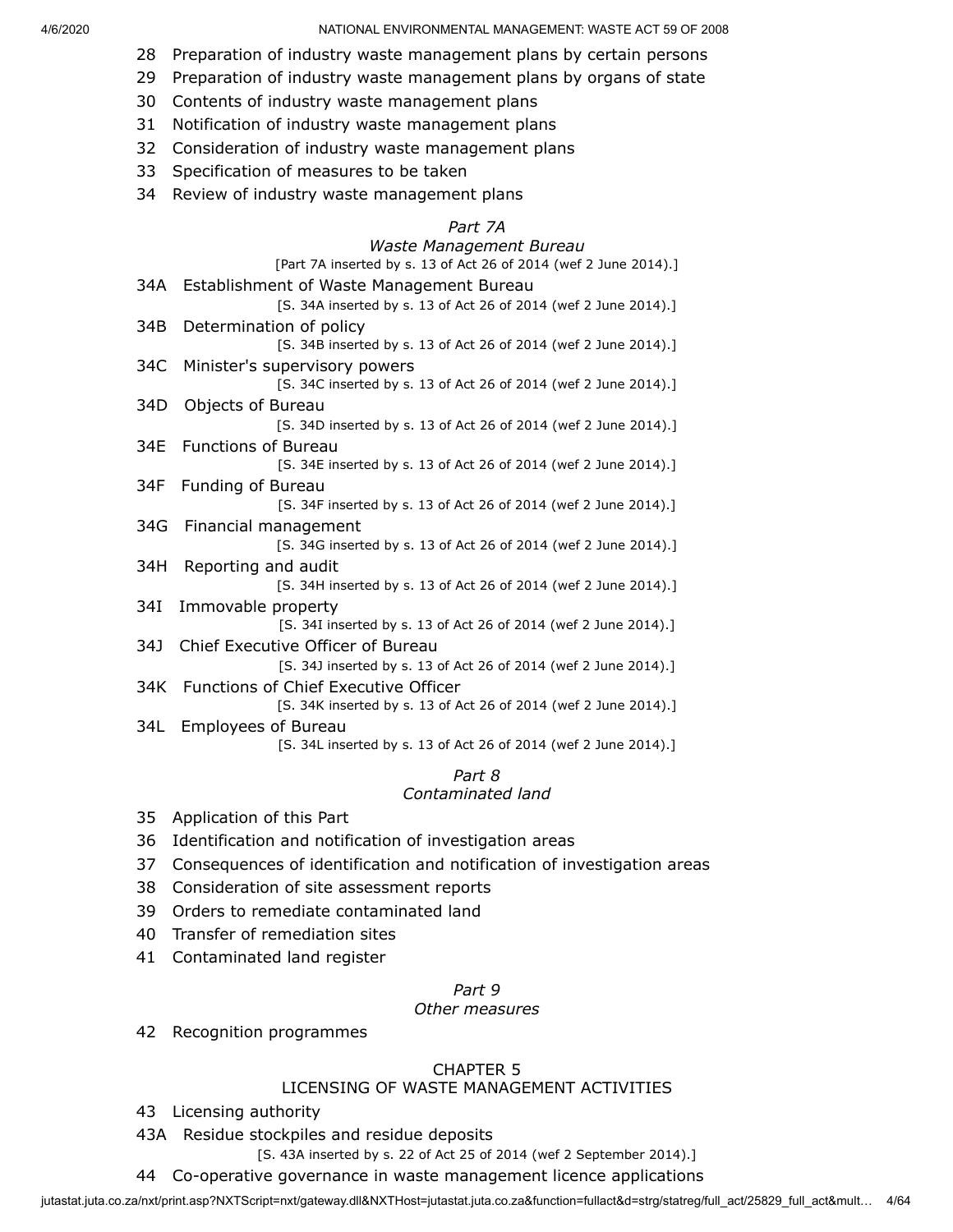- Application for waste management licences
- Appointment of persons to manage waste management licence applications
- Procedure for waste management licence applications
- Factors to be taken into account by licensing authorities
- Decision of licensing authorities on waste management licence applications
- Issuing of waste management licences
- Contents of waste management licences
- Transfer of waste management licences
- Review of waste management licences
- Variation of waste management licences
- Renewal of waste management licences
- Revocation and suspension of waste management licences
- Surrender of waste management licences
- Waste management control officers
- Criteria for fit and proper persons

# CHAPTER 6

# WASTE INFORMATION

- Establishment of national waste information system
- Objectives of national waste information system
- Establishment of provincial waste information systems
- Provision of information
- Access to information

#### CHAPTER 7

## COMPLIANCE AND ENFORCEMENT

- Compliance powers of Minister of Water Affairs and Forestry
- Waste impact reports
- Offences
- Penalties

# CHAPTER 8

# GENERAL MATTERS

#### *Part 1 Regulations*

- Regulations by Minister
- 69A Regulations for Bureau

[S. 69A inserted by s. 14 of Act 26 of 2014 (wef 2 June 2014).]

- Regulations by MECs
- General regulatory powers

#### *Part 2 Consultative process*

- Consultation
- Public participation

#### *Part 3*

#### *Exemptions and appeals*

- Applications for exemption
- Consideration of applications for exemption
- Decisions on applications for exemption
- Review and transfer of exemptions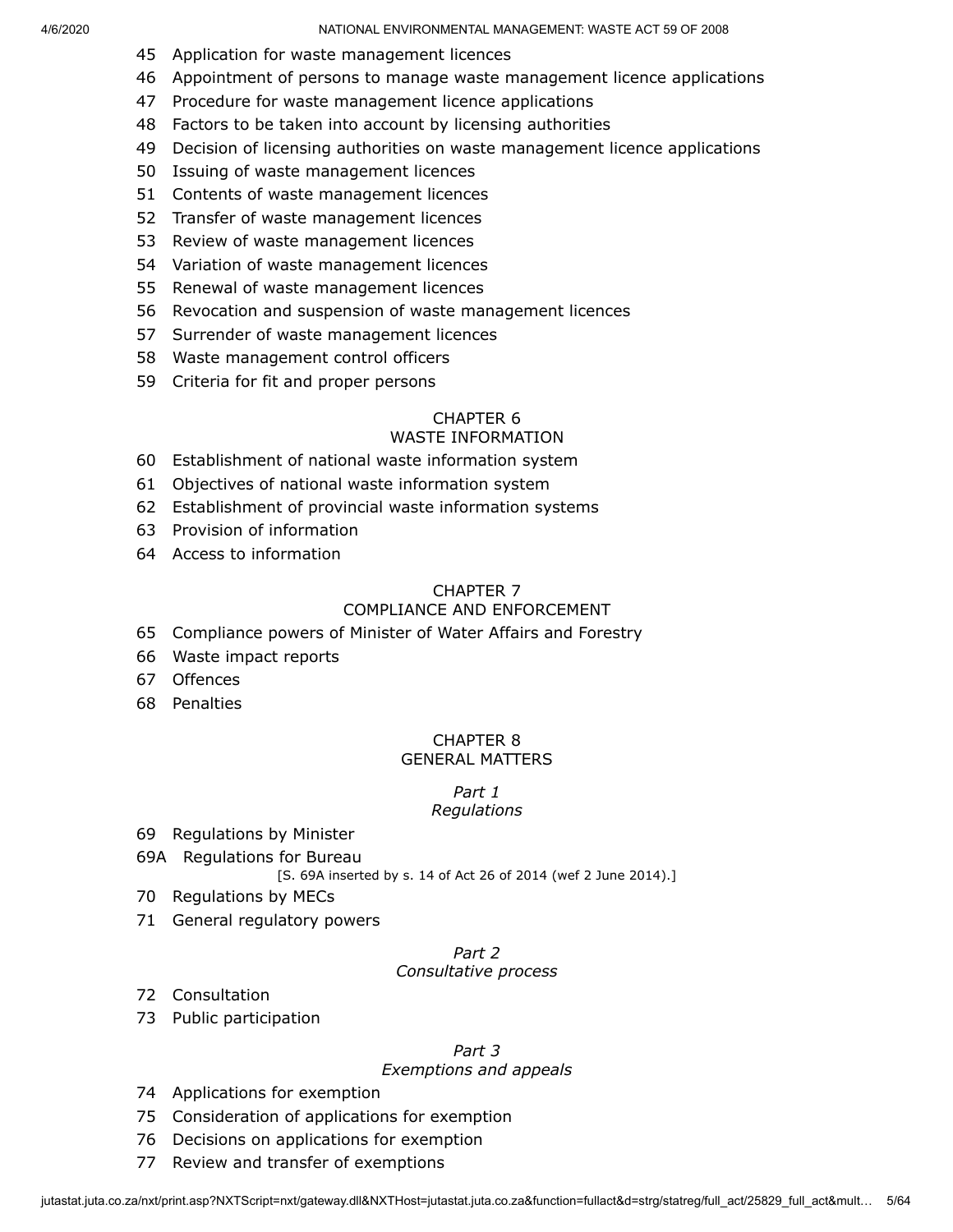78 ......

[S. 78 repealed by s. 15 of Act 26 of 2014 (wef 2 June 2014).]

### CHAPTER 9 **MISCELLANEOUS**

- 79 Delegation and assignment
- 79A Delegation by Minister responsible for mineral resources

[S. 79A inserted by s. 25 of Act 25 of 2014 (wef 2 September 2014).]

- 80 Repeal and amendment of laws, and savings
- 81 Transitional provisions in respect of permits issued in terms of Environment Conservation Act
- 82 Transitional provision regarding listed waste management activities
- 83 Act regarded as specific environmental management Act
- 84 Short title and commencement

## Schedule 1

WASTE MANAGEMENT ACTIVITIES IN RESPECT OF WHICH A WASTE MANAGEMENT LICENCE IS REQUIRED

## Schedule 2 LAWS REPEALED OR AMENDED

Schedule 3 DEFINED WASTES

[Schedule 3 added by s. 18 of Act 26 of 2014 (wef 2 June 2014).]

<span id="page-5-0"></span> $1$  This Act has been updated to include all available historical commencement details

### **CHAPTER 1 INTERPRETATION AND PRINCIPLES (ss 1-5)**

## **1 Definitions**

In this Act, unless the context indicates otherwise-

**'acceptable exposure'** means the exposure of the maximum permissible concentration of a substance to the environment that will have a minimal negative effect on health or the environment;

**'associated structures and infrastructure'**, when referred to in Schedule 1, means any building or infrastructure that is necessary for the functioning of a facility or waste management activity or that is used for an ancillary service or use from the facility;

**'best practicable environmental option'** means the option that provides the most benefit or causes the least damage to the environment as a whole, at a cost acceptable to society, in the long term as well as in the short term;

#### **'building and demolition waste'** ......

[Definition of 'building and demolition waste' deleted by s. 1 *(b)* of Act 26 of 2014 (wef 2 June 2014).]

#### **'business waste'** ......

[Definition of 'business waste' deleted by s. 1 *(b)* of Act 26 of 2014 (wef 2 June 2014).]

#### **'by-product'** ......

[Definition of 'by-product' deleted by s. 1 *(a)* of Act 26 of 2014 (wef 2 June 2014).]

**'clean production'** means the continuous application of integrated preventative environmental strategies to processes, products and services to increase overall efficiency and to reduce the impact of such processes, procedures and services on health and the environment;

**'commence'** means the start of any physical activity, including site preparation or any other activity on the site in furtherance of a waste management activity, but does not include any activity required for investigation or feasibility study purposes as long as such investigation or feasibility study does not constitute a waste management activity;

**'Constitution'** means the Constitution of the Republic of South Africa, 1996;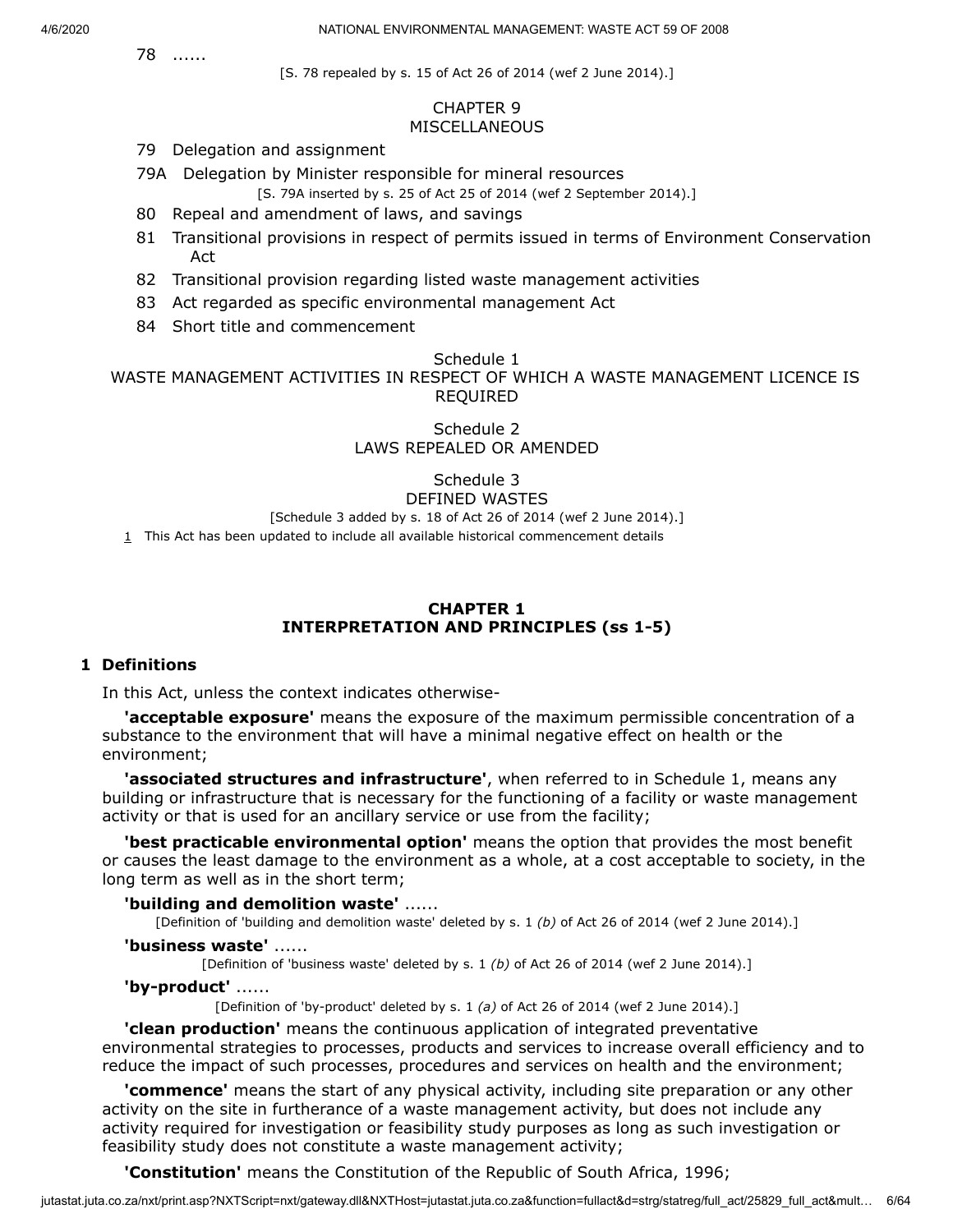**'container'** means a disposable or re-usable vessel in which waste is placed for the purposes of storing, accumulating, handling, transporting, treating or disposing of that waste, and includes bins, bin-liners and skips;

**'contaminated'**, in relation to Part 8 of Chapter 4, means the presence in or under any land, site, buildings or structures of a substance or micro-organism above the concentration that is normally present in or under that land, which substance or micro-organism directly or indirectly affects or may affect the quality of soil or the environment adversely;

**'decommissioning'**, in relation to waste treatment, waste transfer or waste disposal facilities, means the planning for and management and remediation of the closure of a facility that is in operation or that no longer operates;

**'Department'** means the Department responsible for environmental affairs;

[Definition of 'Department' substituted by s. 1 *(c)* of Act 26 of 2014 (wef 2 June 2014).]

**'disposal'** means the burial, deposit, discharge, abandoning, dumping, placing or release of any waste into, or onto, any land;

## **'domestic waste'** ......

[Definition of 'domestic waste' deleted by s. 1 *(b)* of Act 26 of 2014 (wef 2 June 2014).]

**'employment practice'** has the meaning assigned to it in section 1 of the Public Service Act, 1994;

[Definition of 'employment practice' inserted by s. 1 *(d)* of Act 26 of 2014 (wef 2 June 2014).]

**'environment'** has the meaning assigned to it in section 1 of the National Environmental Management Act;

**'Environment Conservation Act'** means the Environment Conservation Act, 1989 (Act 73 of 1989);

**'environmentally sound management'** means the taking of all practicable steps to ensure that waste is managed in a manner that will protect health and the environment;

**'export'** means to take or send waste from the Republic to another country or territory;

**'extended producer responsibility measures'** means measures that extend a person's financial or physical responsibility for a product to the post-consumer stage of the product, and includes-

- *(a)* waste minimisation programmes;
- *(b)* financial arrangements for any fund that has been established to promote the reduction, re-use, recycling and recovery of waste;
- *(c)* awareness programmes to inform the public of the impacts of waste emanating from the product on health and the environment; and
- *(d)* any other measures to reduce the potential impact of the product on health and the environment;

**'***Gazette***'**, when used in relation to-

- *(a)* the Minister, means the *Government Gazette*; and
- *(b)* the MEC, means the *Provincial Gazette* of the province concerned;

## **'general waste'** ......

[Definition of 'general waste' deleted by s. 1 *(b)* of Act 26 of 2014 (wef 2 June 2014).]

#### **'hazardous waste'** ......

[Definition of 'hazardous waste' deleted by s. 1 *(b)* of Act 26 of 2014 (wef 2 June 2014).]

**'high-risk activity'** means an undertaking, including processes involving substances that present a likelihood of harm to health or the environment;

**'holder of waste'** means any person who imports, generates, stores, accumulates, transports, processes, treats, or exports waste or disposes of waste;

**'import'** means any entry into the Republic other than entry for transit;

**'incineration'** means any method, technique or process to convert waste to flue gases and residues by means of oxidation;

**'industry'** includes commercial activities, commercial agricultural activities, mining activities and the operation of power stations;

**'industry waste management plan'** means a plan referred to in Part 7 of Chapter 4;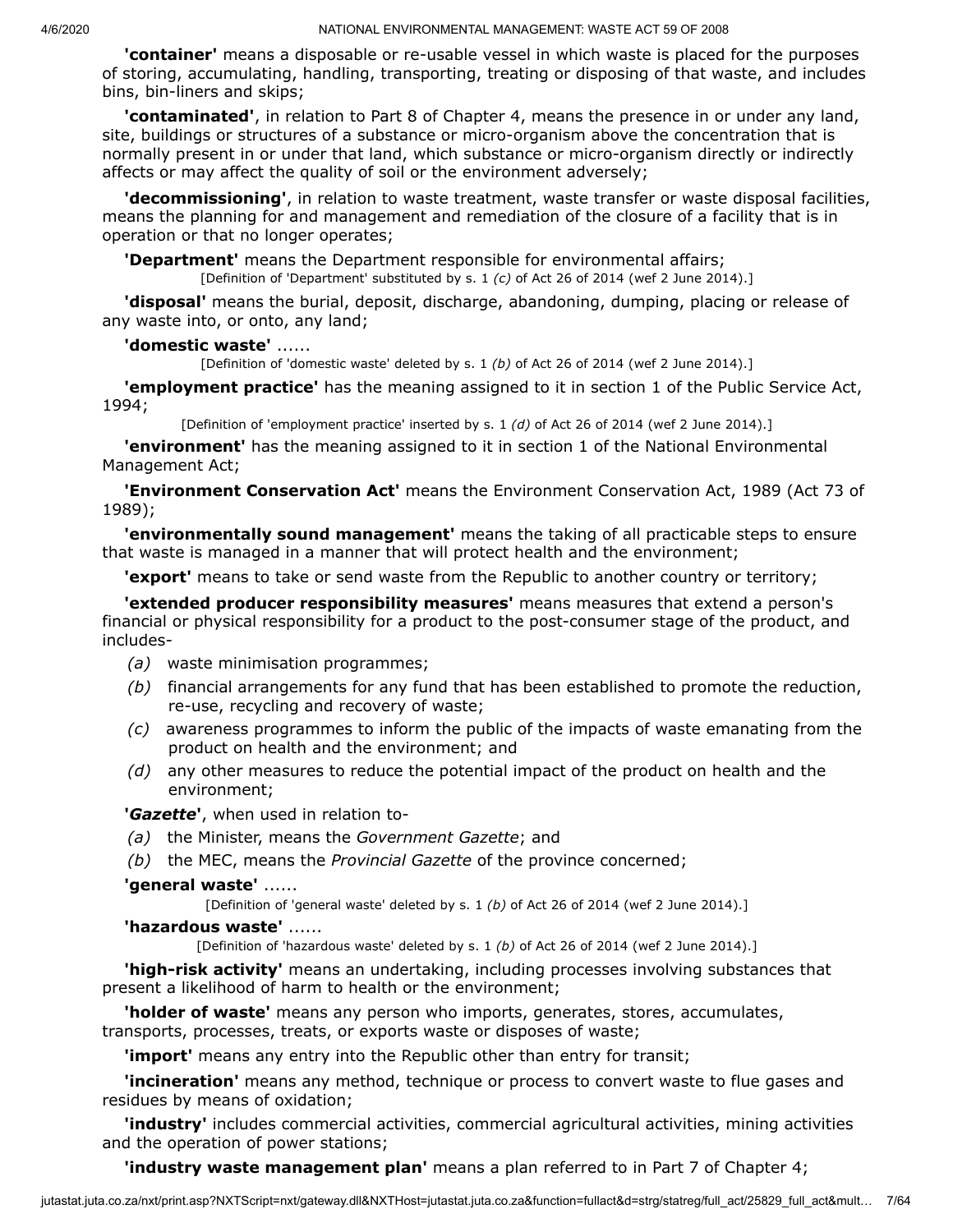**'inert waste'** ......

[Definition of 'inert waste' deleted by s. 1 *(b)* of Act 26 of 2014 (wef 2 June 2014).]

**'integrated waste management plan'** means a plan prepared in terms of section 12;

**'investigation area'** means an area identified as such in terms of section 37;

**'licensing authority'** means an authority referred to in section 43 and that is responsible for implementing the licensing system provided for in Chapter 5;

**'life cycle assessment'** means a process where the potential environmental effects or impacts of a product or service throughout the life of that product or service is being evaluated;

**'MEC'** means the Member of the Executive Council of a province who is responsible for waste management in the province;

**'Mineral and Petroleum Resources Development Act, 2002'** means the Mineral and Petroleum Resources Development Act, 2002 (Act 28 of 2002);

[Definition of 'Mineral and Petroleum Resources Development Act, 2002' inserted by s. 18 *(a)* of Act 25 of 2014 (wef 2 September 2014).]

**'minimisation'**, when used in relation to waste, means the avoidance of the amount and toxicity of waste that is generated and, in the event where waste is generated, the reduction of the amount and toxicity of waste that is disposed of;

**'Minister'**<sup>[2](#page-9-0)</sup> means the Minister responsible for environmental affairs;

[Definition of 'Minister' substituted by s. 1 *(e)* of Act 26 of 2014 (wef 2 June 2014).]

**'municipality'** means a municipality established in terms of the Local Government: Municipal Structures Act, 1998 (Act 117 of 1998);

**'Municipal Systems Act'** means the Local Government: Municipal Systems Act, 2000 (Act 32 of 2000);

**'National Environmental Management Act'** means the National Environmental Management Act, 1998 (Act 107 of 1998);

**'non-substantive'**, in relation to the amendment or substitution of a regulation, notice, strategy, licence, approval, or provision thereof, includes-

- *(a)* any clerical mistake, unintentional error or omission;
- *(b)* the correction of any miscalculated figure; and
- *(c)* the correction of any incorrect description of any person, thing, property or waste management activity;

**'organ of state'** has the meaning assigned to it in section 239 of the Constitution;

**'person'** has the meaning assigned to it in the Interpretation Act, 1957 (Act 33 of 1957), and includes an organ of state;

**'pollution'** has the meaning assigned to it in section 1 of the National Environmental Management Act;

**'prescribe'** means prescribe by regulation under this Act;

**'priority waste'** means a waste declared to be a priority waste in terms of section 14;

**'recovery'** means the controlled extraction or retrieval of any substance, material or object from waste;

[Definition of 'recovery' substituted by s. 1 *(f)* of Act 26 of 2014 (wef 2 June 2014).]

**'recycle'** means a process where waste is reclaimed for further use, which process involves the separation of waste from a waste stream for further use and the processing of that separated material as a product or raw material;

**'residue deposit'** has the meaning assigned to it in section 1 of the Mineral and Petroleum Resources Development Act, 2002;

[Definition of 'residue deposit' inserted by s. 18 *(b)* of Act 25 of 2014 (wef 2 September 2014).]

**'residue stock pile'** has the meaning assigned to it in section 1 of the Mineral and Petroleum Resources Development Act, 2002;

[Definition of 'residue stock pile' inserted by s. 18 *(b)* of Act 25 of 2014 (wef 2 September 2014).]

**'re-use'** means to utilise the whole, a portion of or a specific part of any substance, material or object from the waste stream for a similar or different purpose without changing the form or properties of such substance, material or object;

[Definition of 're-use' substituted by s. 1 *(g)* of Act 26 of 2014 (wef 2 June 2014).]

jutastat.juta.co.za/nxt/print.asp?NXTScript=nxt/gateway.dll&NXTHost=jutastat.juta.co.za&function=fullact&d=strg/statreg/full\_act/25829\_full\_act&mult… 8/64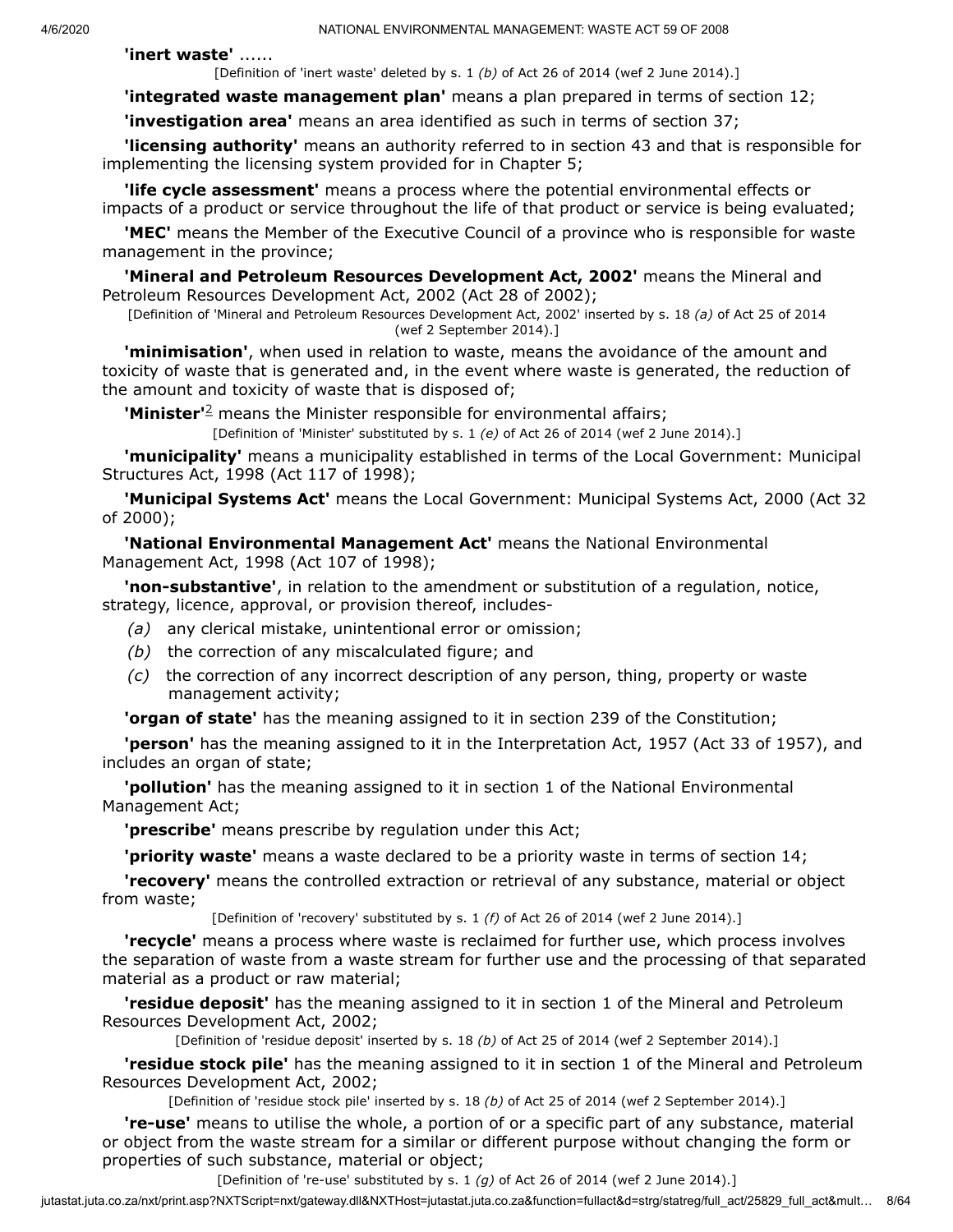**'specific environmental management Act'** has the meaning assigned to it in section 1 of the National Environmental Management Act;

**'storage'** means the accumulation of waste in a manner that does not constitute treatment or disposal of that waste;

**'sustainable development'** has the meaning assigned to it in section 1 of the National Environmental Management Act;

**'the Bureau'** means the Waste Management Bureau established by section 34A; [Definition of 'the Bureau' inserted by s. 1 *(h)* of Act 26 of 2014 (wef 2 June 2014).]

**'this Act'** includes-

- *(a)* any regulations made in terms of this Act;
- *(b)* any notice or other subordinate legislation issued or made in terms of this Act; and
- *(c)* any regulation or direction that remains in force in terms of section 81;

**'transit'** means the continuous passage from one border of the Republic to another such border without storage other than temporary storage incidental to transport;

**'treatment'** means any method, technique or process that is designed to-

- *(a)* change the physical, biological or chemical character or composition of a waste; or
- *(b)* remove, separate, concentrate or recover a hazardous or toxic component of a waste; or
- *(c)* destroy or reduce the toxicity of a waste,

in order to minimise the impact of the waste on the environment prior to further use or disposal; **'waste'** means-

- *(a)* any substance, material or object, that is unwanted, rejected, abandoned, discarded or disposed of, or that is intended or required to be discarded or disposed of, by the holder of that substance, material or object, whether or not such substance, material or object can be re-used, recycled or recovered and includes all wastes as defined in Schedule 3 to this Act; or
- *(b)* any other substance, material or object that is not included in Schedule 3 that may be defined as a waste by the Minister by notice in the *Gazette*,

but any waste or portion of waste, referred to in paragraphs *(a)* and *(b)*, ceases to be a waste-

- (i) once an application for its re-use, recycling or recovery has been approved or, after such approval, once it is, or has been re-used, recycled or recovered;
- (ii) where approval is not required, once a waste is, or has been re-used, recycled or recovered;
- (iii) where the Minister has, in terms of section 74, exempted any waste or a portion of waste generated by a particular process from the definition of waste; or
- (iv) where the Minister has, in the prescribed manner, excluded any waste stream or a portion of a waste stream from the definition of waste.

[Definition of 'waste' substituted by s. 38 of Act 14 of 2013 (wef 24 July 2013) and by s. 1 *(i)* of Act 26 of 2014 (wef 2 June 2014).]

**'waste disposal facility'** means any site or premise used for the accumulation of waste with the purpose of disposing of that waste at that site or on that premise;

**'waste management activity'** means any activity listed in Schedule 1 or published by notice in the *Gazette* under section 19, and includes-

- *(a)* the importation and exportation of waste;
- *(b)* the generation of waste, including the undertaking of any activity or process that is likely to result in the generation of waste;
- *(c)* the accumulation and storage of waste;
- *(d)* the collection and handling of waste;
- *(e)* the reduction, re-use, recycling and recovery of waste;
- *(f)* the trading in waste;
- *(g)* the transportation of waste;
- *(h)* the transfer of waste;
- *(i)* the treatment of waste; and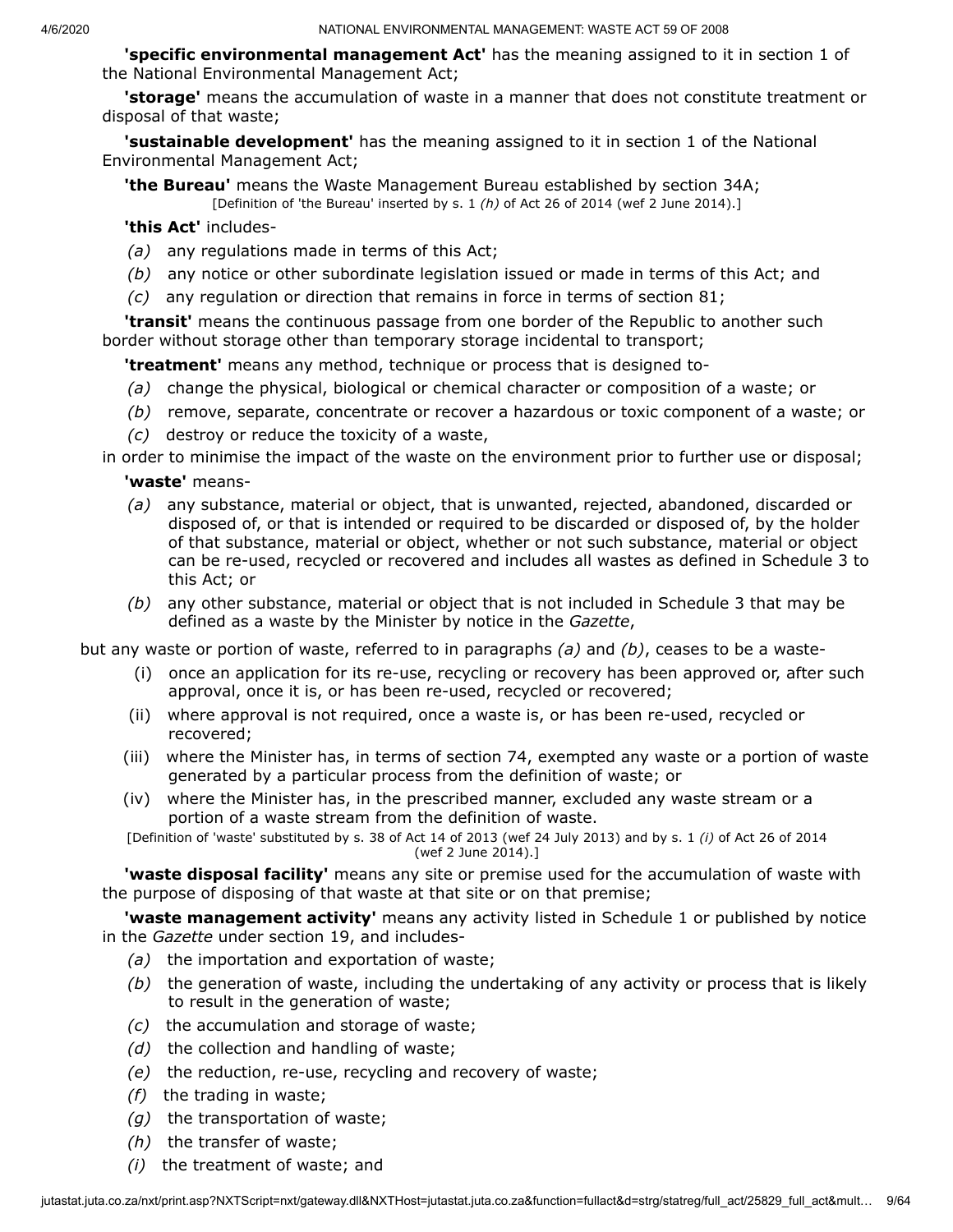*(j)* the disposal of waste;

**'waste management control officer'** means a waste management control officer designated under section 58 (1);

**'waste management licence'** means a licence issued in terms of section 49;

**'waste management officer'** means a waste management officer designated in terms of section 10;

**'waste management services'** means waste collection, treatment, recycling and disposal services;

**'waste minimisation programme'** means a programme that is intended to promote the reduced generation and disposal of waste;

**'waste transfer facility'** means a facility that is used to accumulate and temporarily store waste before it is transported to a recycling, treatment or waste disposal facility;

<span id="page-9-0"></span>**'waste treatment facility'** means any site that is used to accumulate waste for the purpose of storage, recovery, treatment, reprocessing, recycling or sorting of that waste.

2 Administration, powers and functions transferred to the Minister of Water and Environmental Affairs (Proc 44 in *GG* 32367 of 1 July 2009), to the Minister of Environmental Affairs (Proc 47 in *GG* 37839 of 15 July 2014) and to the Minister of Environment, Forestry and Fisheries (Proc 48 in *GG* 42601 of 30 July 2019)

## **2 Objects of Act**

The objects of this Act are-

- *(a)* to protect health, well-being and the environment by providing reasonable measures for-
	- (i) minimising the consumption of natural resources;
	- (ii) avoiding and minimising the generation of waste;
	- (iii) reducing, re-using, recycling and recovering waste;
	- (iv) treating and safely disposing of waste as a last resort;
	- (v) preventing pollution and ecological degradation;
	- (vi) securing ecologically sustainable development while promoting justifiable economic and social development;
	- (vii) promoting and ensuring the effective delivery of waste services;
	- (viii) remediating land where contamination presents, or may present, a significant risk of harm to health or the environment; and
	- (ix) achieving integrated waste management reporting and planning;
- *(b)* to ensure that people are aware of the impact of waste on their health, well-being and the environment;
- *(c)* to provide for compliance with the measures set out in paragraph *(a)*; and
- *(d)* generally, to give effect to section 24 of the Constitution in order to secure an environment that is not harmful to health and well-being.

## **3 General duty of State**

In fulfilling the rights contained in section 24 of the Constitution, the State, through the organs of state responsible for implementing this Act, must put in place uniform measures that seek to reduce the amount of waste that is generated and, where waste is generated, to ensure that waste is reused, recycled and recovered in an environmentally sound manner before being safely treated and disposed of.

## **4 Application of Act**

(1) This Act does not apply to-

- *(a)* radioactive waste that is regulated by the Hazardous Substances Act, 1973 (Act 15 of 1973), the National Nuclear Regulator Act, 1999 (Act 47 of 1999), and the Nuclear Energy Act, 1999 (Act 46 of 1999);
- *(b) ......*

[Para. *(b)* deleted by s. 19 of Act 25 of 2014 (wef 2 September 2014).]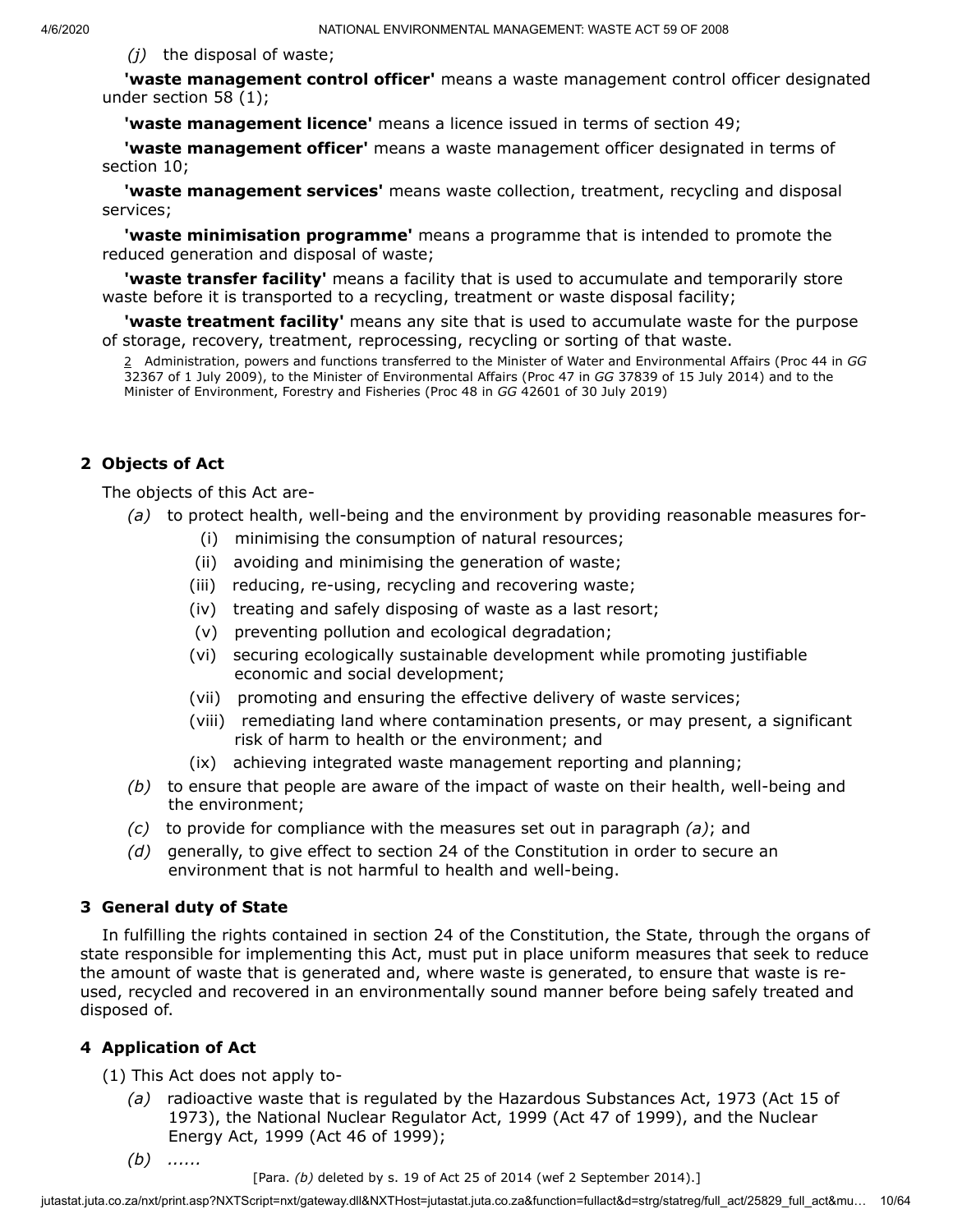- *(c)* the disposal of explosives that is regulated by the Explosives Act, 2003 (Act 15 of 2003).
- *(d)* ......
- [Para. *(d)* deleted by s. 2 of Act 26 of 2014 (wef 2 June 2014).]

(2) This Act binds all organs of state.

# **5 Application of National Environmental Management Act**

(1) This Act must be read with the National Environmental Management Act, unless the context of this Act indicates that the National Environmental Management Act does not apply.

(2) The interpretation and application of this Act must be guided by the national environmental management principles set out in section 2 of the National Environmental Management Act.

# **CHAPTER 2 NATIONAL WASTE MANAGEMENT STRATEGY, NORMS AND STANDARDS (ss 6-9)**

#### *Part 1 National waste management strategy (s 6)*

# **6 Establishment of national waste management strategy**

(1) The Minister must, within two years of the date on which this section takes effect, by notice in the *Gazette* establish a national waste management strategy for achieving the objects of this Act, which must include-

- *(a)* objectives, plans, guidelines, systems and procedures relating to the protection of the environment and the generation (including the avoidance and minimisation of such generation), re-use, recycling, recovery, treatment, disposal, use, control and management of waste in order to achieve the objects of this Act;
- *(b)* mechanisms, systems and procedures for giving effect to the Republic's obligations in terms of relevant international agreements;
- *(c)* practical measures for achieving co-operative governance in waste management matters;
- *(d)* guidance on raising awareness regarding the impact of waste on health and the environment;
- *(e)* approaches for securing compliance with the requirements of this Act, including the monitoring of compliance; and
- *(f)* any other matter that the Minister considers necessary for achieving the objects of this Act.
- (2) The national waste management strategy may include targets for waste reduction.
- (3) The national waste management strategy-
	- *(a)* binds all organs of state in all spheres of government, and all persons if and to the extent applicable; and
	- *(b)* may, subject to section 3 of the Intergovernmental Fiscal Relations Act, 1997 (Act 97 of 1997), allocate and delineate responsibilities for the implementation of this Act amongst-
		- (i) the different spheres of government; and
		- (ii) different organs of state.

(4) An organ of state must give effect to the national waste management strategy when exercising a power or performing a duty in terms of this Act or any other legislation regulating waste management.

- (5) The national waste management strategy-
	- *(a)* may differentiate between different geographical areas;
	- *(b)* may differentiate between different classes or categories of waste;
	- *(c)* may provide for the phasing in of its provisions;
	- *(d)* may be amended; and
	- *(e)* must be reviewed by the Minister at intervals of not more than five years.

(6) Before publishing the national strategy, or any amendment to the strategy, the Minister must follow a consultative process in accordance with sections 72 and 73.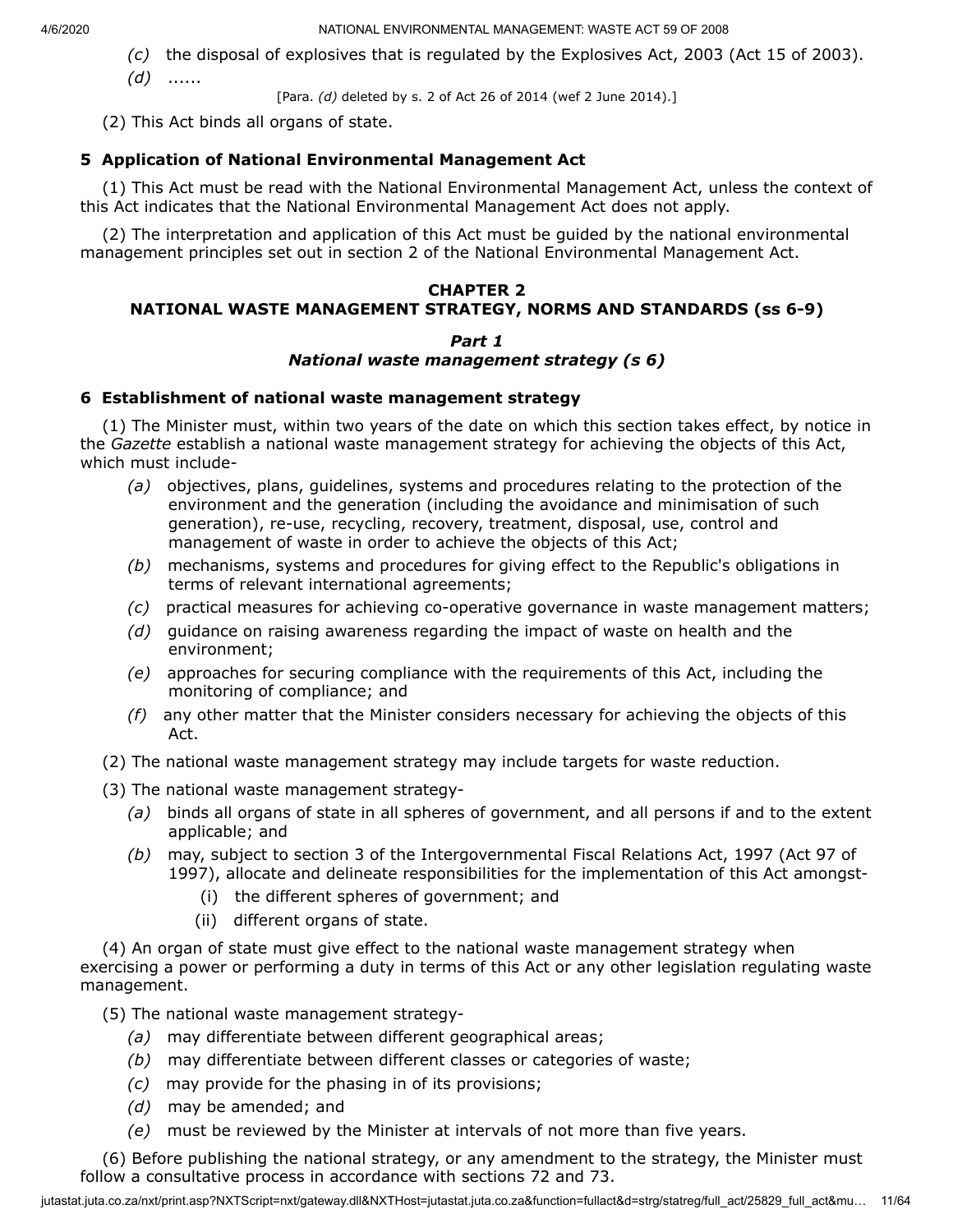(7) Subsection (6) need not be complied with if the strategy is amended in a non-substantive manner.

# *Part 2*

# *National norms and standards, provincial norms and standards and waste service standards (ss 7-9)*

# **7 National norms and standards**

(1) The Minister must, by notice in the *Gazette*, set national norms and standards for the-

- *(a)* classification of waste;
- *(b)* planning for and provision of waste management services; and
- *(c)* storage, treatment and disposal of waste, including the planning and operation of waste treatment and waste disposal facilities.

(2) The Minister may, by notice in the *Gazette*, set national norms and standards for-

- *(a)* the minimisation, re-use, recycling and recovery of waste, including the separation of waste at the point of generation;
- *(b)* extended producer responsibility;
- *(c)* the regionalisation of waste management services; and
- *(d)* the remediation of contaminated land and soil quality.

(3) The Minister with the concurrence of the Minister of Finance may, by notice in the *Gazette*, set national standards in respect of tariffs for waste services provided by municipalities.

(4) The norms and standards contemplated in subsection (1) may-

- *(a)* differentiate between different geographical areas;
- *(b)* differentiate between different classes or categories of waste;
- *(c)* provide for the phasing in of its provisions; and
- *(d)* be amended.
- (5) The norms or standards contemplated in subsection (1) *(b)* may-
	- *(a)* differentiate on an equitable basis between-
		- (i) different users of waste management services; and
		- (ii) different types of waste management services;
	- *(b)* ensure that funds obtained from waste services are used for waste management services; and
	- *(c)* provide for tariffs to be imposed to provide for waste management infrastructure or facilities.

(6) *(a)* Before publishing a notice in terms of subsection (1), (2) or (3), or any amendment to the notice, the Minister must follow a consultative process in accordance with sections 72 and 73.

*(b)* Paragraph *(a)* need not be complied with if the notice is amended in a non-substantive manner.

# **8 Provincial norms and standards**

(1) The relevant MEC, within his or her jurisdiction, must ensure the implementation of the national waste management strategy and national norms and standards contemplated in sections 6 and 7, respectively.

(2) The relevant MEC, within his or her jurisdiction, may by notice in the *Gazette* set provincial norms and standards that are not in conflict with national norms and standards contemplated in section 7.

(3) The norms and standards contemplated in subsection (2) must amongst other things facilitate and advance-

- *(a)* planning and provision of waste management services;
- *(b)* regionalisation of waste management services within the province;
- *(c)* minimisation, re-use, recycling and recovery of waste, with the exception of standards that may have national implications or that may have a significant impact on the national

jutastat.juta.co.za/nxt/print.asp?NXTScript=nxt/gateway.dll&NXTHost=jutastat.juta.co.za&function=fullact&d=strg/statreg/full\_act/25829\_full\_act&mu... 12/64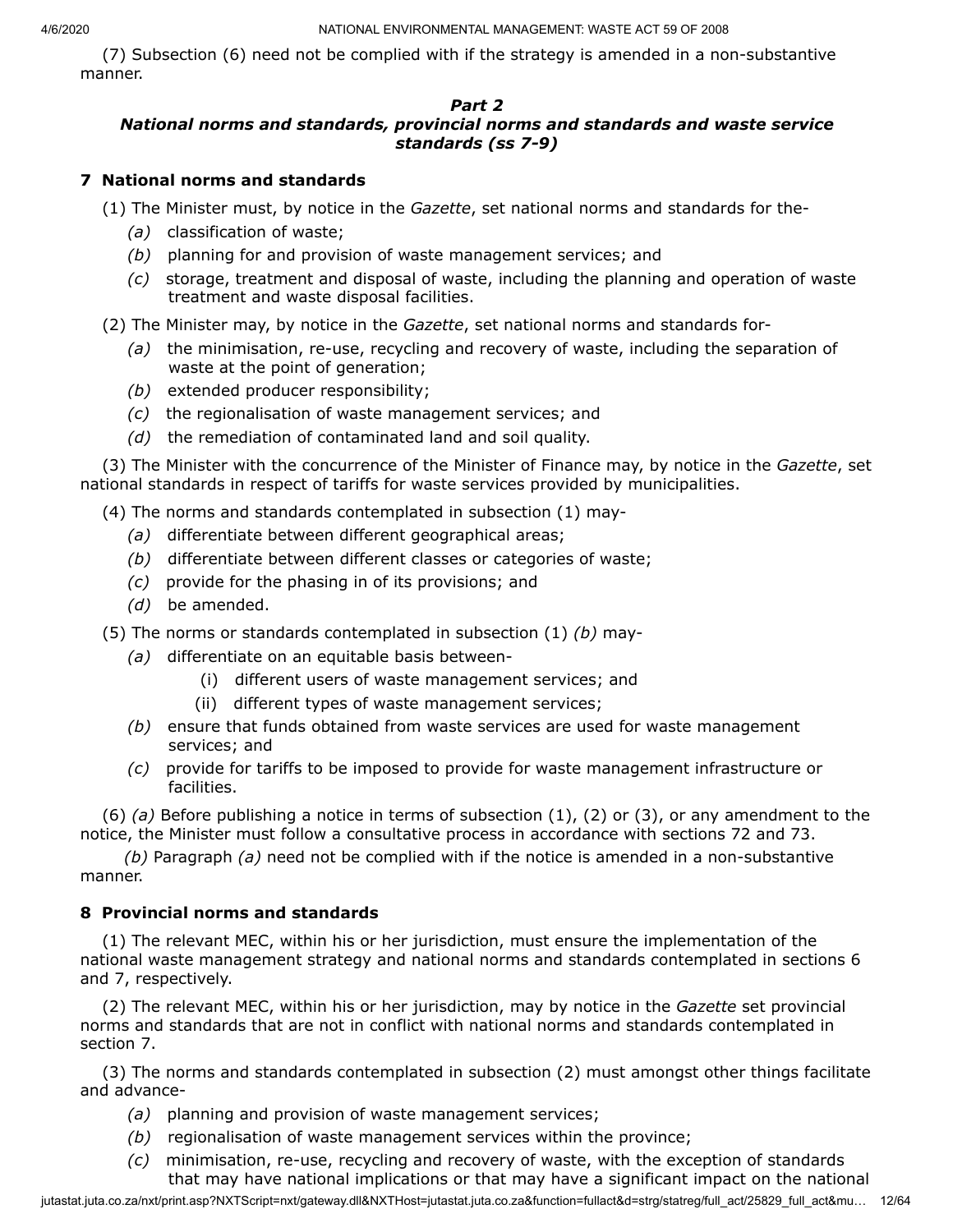economy; and

*(d)* treatment and disposal of waste, including the planning and operation of waste treatment and waste disposal facilities, licenced by provincial authorities.

(4) The norms and standards contemplated in subsection (2) may-

- *(a)* differentiate between different geographical areas in the province;
- *(b)* differentiate between different classes or categories of waste;
- *(c)* provide for the phasing in of its provisions; and
- *(d)* be amended.

(5) *(a)* Before publishing a notice in terms of subsection (2), or any amendment to the notice, the MEC must follow a consultative process in accordance with sections 72 and 73.

*(b)* Paragraph *(a)* need not be complied with if the notice is amended in a non-substantive manner.

# **9 Waste service standards**

(1) A municipality must exercise its executive authority to deliver waste management services, including waste removal, waste storage and waste disposal services, in a manner that does not conflict with section 7 or 8 of this Act.

(2) Each municipality must exercise its executive authority and perform its duty in relation to waste services, including waste collection, waste storage and waste disposal services, by-

- *(a)* adhering to all national and provincial norms and standards;
- *(b)* integrating its waste management plans with its integrated development plans;
- *(c)* ensuring access for all to such services;
- *(d)* providing such services at an affordable price, in line with its tariff policy referred to in Chapter 8 of the Municipal Systems Act;
- *(e)* ensuring sustainable services through effective and efficient management;
- *(f)* keeping separate financial statements, including a balance sheet of the services provided.

(3) In exercising its executive authority contemplated in subsection (1), a municipality may furthermore, amongst other things, set-

- *(a)* local standards for the separation, compacting and storage of solid waste that is collected as part of the municipal service or that is disposed of at a municipal waste disposal facility;
- *(b)* local standards for the management of solid waste that is disposed of by the municipality or at a waste disposal facility owned by the municipality, including requirements in respect of the avoidance and minimisation of the generation of waste and the re-use, recycling and recovery of solid waste;
- *(c)* local standards in respect of the directing of solid waste that is collected as part of the municipal service or that is disposed of by the municipality or at a municipal waste disposal facility to specific waste treatment and disposal facilities; and
- *(d)* local standards in respect of the control of litter.

(4) Whenever the Minister or MEC acts in terms of this Act in relation to a municipality, the Minister or MEC must seek to support and strengthen the municipality's ability or right to perform its functions in relation to waste management activities.

(5) *(a)* Whenever a municipality intends passing a by-law so as to give effect to subsection (1), it must follow a consultative process provided for in Chapter 4 of the Municipal Systems Act.

*(b)* Paragraph *(a)* need not be complied with if the by-law is amended in a non-substantive manner.

## **CHAPTER 3 INSTITUTIONAL AND PLANNING MATTERS (ss 10-13)**

# **10 Designation of waste management officers**

jutastat.juta.co.za/nxt/print.asp?NXTScript=nxt/gateway.dll&NXTHost=jutastat.juta.co.za&function=fullact&d=strg/statreg/full\_act/25829\_full\_act&mu… 13/64 (1) The Minister must designate in writing an officer in the Department as the national waste management officer responsible for co-ordinating matters pertaining to waste management in the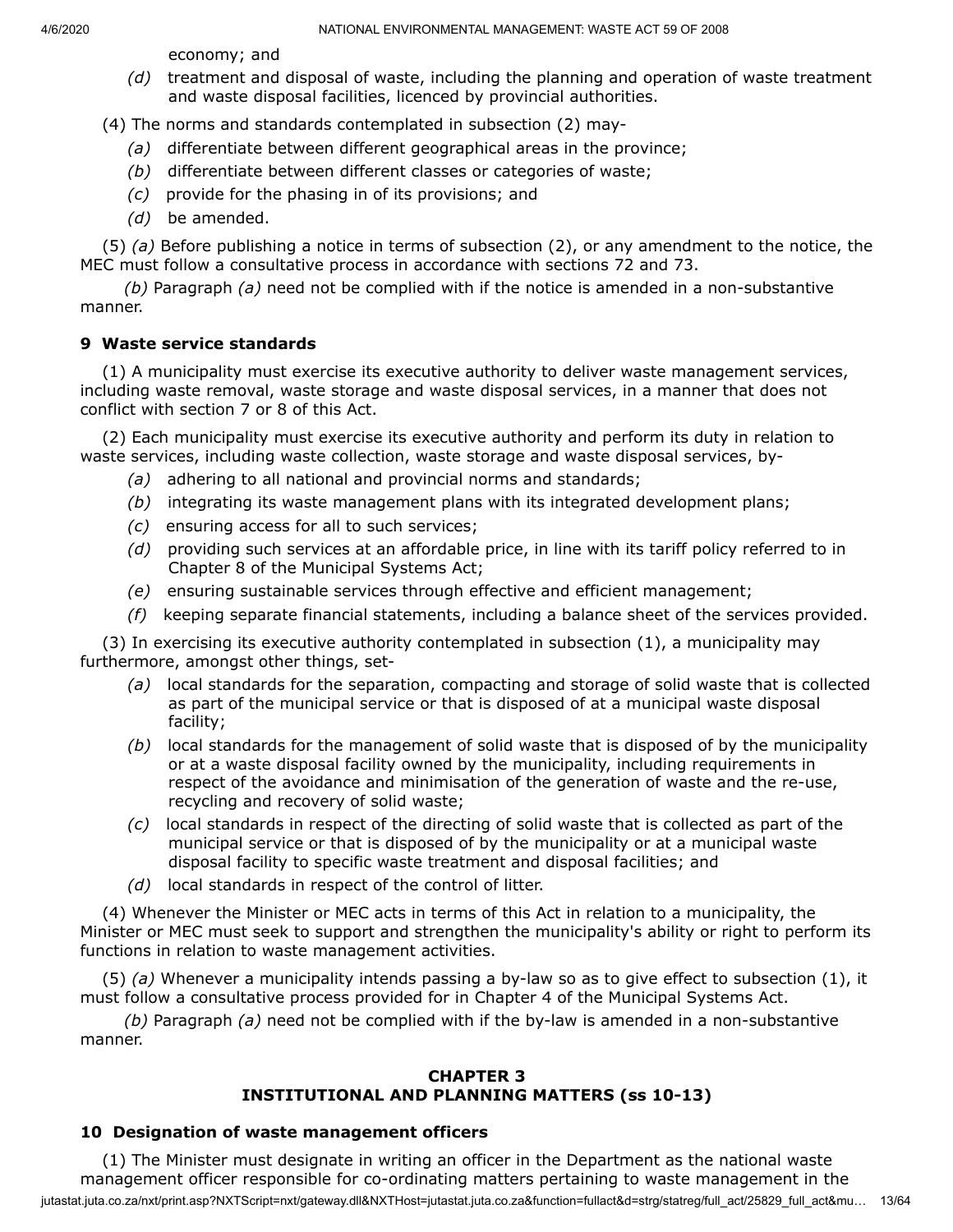national government.

(2) The MEC must designate in writing an officer in the provincial administration as the provincial waste management officer responsible for co-ordinating matters pertaining to waste management in that province.

(3) Each municipality authorised to carry out waste management services by the Municipal Structures Act, 1998 (Act 117 of 1998), must designate in writing a waste management officer from its administration to be responsible for co-ordinating matters pertaining to waste management in that municipality.

(4) A power delegated or a duty assigned to a waste management officer by virtue of subsection (1), (2) or (3) may be subdelegated or further assigned by that officer to another official in the service of the same administration, subject to such limitations or conditions as may be determined by the Minister, MEC or municipality, respectively.

(5) Waste management officers must co-ordinate their activities with other waste management activities in the manner set out in the national waste management strategy established in terms of section 6 or determined by the Minister by notice in the *Gazette*.

# **11 Certain organs of state to prepare integrated waste management plans**

(1) The provincial departments responsible for waste management must prepare integrated waste management plans.

[Sub-s. (1) substituted by s. 3 *(a)* of Act 26 of 2014 (wef 2 June 2014).]

(2) A provincial department may incorporate its integrated waste management plan in any relevant provincial plan.

 $(3)$  ......

[Sub-s. (3) deleted by s. 3 *(b)* of Act 26 of 2014 (wef 2 June 2014).]

(4) *(a)* Each municipality must-

- (i) submit its integrated waste management plan to the MEC for endorsement; and [Sub-para. (i) substituted by s. 3 *(c)* of Act 26 of 2014 (wef 2 June 2014).]
- (ii) include the endorsed integrated waste management plan in its integrated development plan contemplated in Chapter 5 of the Municipal Systems Act. [Sub-para. (ii) substituted by s. 3 *(c)* of Act 26 of 2014 (wef 2 June 2014).]

*(b)* The MEC may within 30 days of receiving an integrated waste management plan or an amendment to an integrated waste management plan-

- (i) request a municipality to adjust the plan or the amendment in accordance with the MEC's proposal if the plan or amendment-
	- *(aa)* does not comply with a requirement of this Act; or
	- *(bb)* is in conflict with, or is not aligned with, or negates any relevant integrated waste management plan or the national waste management strategy; or
- (ii) request a municipality to comply with a specific provision of this Act relating to the process of drafting or amending integrated waste management plans if the municipality has failed to comply with the process or provision; or
- (iii) approve the plan or amendment.

(5) The provincial departments contemplated in subsection (1) must submit their integrated waste management plans to the Minister for endorsement.

[Sub-s. (5) substituted by s. 3 *(d)* of Act 26 of 2014 (wef 2 June 2014).]

(6) When exercising the power to monitor and support a municipality as contemplated in section 31 of the Municipal Systems Act, the MEC for local government, in consultation with the MEC, must ensure that the municipal integrated waste management plan is co-ordinated and aligned with the plans, strategies and programmes of the Department and provincial departments.

(7) *(a)* Before finalising an integrated waste management plan, every provincial department contemplated in subsection (1) must follow a consultative process in accordance with sections 72 and 73.

[Para. *(a)* substituted by s. 3 *(e)* of Act 26 of 2014 (wef 2 June 2014).]

*(b)* .......

[Para. *(b)* deleted by s. 3 *(f)* of Act 26 of 2014 (wef 2 June 2014).]

jutastat.juta.co.za/nxt/print.asp?NXTScript=nxt/gateway.dll&NXTHost=jutastat.juta.co.za&function=fullact&d=strg/statreg/full\_act/25829\_full\_act&mu... 14/64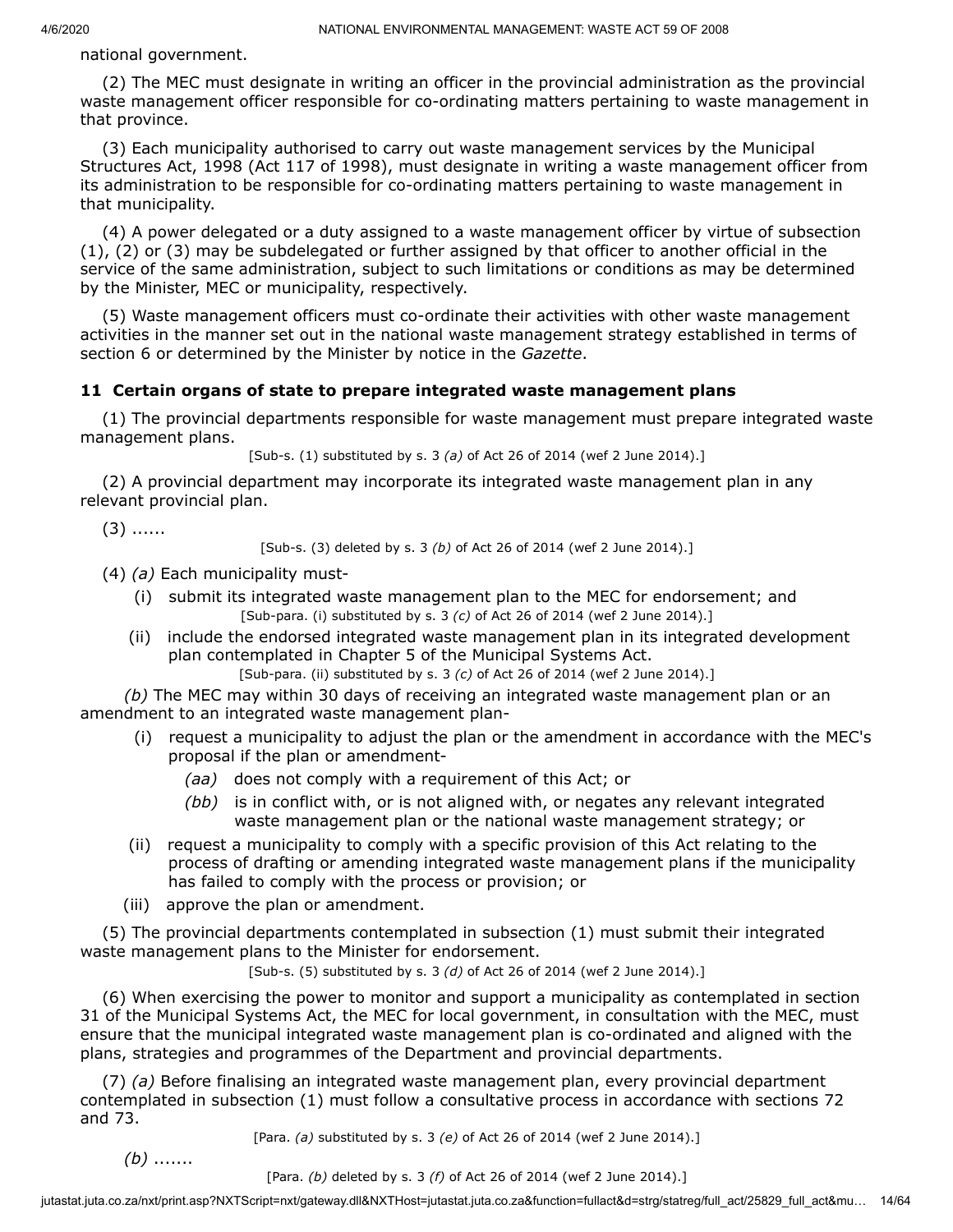(8) Subsection (7) need not be complied with if the integrated waste management plan is amended in a non-substantive manner.

# **12 Contents of integrated waste management plans**

- (1) An integrated waste management plan must at least-
	- *(a)* contain a situation analysis that includes-
		- (i) a description of the population and development profiles of the area to which the plan relates;
		- (ii) an assessment of the quantities and types of waste that are generated in the area;
		- (iii) a description of the services that are provided, or that are available, for the collection, minimisation, re-use, recycling and recovery, treatment and disposal of waste; and
		- (iv) the number of persons in the area who are not receiving waste collection services;
	- *(b)* within the domain of the provincial department or municipality, set out how that provincial department or municipality intends-
		- (i) to give effect, in respect of waste management, to Chapter 3 of the National Environmental Management Act;
		- (ii) to give effect to the objects of this Act;
		- (iii) to identify and address the negative impact of poor waste management practices on health and the environment;
		- (iv) to provide for the implementation of waste minimisation, re-use, recycling and recovery targets and initiatives;
		- (v) in the case of a municipal integrated waste management plan, to address the delivery of waste management services to residential premises;
		- (vi) to implement the Republic's obligations in respect of any relevant international agreements;
		- (vii) to give effect to best environmental practice in respect of waste management; [Para. *(b)* amended by s. 4 *(a)* of Act 26 of 2014 (wef 2 June 2014).]
	- *(c)* within the domain of the provincial department, set out how the provincial department intends to identify the measures that are required and that are to be implemented to support municipalities to give effect to the objects of this Act;

[Para. *(c)* substituted by s. 4 *(b)* of Act 26 of 2014 (wef 2 June 2014).]

*(d)* set out the priorities and objectives of the provincial department or municipality in respect of waste management;

[Para. *(d)* substituted by s. 4 *(b)* of Act 26 of 2014 (wef 2 June 2014).]

- *(e)* establish targets for the collection, minimisation, re-use and recycling of waste;
- *(f)* set out the approach of the provincial department or municipality to the planning of any new facilities for disposal and decommissioning of existing waste disposal facilities; [Para. *(f)* substituted by s. 4 *(c)* of Act 26 of 2014 (wef 2 June 2014).]
- *(g)* indicate the financial resources that are required to give effect to the plan;
- *(h)* describe how the provincial department or municipality intends to give effect to its integrated waste management plan; and

[Para. *(h)* substituted by s. 4 *(d)* of Act 26 of 2014 (wef 2 June 2014).]

*(i)* comply with the requirements prescribed by the Minister.

(2) In the preparation of an integrated waste management plan the provincial departments must give proper effect to the requirements contained in Chapter 5 of the Municipal Systems Act, insofar as such plan affects a municipality.

[Sub-s. (2) substituted by s. 4 *(e)* of Act 26 of 2014 (wef 2 June 2014).]

## **13 Reporting on implementation of integrated waste management plans**

(1) Annual performance reports on the implementation of the integrated waste management plans must, in the case of a provincial department, be submitted to the MEC for approval and to the Minister for endorsement.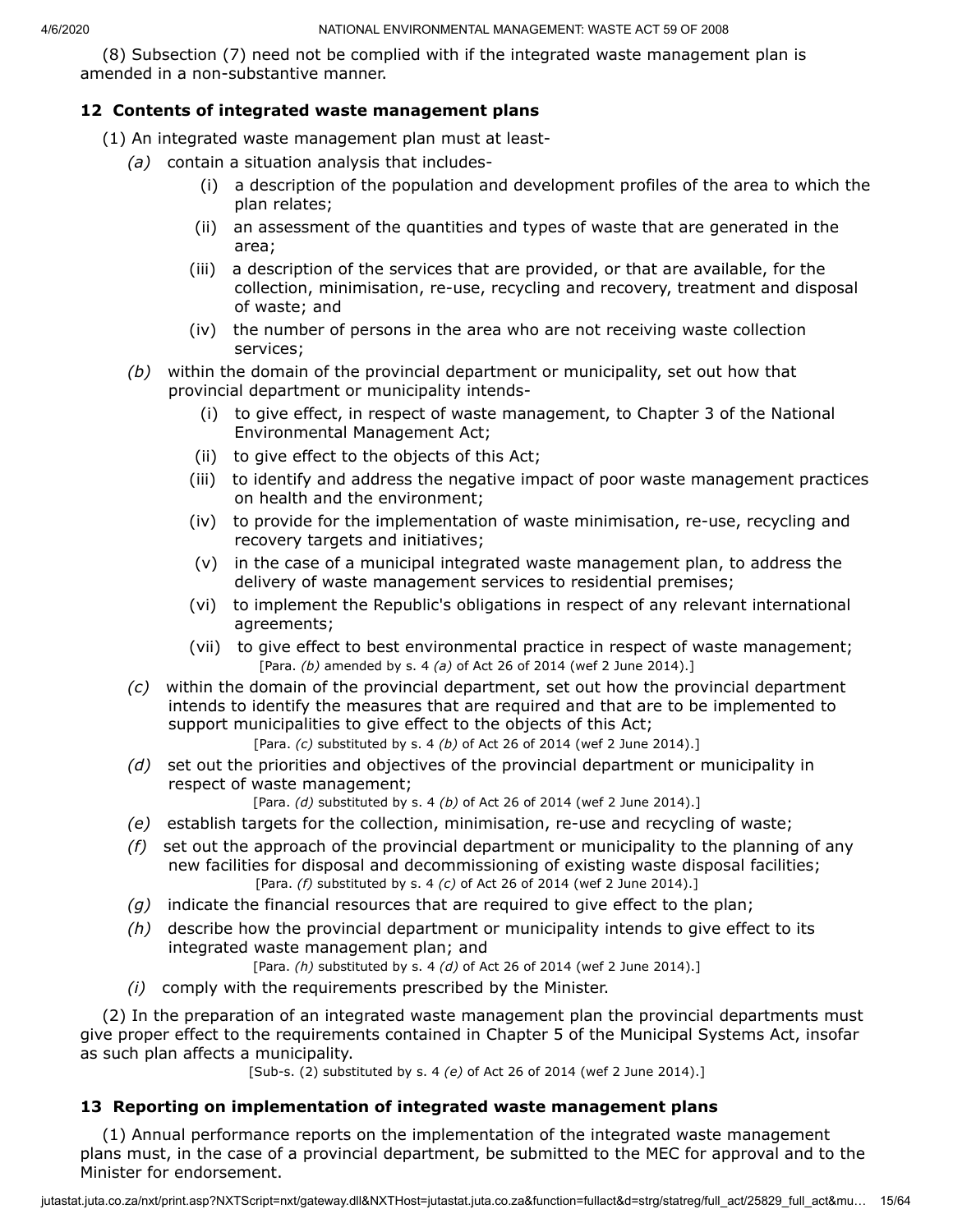[Sub-s. (1) substituted by s. 5 *(a)* of Act 26 of 2014 (wef 2 June 2014).]

(2) The annual performance report that the provincial department must submit in terms of subsection (1) must contain information on the implementation of its integrated waste management plan, including information on-

- *(a)* the extent to which the plan has been implemented during the period;
- *(b)* the waste management initiatives that have been undertaken during the reporting period;
- *(c)* the delivery of waste management services and measures taken to secure the efficient delivery of waste management services, if applicable;
- *(d)* the level of compliance with the plan and any applicable waste management standards;
- *(e)* the measures taken to secure compliance with waste management standards;
- *(f)* the waste management monitoring activities;
- *(g)* the actual budget expended on implementing the plan;
- *(h)* the measures that have been taken to make any necessary amendments to the plan;
- *(i)* in the case of a province, the extent to which municipalities comply with the plan and, in the event of any non-compliance with the plan, the reasons for such non-compliance; and
- *(j)* any other requirements as may be prescribed by the Minister.

[Sub-s. (2) amended by s. 5 *(b)* of Act 26 of 2014 (wef 2 June 2014).]

(3) The annual performance report prepared in terms of section 46 of the Municipal Systems Act must contain information on the implementation of the municipal integrated waste management plan, including the information set out in paragraphs *(a)* to *(j)* of subsection (2) insofar as it relates to the performance of the municipality.

(4) Despite subsections (1) and (2), the Minister may specify in writing a different mechanism for the reporting on integrated waste management plans if necessary to improve the co-ordination of waste management.

# **CHAPTER 3A FINANCIAL PROVISIONS (ss 13A-13B)**

[Chapter 3A inserted by s. 6 of Act 26 of 2014 (wef 2 June 2014).]

# *Waste Management Charges*

# **13A Pricing strategy for waste management charges**

(1) The Minister must, with the concurrence of the Minister of Finance, by notice in the *Gazette*, publish a pricing strategy, contemplated in subsection [sic] (13A) (5) *(b)*, to achieve the objectives of this Act in relation to waste management or any waste stream, within three months of the commencement of this Act.

(2) The pricing strategy is to contain the basis and a guiding methodology or methodologies for setting waste management charges, including for the funding of-

- *(a)* the implementation of industry waste management plans for those activities that generate specific waste streams;
- *(b)* the re-use, recycling or recovery of waste in previously disadvantaged communities;
- *(c)* the identification, further development and promotion of best practices in the minimisation, re-use, recycling and recovery of waste;
- *(d)* implementation of approved guidelines, norms and standards for the minimisation, reuse, recycling and recovery of waste;
- *(e)* the monitoring of the implementation and impact of industry waste management plans;
- *(f)* the creation and the monitoring of the impacts of incentives and disincentives for the minimisation, re-use, recycling and recovery of waste; or
- *(g)* the management of the disbursements of incentives for the minimisation, re-use, recycling and recovery of waste.
- (3) The pricing strategy may differentiate-
	- *(a)* in respect of different geographic areas, including on the basis of-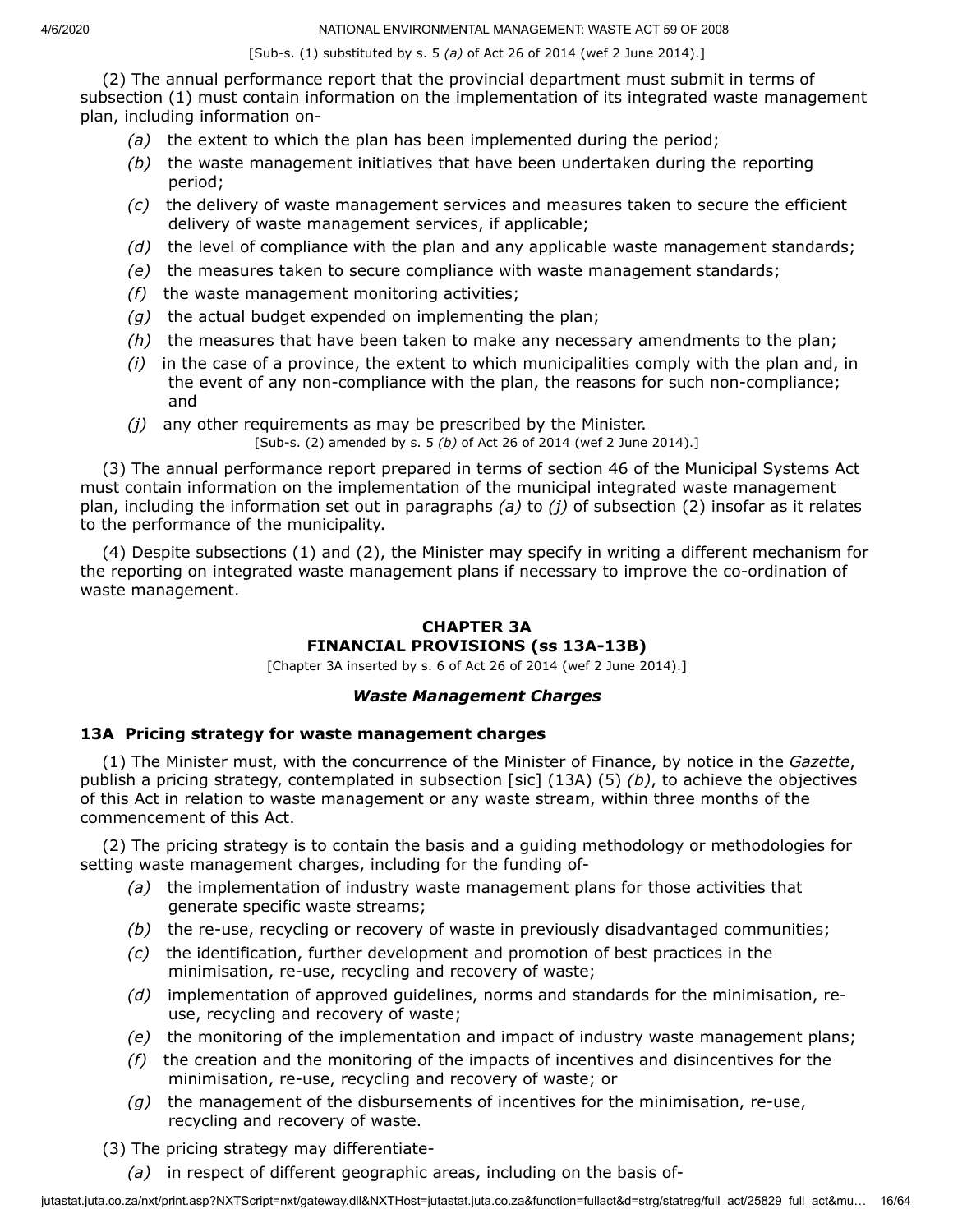- (i) socio-economic aspects within the area in question;
- (ii) the physical attributes of each area; or
- (iii) the demographic attributes of each area; or
- *(b)* in respect of different types of uses, including on the basis of:
	- (i) the manner in which the waste is generated or disposed of;
	- (ii) whether it is re-used, recycled or recovered; or
	- (iii) whether any previously disadvantaged group is impacted upon or derives any benefit therefrom.

(4) The pricing strategy may provide for a differential rate for waste management charges, including on the basis of-

- *(a)* the characteristics of the waste disposed of;
- *(b)* the volume of the waste disposed of;
- *(c)* the toxicity of the waste disposed of;
- *(d)* the nature and extent of the impact on the environment caused by the waste disposed of; or
- *(e)* the extent of approved deviation from prescribed waste standards or management practices.

(5) *(a)* Before setting a pricing strategy for waste management charges under subsection (1) the Minister must publish a notice in the *Gazette*-

- (i) setting out the proposed pricing strategy;
- (ii) inviting written comments to be submitted on the proposed strategy, specifying an address to which and a date before which the comments are to be submitted, which date may not be earlier than 60 days after publication of the notice; and
- (iii) consider what further steps, if any, are appropriate to bring the contents of the notice to the attention of interested persons, and take those steps which the Minister considers to be appropriate; and

*(b)* the Minister must consider all comments received on or before the date specified in the notice before publishing the final notice in the *Gazette*, within 30 days of the date contemplated in paragraph (5) *(a)* (ii).

[S. 13A inserted by s. 6 of Act 26 of 2014 (wef 2 June 2014).]

# **13B Application of pricing strategy**

An Act of Parliament, to give effect to necessary elements of the pricing strategy contemplated in section 13A, is to be tabled in accordance with the provisions of section 77 of the Constitution, within 3 months of the publication of the pricing strategy contemplated in section 13A (5) *(b)* in the *Gazette*, including detail on-

- *(a)* the imposition of waste management charges;
- *(b)* the determination of waste management charges and the review of these waste management charges from time to time;
- *(c)* procedures for the collection through the national fiscal system; and
- *(d)* procedures for the appropriation and allocation of such funds referred to in paragraph *(c)* for the work of the Bureau and the implementation of any approved industry waste management plan for a specific waste stream as outlined in this Act.

[S. 13B inserted by s. 6 of Act 26 of 2014 (wef 2 June 2014).]

## **CHAPTER 4 WASTE MANAGEMENT MEASURES (ss 14-42)**

## *Part 1 Priority wastes (ss 14-15)*

# **14 Declaration of priority wastes**

(1) The Minister may, by notice in the *Gazette*, declare a waste to be a priority waste if the Minister on reasonable grounds believes that the waste poses a threat to health, well-being or the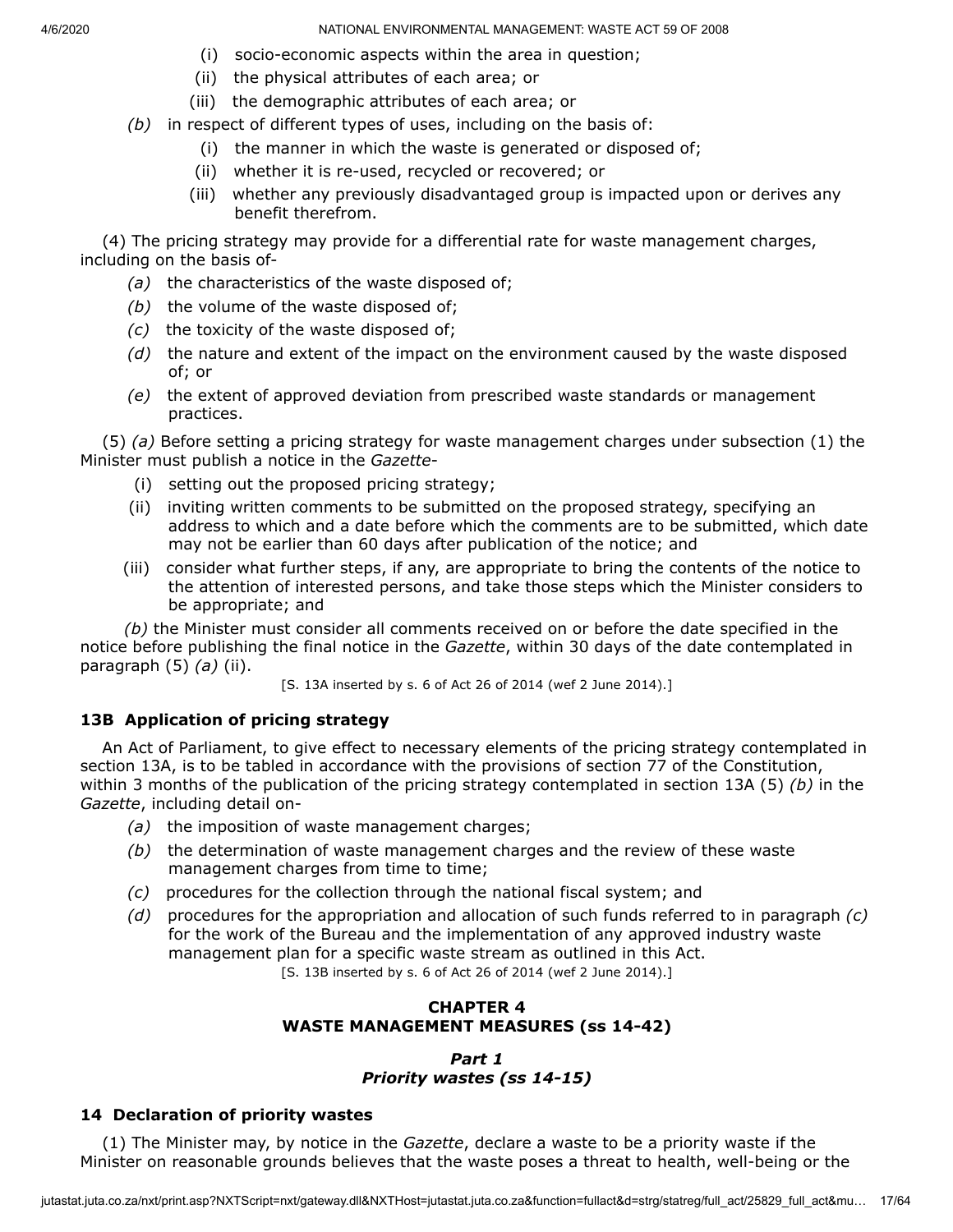environment because of the quantity or composition of the waste and-

- *(a)* that specific waste management measures are required to address the threat; or
- *(b)* that the imposition of specific waste management measures in respect of the waste may improve reduction, re-use, recycling and recovery rates or reduce health and environmental impacts.

(2) The MEC may in writing request the Minister to declare a waste to be a priority waste in the manner contemplated in subsection (1).

(3) If the declaration under subsection (1) or (2) of a waste as a priority waste is likely to have a significant impact on the national economy, such declaration may only be made after consultation with the Minister of Trade and Industry and the Minister of Finance.

(4) A notice under subsection (1) or (2) must specify the waste management measures that must be taken.

(5) The measures contemplated in subsection (4) may include-

- *(a)* a requirement for identified persons falling within a category of persons to prepare an industry waste management plan in terms of section 28 in respect of the declared priority waste;
- *(b)* a prohibition on the generation of the priority waste;
- *(c)* measures for the management of the priority waste;
- *(d)* measures for the minimisation, storage, re-use, recycling and recovering, treatment and disposal of the priority waste;
- *(e)* requirements for the registration and monitoring of, and reporting on, priority waste; and
- *(f)* any other measures that the Minister believes are necessary to manage the threat that is presented by the waste or to achieve the objects of this Act.

(6) *(a)* Before publishing a notice in terms of subsection (1), or any amendment to the notice, the Minister must consult with a person or category of persons that may be affected by the notice, and follow a consultative process in accordance with sections 72 and 73.

*(b)* Paragraph *(a)* need not be complied with if the notice is amended in a non-substantive manner.

# **15 Consequences of declaration of priority wastes**

(1) No person may import, manufacture, process, sell or export a priority waste or a product that is likely to result in the generation of a priority waste unless that waste or product complies with-

- *(a)* the waste management measures contemplated in section 14 (4);
- *(b)* an industrial waste management plan which has been submitted in accordance with the requirements of a notice referred to section 28 or 29; or
- *(c)* any other requirement in terms of this Act.

(2) No person may recycle, recover, treat or dispose of a priority waste unless it is in accordance with this Act and the waste management measures contemplated in section 14 (4).

# *Part 2 General duty (s 16)*

# **16 General duty in respect of waste management**

(1) A holder of waste must, within the holder's power, take all reasonable measures to-

- *(a)* avoid the generation of waste and where such generation cannot be avoided, to minimise the toxicity and amounts of waste that are generated;
- *(b)* reduce, re-use, recycle and recover waste;
- *(c)* where waste must be disposed of, ensure that the waste is treated and disposed of in an environmentally sound manner;
- *(d)* manage the waste in such a manner that it does not endanger health or the environment or cause a nuisance through noise, odour or visual impacts;
- *(e)* prevent any employee or any person under his or her supervision from contravening this Act; and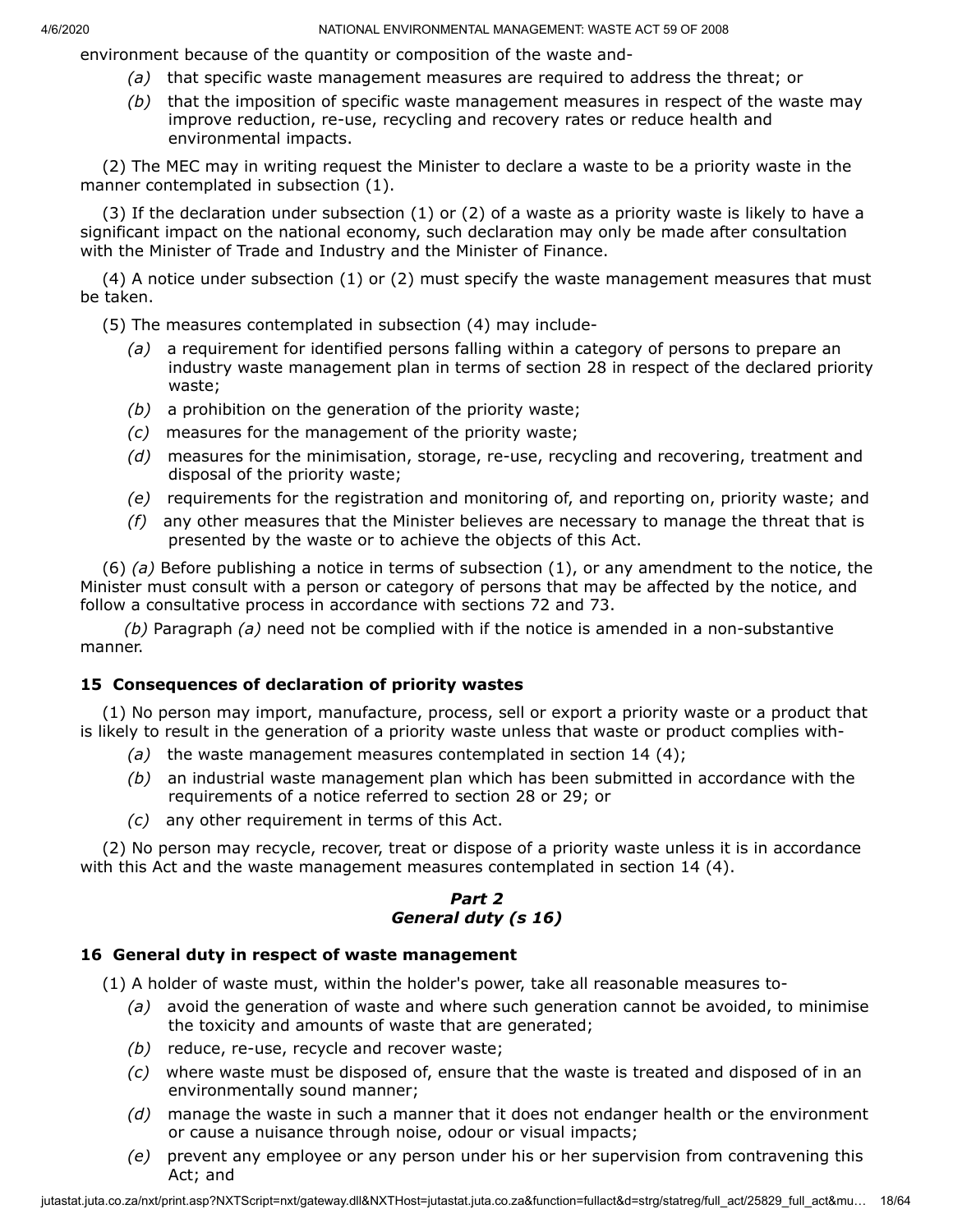*(f)* prevent the waste from being used for an unauthorised purpose.

(2) Any person who sells a product that may be used by the public and that is likely to result in the generation of hazardous waste must take reasonable steps to inform the public of the impact of that waste on health and the environment.

(3) The measures contemplated in this section may include measures to-

- *(a)* investigate, assess and evaluate the impact of the waste in question on health or the environment;
- *(b)* cease, modify or control any act or process causing the pollution, environmental degradation or harm to health;
- *(c)* comply with any norm or standard or prescribed management practice;
- *(d)* eliminate any source of pollution or environmental degradation; and
- *(e)* remedy the effects of the pollution or environmental degradation.

(4) The Minister or MEC may issue regulations to provide guidance on how to discharge this duty or identify specific requirements that must be given effect to, after following a consultative process in accordance with sections 72 and 73.

(5) Subsection (4) need not be complied with if the regulation is amended in a non-substantive manner.

#### *Part 3 Reduction, re-use, recycling and recovery of waste (ss 17-18)*

#### **17 Reduction, re-use, recycling and recovery of waste**

(1) Unless otherwise provided for in this Act, any person who undertakes an activity involving the reduction, re-use, recycling or recovery of waste must, before undertaking that activity, ensure that the reduction, re-use, recycling or recovery of the waste-

- *(a)* uses less natural resources than disposal of such waste; and
- *(b)* to the extent that it is possible, is less harmful to the environment than the disposal of such waste.

(2) The Minister may, after consultation with the Minister of Trade and Industry and by notice in the *Gazette*, require any person or category of persons to-

- *(a)* provide for the reduction, re-use, recycling and recovery of products or components of a product manufactured or imported by that person; or
- *(b)* include a determined percentage of recycled material in a product that is produced, imported or manufactured by that person or category of persons.

(3) *(a)* Before publishing a notice in terms of subsection (2), or any amendment to the notice, the Minister must follow a consultative process in accordance with sections 72 and 73.

*(b)* Paragraph *(a)* need not be complied with if the notice is amended in a non-substantive manner.

## **18 Extended producer responsibility**

(1) The Minister after consultation with the Minister of Trade and Industry may, in order to give effect to the objects of this Act, by notice in the *Gazette*-

- *(a)* identify a product or class of products in respect of which extended producer responsibility applies;
- *(b)* specify the extended producer responsibility measures that must be taken in respect of that product or class of products; and
- *(c)* identify the person or category of persons who must implement the extended producer responsibilities measures contemplated in paragraph *(b)*.

(2) The Minister may in a notice under subsection (1) specify-

*(a)* the requirements in respect of the implementation and operation of an extended producer responsibility programme, including the requirements for the reduction, re-use, recycling, recovery, treatment and disposal of waste;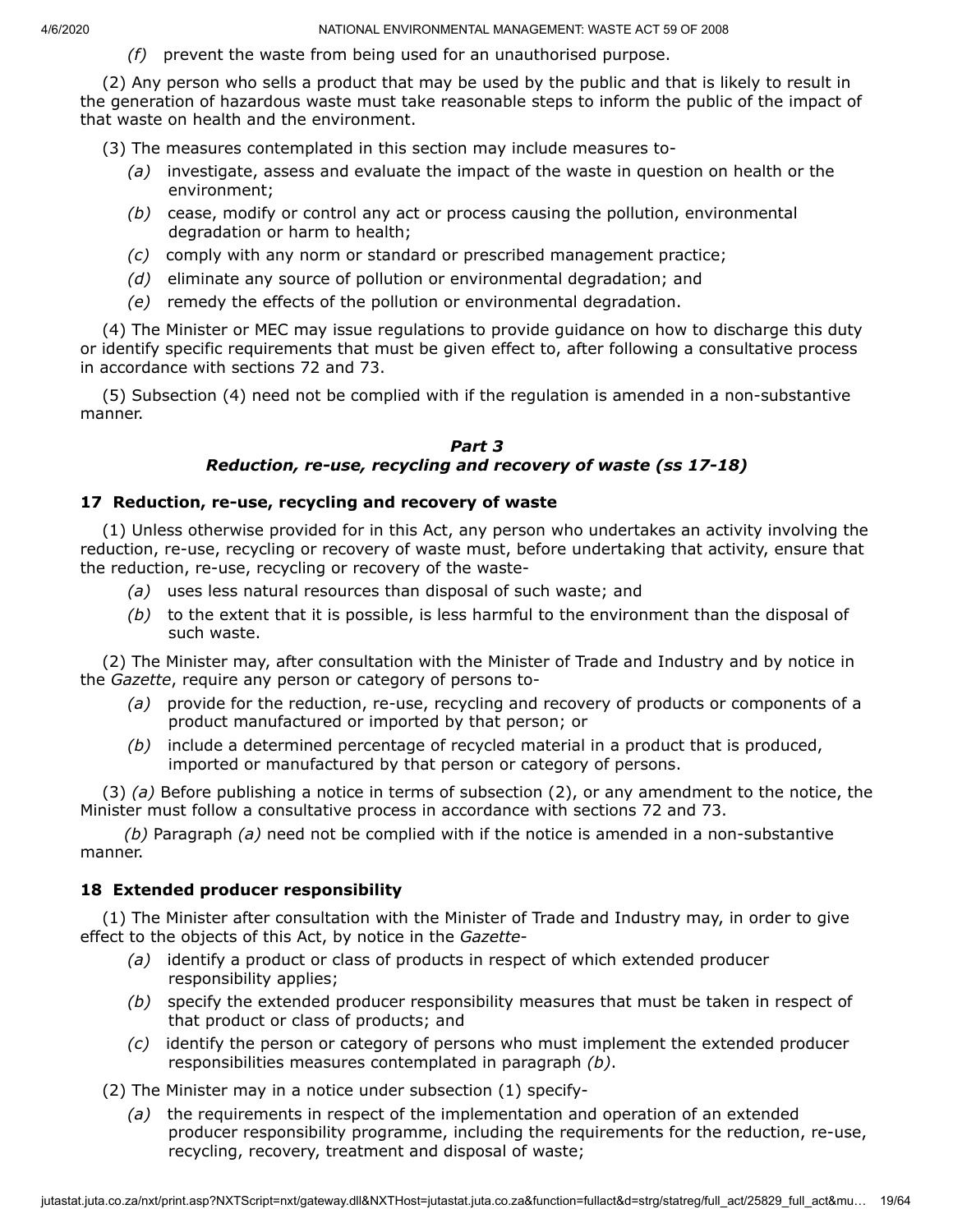- *(b)* the financial arrangements of a waste minimisation programme, with the concurrence of the Minister of Finance;
- *(c)* the institutional arrangements for the administration of a waste minimisation programme;
- *(d)* the percentage of products that must be recovered under a waste minimisation programme;
- *(e)* the labelling requirements in respect of waste;
- *(f)* that the producer of a product or class of products identified in that notice must carry out a life cycle assessment in relation to the product, in such manner or in accordance with such standards or procedures as may be prescribed; and
- *(g)* the requirements that must be complied with in respect of the design, composition or production of a product or packaging, including a requirement that-
	- (i) clean production measures be implemented;
	- (ii) the composition, volume or weight of packaging be restricted; and
	- (iii) packaging be designed so that it can be reduced, re-used, recycled or recovered.

(3) Before publishing a notice under subsection (1) or any amendment to the notice, the Minister must-

- *(a)* consult affected producers;
- *(b)* follow a consultative process in accordance with sections 72 and 73, unless the notice is amended in a non-substantive manner;
- *(c)* take into account the Republic's obligations in terms of any applicable international agreements; and
- *(d)* consider relevant scientific information.

# *Part 4 Waste management activities (ss 19-20)*

# **19 Listed waste management activities**

(1) The Minister may by notice in the *Gazette* publish a list of waste management activities that have, or are likely to have, a detrimental effect on the environment.

(2) The Minister may amend the list by-

- *(a)* adding other waste management activities to the list;
- *(b)* removing waste management activities from the list; or
- *(c)* making other changes to the particulars on the list.

(3) A notice referred to in subsection (1)-

- *(a)* must indicate whether a waste management licence is required to conduct the activity or, if a waste management licence is not required, the requirements or standards that must be adhered to when conducting the activity;
- *(b)* may exclude certain quantities or categories of waste or categories of persons from the application of the notice if the waste in question is-
	- (i) of such a small quantity or temporary nature that it is unlikely to cause pollution to the environment or harm to human health; or
	- (ii) adequately controlled by other legislation;
- *(c)* may contain transitional and other special arrangements in respect of waste management activities that are carried out at the time of their listing; and
- *(d)* must determine the date on which the notice takes effect.

(4) Until such time as the Minister has published a notice contemplated in subsection (1), Schedule 1 of this Act is applicable.

- (5) The MEC, with the concurrence of the Minister, may by notice in the *Gazette*
	- *(a)* publish a list of waste management activities that have, or are likely to have, a detrimental effect on the environment in the province concerned; and
	- *(b)* when necessary, amend the list by-
		- (i) adding other waste management activities to the list;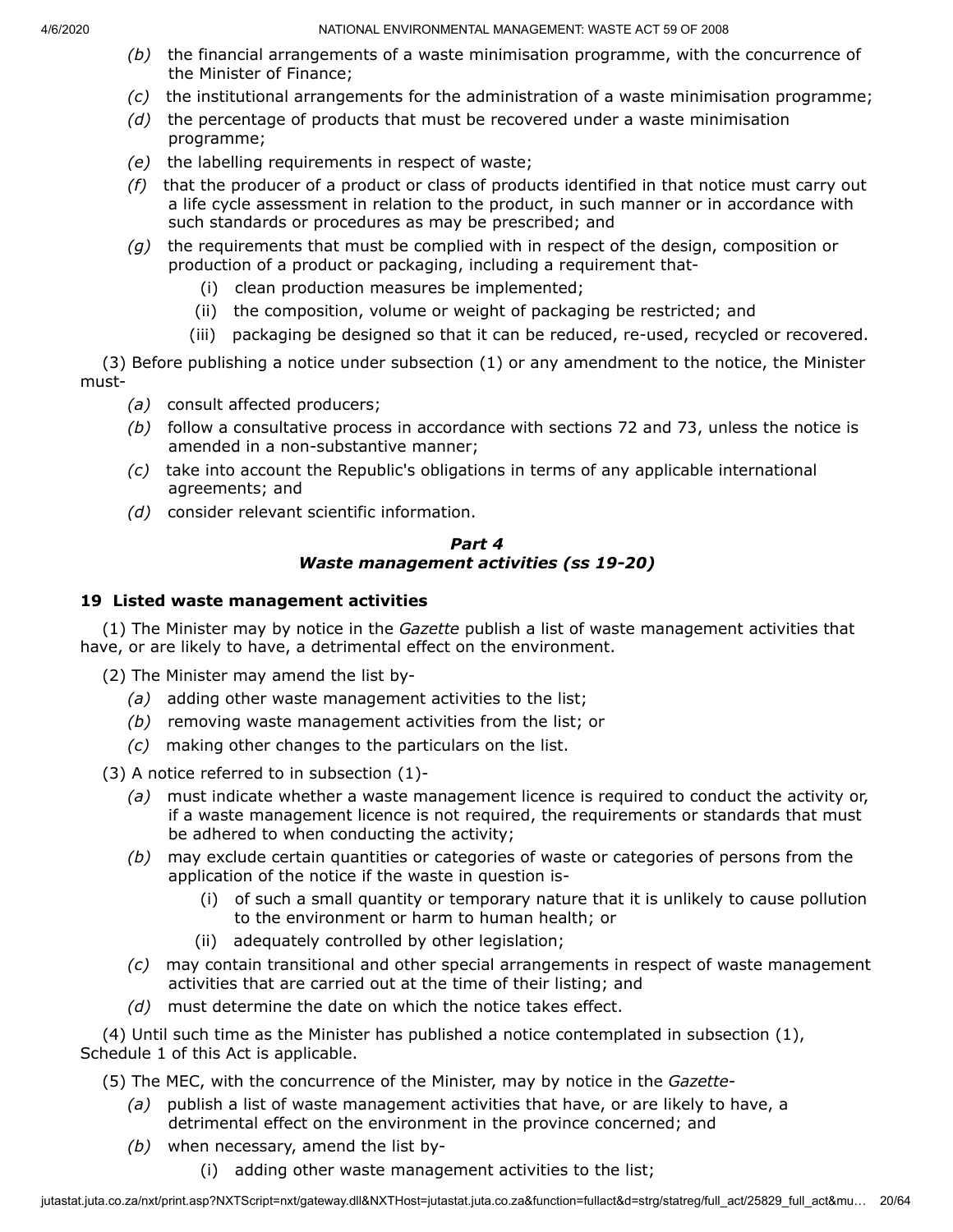- (ii) removing waste management activities from the list; or
- (iii) making other changes to the particulars on the list.

(6) A list published under subsection (5) by the MEC must include waste management activities listed in Schedule 1 or listed under section (1), if applicable.

(7) A list published under subsection (5) by the MEC applies to the relevant province only.

- $(8)$  A notice under subsection  $(1)$  or  $(5)$ -
	- *(a)* may contain transitional and other special arrangements in respect of waste management activities that are carried out at the time of their listing; and
	- *(b)* must determine the date on which the notice takes effect.

(9) For the purposes of administrative efficiency, the lists published under subsection (1) or (5) or Schedule 1 may divide the waste management activities into different categories

(10) *(a)* Before publishing a notice under subsection (1) or (5), or any amendment to such notice, the Minister or MEC, as the case may be, must follow a consultative process in accordance with sections 72 and 73.

*(b)* Paragraph *(a)* need not be complied with if the list contemplated in subsection (1) or (5) is amended in a non-substantive manner.

# **20 Consequences of listing waste management activities**

No person may commence, undertake or conduct a waste management activity, except in accordance with-

- *(a)* the requirements or standards determined in terms of section 19 (3) for that activity; or
- *(b)* a waste management licence issued in respect of that activity, if a licence is required.

# **20A Prohibited or restricted activities in specified geographical areas**

(1) Despite section 19 and in accordance with the risk averse and cautious approach contemplated in section 2 (4) *(a)* (vii) of the National Environmental Management Act, 1998, the Minister may by notice in the *Gazette* prohibit or restrict the granting of a waste management licence by the licensing authority for a listed activity in a specified geographical area for such period and on such terms and conditions as the Minister may determine, if it is necessary in order to ensure protection of the environment, conservation of resources, sustainable development or human health and well-being.

(2) A prohibition or restriction contemplated in subsection (1) does not affect the undertaking of activities authorised by means of a waste management licence prior to the prohibition becoming effective.

(3) Where the prohibition or restriction affects the exercise of a power that the MEC has in terms of this Act, the prohibition or restriction contemplated in subsection (1) may be published in the *Gazette* after consulting the MEC affected by the prohibition or restriction notice.

(4) The Minister may by notice in the *Gazette*-

- *(a)* lift a prohibition or restriction made in terms of subsection (1) if the circumstances which caused the Minister to prohibit or restrict no longer exist; or
- *(b)* amend any period, term or condition applicable to any prohibition or restriction made in terms of subsection (1) if the circumstances which caused the Minister to prohibit or restrict have changed.

(5) Before acting in terms of subsection (1), the Minister must-

- *(a)* consult all Cabinet members whose areas of responsibility will be affected by the exercise of the power;
- *(b)* consult the MEC that will be affected by the exercise of the power; and
- *(c)* publish a notice in the *Gazette* inviting members of the public to submit to the Minister, within 30 days of publication of the notice in the *Gazette*, written representations on the proposed prohibition or restriction.

[S. 20A inserted by s. 20 of Act 25 of 2014 (wef 2 September 2014)]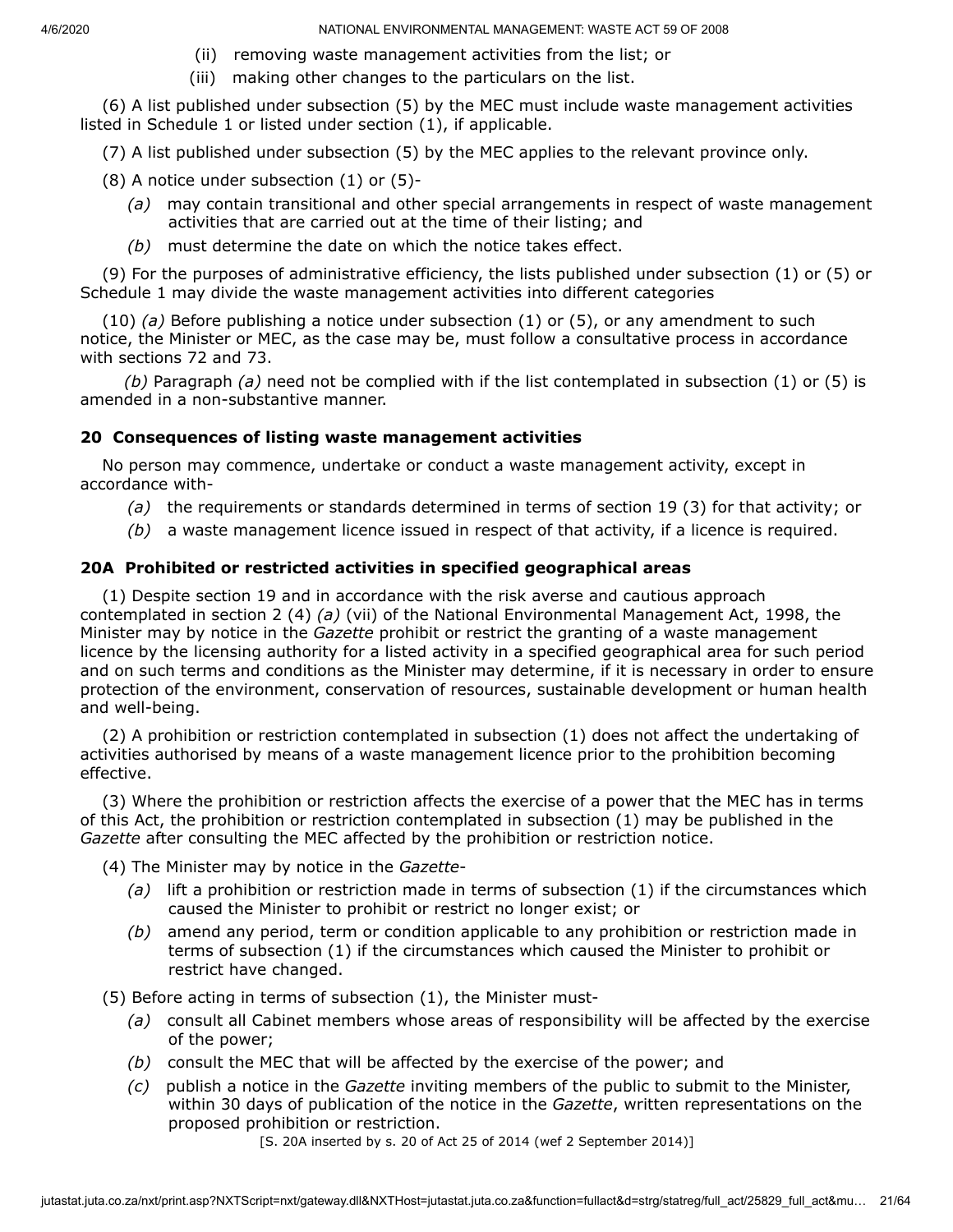#### *Part 5 Storage, collection and transportation of waste (ss 21-25)*

## **21 General requirements for storage of waste**

Any person who stores waste must at least take steps, unless otherwise provided by this Act, to ensure that-

- *(a)* the containers in which any waste is stored, are intact and not corroded or in any other way rendered unfit for the safe storage of waste;
- *(b)* adequate measures are taken to prevent accidental spillage or leaking;
- *(c)* the waste cannot be blown away;
- *(d)* nuisances such as odour, visual impacts and breeding of vectors do not arise; and
- *(e)* pollution of the environment and harm to health are prevented.

## **22 Storage of general waste**

(1) Any person who generates general waste that is collected by a municipality must place the waste in a container approved, designated or provided by the municipality for that purpose and in a location approved or authorised by the municipality.

(2) Waste that is re-usable, recyclable or recoverable and that is intended to be reduced, re-used, recycled or recovered in accordance with this Act or any applicable by-laws need not be placed in a container contemplated in subsection (1).

#### **23 Waste collection services**

(1) Waste collection services are subject to-

- *(a)* the need for an equitable allocation of such services to all people in a municipal area;
- *(b)* the obligation of persons utilising the service to pay any applicable charges;
- *(c)* the right of a municipality to limit the provision of general waste collection services if there is a failure to comply with reasonable conditions set for the provision of such services, but where the municipality takes action to limit the provision of services, the limitation must not pose a risk to health or the environment; and
- *(d)* the right of a municipality to differentiate between categories of users and geographical areas when setting service standards and levels of service for the provision of municipal services.

(2) Every municipality must, subject to this Act, and as far as is reasonably possible, provide containers or receptacles for the collection of recyclable waste that are accessible to the public.

## **24 Collection of waste**

No person may collect waste for removal from premises unless such person is-

- *(a)* a municipality or municipal service provider;
- *(b)* authorised by law to collect that waste, where authorisation is required; or
- *(c)* not prohibited from collecting that waste.

## **25 Duties of persons transporting waste**

(1) The Minister, an MEC or a municipality may, by notice in the *Gazette*, require any person or category of persons who transports waste for gain to-

- *(a)* register with the relevant waste management officer in the Department, province or municipality, as the case may be; and
- *(b)* furnish such information as is specified in that notice or as the waste management officer may reasonably require.

(2) Any person engaged in the transportation of waste must take all reasonable steps to prevent any spillage of waste or littering from a vehicle used to transport waste.

(3) Where waste is transported for the purposes of disposal, a person transporting the waste must, before offloading the waste from the vehicle, ensure that the facility or place to which the waste is transported, is authorised to accept such waste.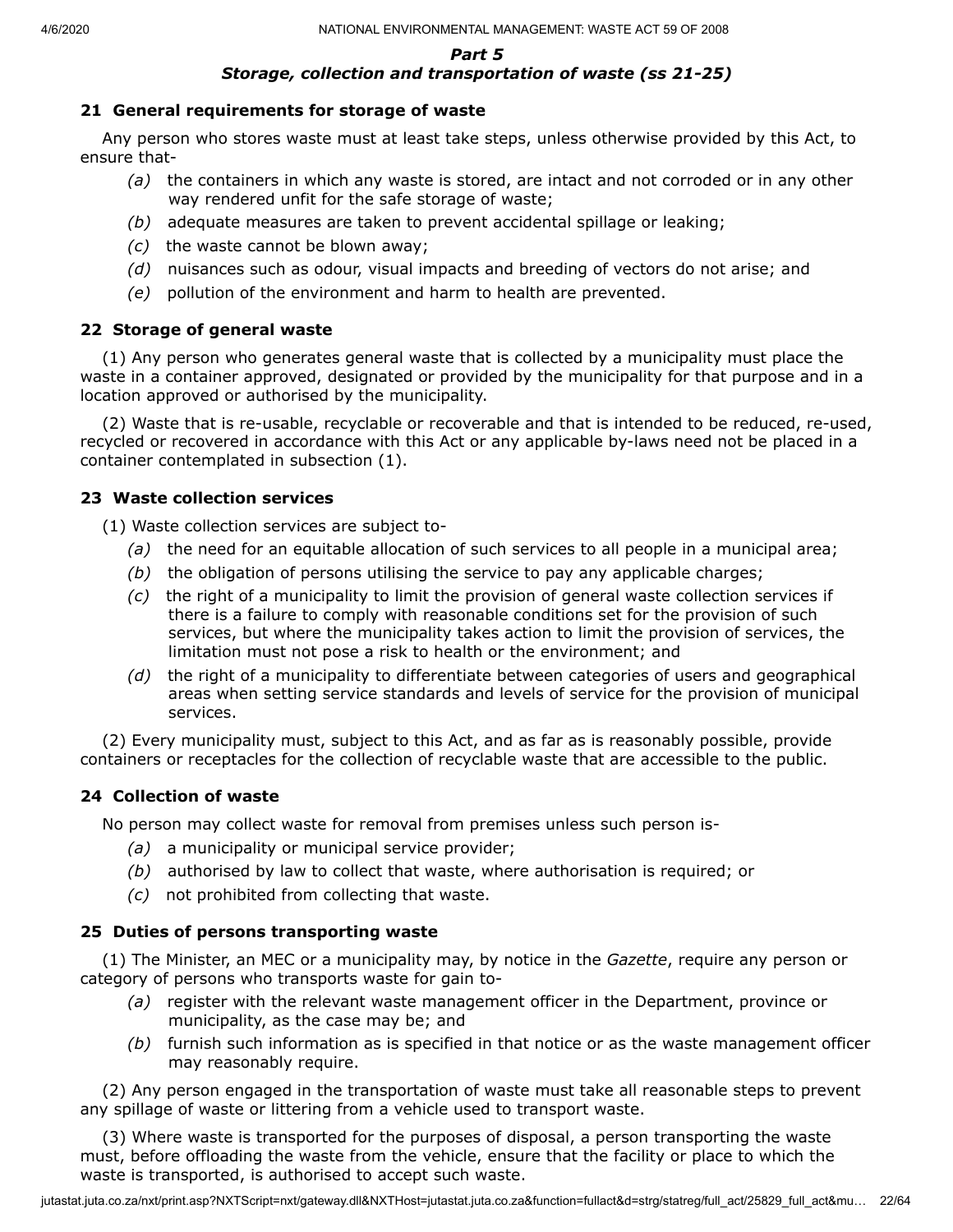(4) Where hazardous waste is transported for purposes other than disposal, a person transporting the waste must, before offloading the waste from the vehicle, ensure that the facility or place to which the waste is transported, is authorised to accept such waste and must obtain written confirmation that the waste has been accepted.

(5) In the absence of evidence to the contrary which raises a reasonable doubt, a person who is in control of a vehicle, or in a position to control the use of a vehicle, that is used to transport waste for the purpose of offloading that waste, is considered to knowingly cause that waste to be offloaded at the location where the waste is deposited.

## *Part 6 Treatment, processing and disposal of waste (ss 26-27)*

## **26 Prohibition of unauthorised disposal**

(1) No person may-

- *(a)* dispose of waste, or knowingly or negligently cause or permit waste to be disposed of, in or on any land, waterbody or at any facility unless the disposal of that waste is authorised by law; or
- *(b)* dispose of waste in a manner that is likely to cause pollution of the environment or harm to health and well-being.

(2) Subsection (1) need not be complied with if-

- *(a)* the waste was generated as a result of normal household activities and-
	- (i) the municipality does not render a waste collection service in that area; and
	- (ii) the most environmentally and economically feasible option for the management of the waste was adopted; or
- *(b)* the disposal of the waste was done to protect human life or as a result of an emergency beyond that person's control.

#### **27 Littering**

(1) An owner of privately owned land to which the general public has access, must ensure-

- *(a)* that sufficient containers or places are provided to contain litter that is discarded by the public; and
- *(b)* that the litter is disposed of before it becomes a nuisance, a ground for a complaint or causes a negative impact on the environment.
- (2) No person may-
	- *(a)* throw, drop, deposit, spill or in any other way discard any litter into or onto any public place, land, vacant erf, stream, watercourse, street or road, or on any place to which the general public has access, except in a container or a place specifically provided for that purpose; or
	- *(b)* allow any person under that person's control to do any of the acts contemplated in paragraph *(a)*.

#### *Part 7 Industry waste management plans (ss 28-34)*

#### **28 Preparation of industry waste management plans by certain persons**

(1) Where any activity results in the generation of waste that affects more than one province or where such activity is conducted in more than one province, the Minister may by written notice require a person, or by notice in the *Gazette* require a category of persons or an industry, that generates waste to prepare and submit an industry waste management plan to the Minister for approval.

(1A) When exercising the power in terms of subsection (1), the Minister must consult every MEC of the province affected by the waste in question, or where the waste management activity is conducted, prior to taking a decision whether to approve the industry waste management plan or not.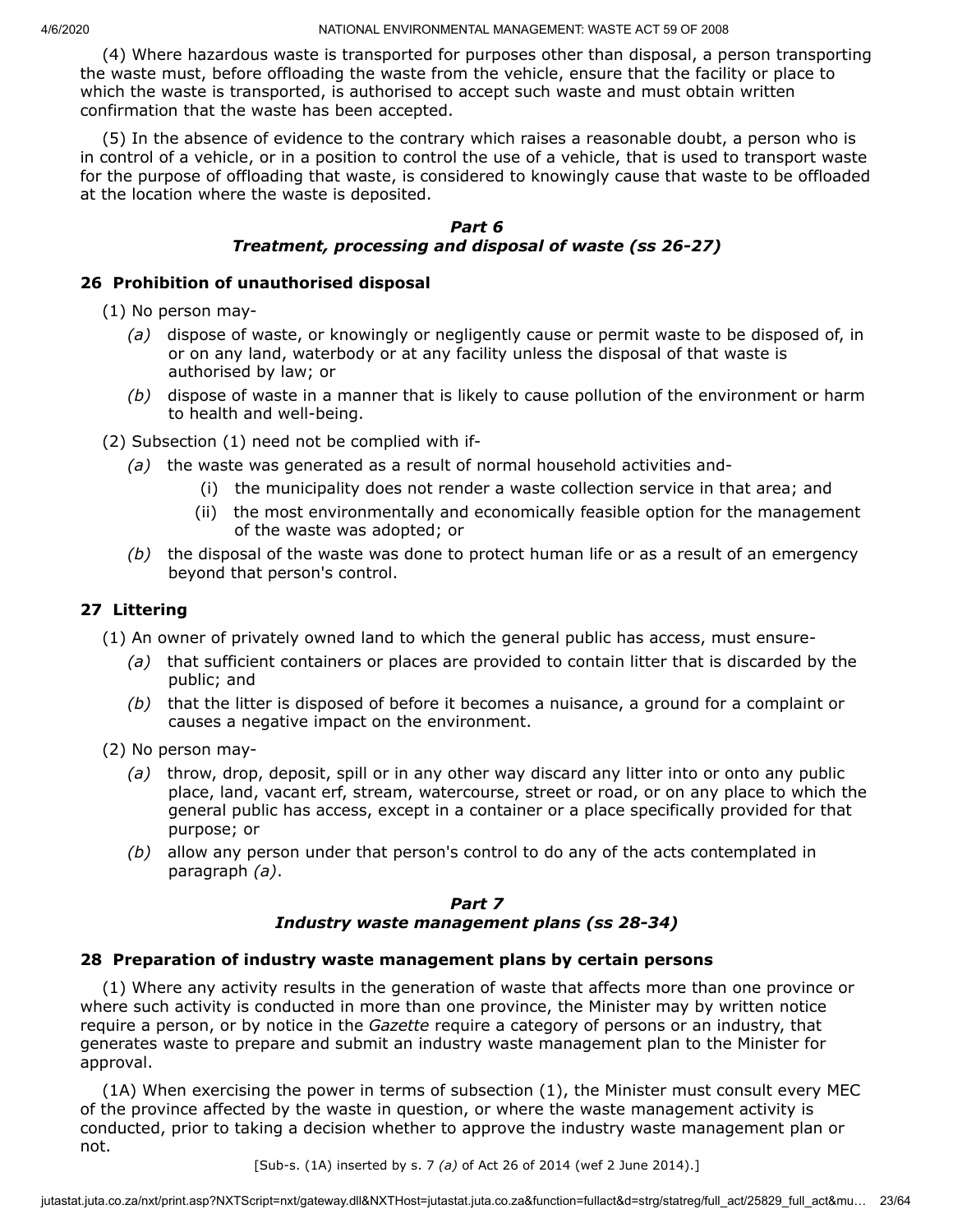(2) The MEC, with the concurrence of the Minister, may, in respect of any activity not contemplated in subsection (1) and which only affects that province concerned that results in the generation of waste, by written notice require a person, or by notice in the *Gazette* require a category of persons or an industry, that generates that waste to prepare and submit an industry waste management plan to the MEC for approval.

[Sub-s. (2) substituted by s. 7 *(b)* of Act 26 of 2014 (wef 2 June 2014).]

 $(3)$  ......

[Sub-s. (3) deleted by s. 7 *(c)* of Act 26 of 2014 (wef 2 June 2014).]

(4) When exercising a power under subsection (1) or (2), the Minister or MEC, as the case may be, must consider-

- *(a)* the impact or potential impact of the waste on health and the environment that is generated by the applicable person, category of persons or industry;
- *(b)* the environmentally sensitive nature of a natural resource or the amount of natural resources that is consumed in the manufacturing or production processes that result in the waste; and
- *(c)* the manner in which an industry waste management plan may contribute to-
	- (i) the avoidance or minimisation of the generation of waste;
	- (ii) the reduction of negative impacts on health and the environment; and
	- (iii) the conserving of natural resources.

(5) The Minister or MEC must, before exercising a power under subsection (1) or (2), as the case may be, consult the person, category of persons or industry to be affected.

(6) The Minister or MEC, as the case may be, may give directions that an industry waste management plan must be prepared by an independent person, consistent with sections 13A and 13B, at the cost of the person, category of persons or industry contemplated in subsection (1) or  $(2).$ 

#### [Sub-s. (6) substituted by s. 7 *(d)* of Act 26 of 2014 (wef 2 June 2014).]

(7) *(a)* A person, category of persons or industry contemplated in subsection (1) or (2) may elect to prepare, consistent with sections 13A and 13B, an industry waste management plan for approval in terms of this Part without being required to do so by the Minister or MEC.

[Para. *(a)* substituted by s. 7 *(e)* of Act 26 of 2014 (wef 2 June 2014).]

[Date of commencement of para. *(a)*: to be determined by the Minister.]

*(b)* When a person, category of persons or industry submits an industry waste management plan in terms of paragraph *(a)*-

- (i) subsections (4), (5) and (6) apply with the changes required by the context; and
- (ii) the Minister or MEC to whom the plan is submitted may exercise any of their respective powers set out in this Part in respect of that plan.

# **29 Preparation of industry waste management plans by organs of state**

(1) The Minister may, by notice in writing, require an industry waste management plan to be prepared by an organ of state, excluding a municipality, within a stipulated timeframe.

 $(2)$  ......

[Sub-s. (2) deleted by s. 8 *(a)* of Act 26 of 2014 (wef 2 June 2014).]

(3) When exercising a power under subsection (1), the Minister or MEC must consider whether-

- *(a)* the diversity, complexity and competitive nature of the industry concerned would make it impractical for a category of persons other than an organ of state or provincial department responsible for environmental affairs to prepare the plan;
- *(b)* the knowledge or experience of the persons who are likely to be affected by the plan in the areas of waste reduction, re-use, recycling and recovery is limited;
- *(c)* the persons who are likely to be affected by the plan comprise of small, medium or micro enterprises; or
- *(d)* the person required to prepare a plan in accordance with section 28, or to revise or amend the plan in terms of section 32 (1), has failed to do so. [Sub-s. (3) amended by s. 8 *(b)* of Act 26 of 2014 (wef 2 June 2014).]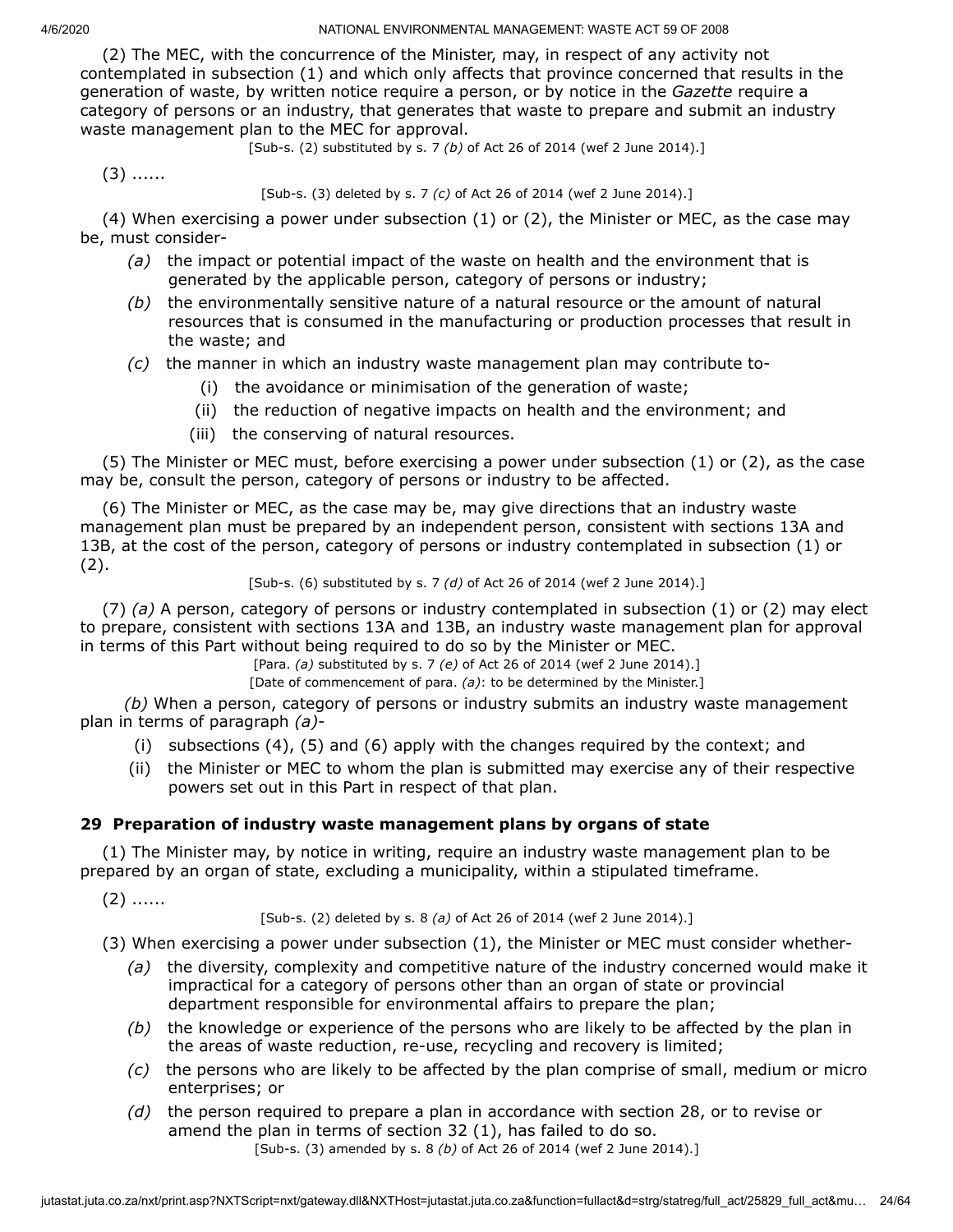(4) The Minister or MEC, as the case may be, may recover the costs of preparing an industry waste management plan from-

- *(a)* the person contemplated in section 28 who, after written notice, failed to prepare the plan; or
- *(b)* the person who is required to revise or amend the plan in terms of section 32 (1), but has failed to do so.

(5) An organ of state contemplated in subsection (1), may, by written notice, require any person to provide such information as may be necessary to prepare the industry waste management plan. [Sub-s. (5) substituted by s. 8 *(c)* of Act 26 of 2014 (wef 2 June 2014).]

(6) An organ of state contemplated in subsection (1), must follow a consultative process in accordance with section[s] 72 and 73, unless that plan is being prepared as a result of a person who was required to prepare that plan failing to do so, in which case section 31 (2) applies. [Sub-s. (6) substituted by s. 8 *(c)* of Act 26 of 2014 (wef 2 June 2014).]

**30 Contents of industry waste management plans**

(1) The Minister, in a notice contemplated in section 28 (1) or 29 (1), or the MEC, with the concurrence of the Minister, in a notice contemplated in section 28 (2), must specify the information that must be included in the industry waste management plan.

[Sub-s. (1) substituted by s. 9 of Act 26 of 2014 (wef 2 June 2014).]

- (2) The information that the Minister or MEC specifies in terms of subsection (1) may include-
	- *(a)* the amount of waste that is generated;
	- *(b)* measures to prevent pollution or ecological degradation;
	- *(c)* targets for waste minimisation through waste reduction, re-use, recycling and recovery;
	- *(d)* measures or programmes to minimise the generation of waste and the final disposal of waste;
	- *(e)* measures or actions to be taken to manage waste;
	- *(f)* the phasing out of the use of specified substances;
	- *(g)* opportunities for the reduction of waste generation through changes to packaging, product design or production processes;
	- *(h)* mechanisms for informing the public of the impact of the waste-generating products or packaging on the environment;
	- *(i)* the extent of any financial contribution to be made to support consumer-based waste reduction programmes;
	- *(j)* the period that is required for implementation of the plan;
	- *(k)* methods for monitoring and reporting; and
	- *(l)* any other matter that may be necessary to give effect to the objects of this Act.

## **31 Notification of industry waste management plans**

(1) Any person required to produce an industry waste management plan in terms of section 28 must take appropriate steps to bring the contents of a proposed industry waste management plan to the attention of relevant organs of state, interested persons and the public and must follow any directions given by the Minister or MEC, as the case may be, regarding the consultation process that must be followed.

(2) An organ of state required to prepare an industry waste management plan in terms of section 29 as a result of a person who was required to prepare that plan failing to do so must bring the contents of a proposed industry waste management plan to the attention of relevant organs of state, interested persons and the public.

(3) Any comments submitted in respect of an industry waste management plan must be considered by the person responsible for preparing the plan, and a copy of all comments must be submitted to the Minister or MEC, as the case may be, together with the plan.

## **32 Consideration of industry waste management plans**

(1) The Minister, acting in terms of section 28 (1) or 29 (1), or the MEC acting in terms of section 28 (2), may on receipt of an industry waste management plan-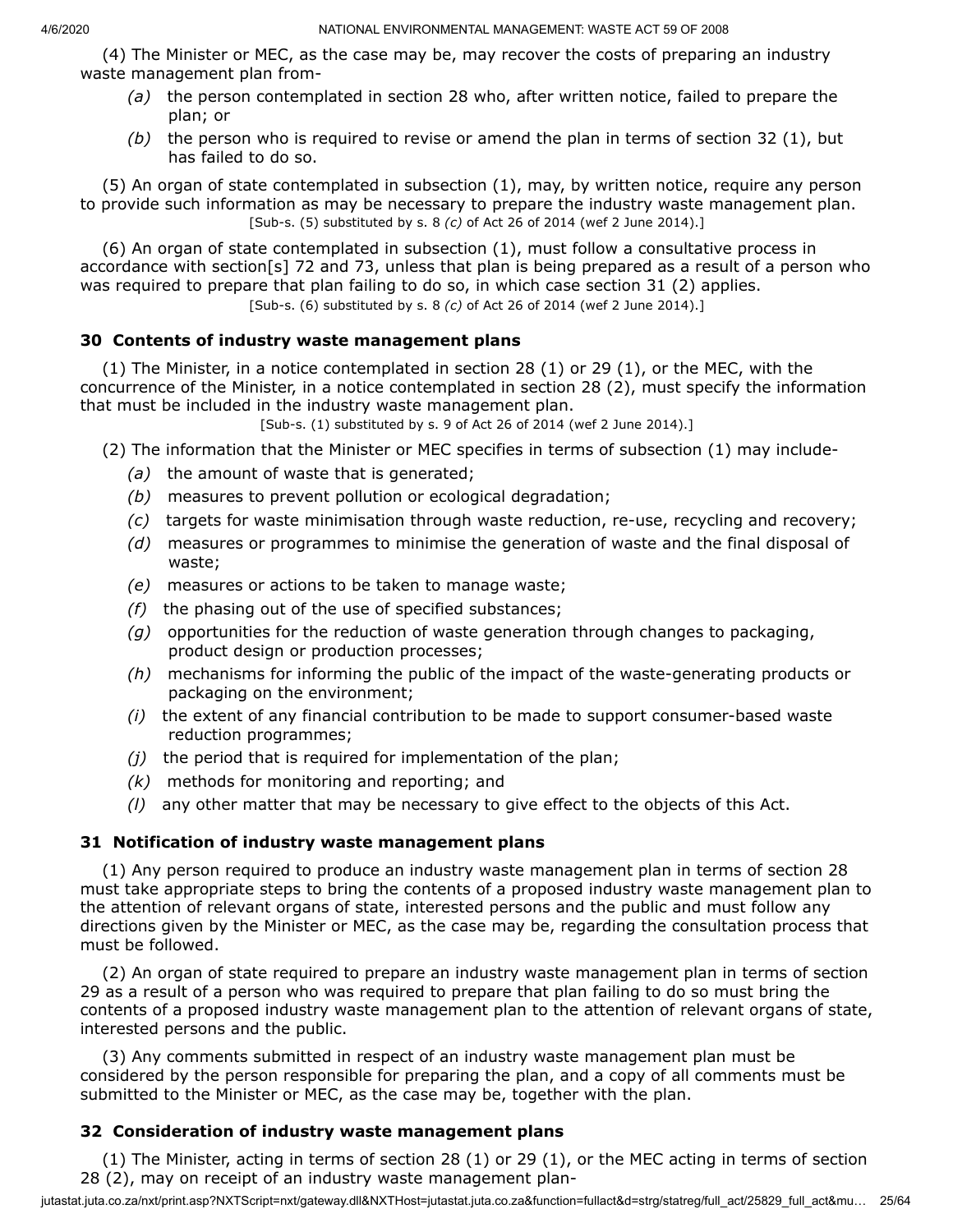- *(a)* approve the plan in writing, with any amendments or conditions, and give directions for the implementation of the plan;
- *(b)* require additional information to be furnished and a revised plan to be submitted within timeframes specified by the Minister or MEC for approval;
- *(c)* require amendments to be made to the plan within timeframes specified by the Minister or MEC; or
- *(d)* reject the plan with reasons if it does not comply with the requirements of a notice in terms of section 28 (1) or (2) or 29 (1), as the case may be, or if a consultation process in accordance with section 31 was not followed.

[Para. *(d)* substituted by s. 10 *(b)* of Act 26 of 2014 (wef 2 June 2014).] [Sub-s. (1) amended by s. 10 *(a)* of Act 26 of 2014 (wef 2 June 2014).]

(2) Any failure to comply with a requirement referred to in subsection (1) *(b)* or *(c)* within the timeframes specified by the Minister or the MEC is regarded as constituting a failure to submit an industry waste management plan

(3) An industry waste management plan that has been rejected in terms of subsection (1) *(d)* may be amended and resubmitted to the Minister or MEC.

(4) On receipt of any information or amendments requested in terms of subsection (1) *(b)* or *(c)*, or any amended industry waste management plan resubmitted in terms of subsection (2) for the first time, the Minister or MEC must reconsider the plan.

(5) An approval in terms of subsection (1) *(a)* must at least specify the period for which the approval is issued, which period may be extended by the Minister or MEC.

(5A) The Minister or the MEC, as the case may be, must in accordance with sections 72 and 73, follow such consultation process, as may be appropriate under the circumstances, before considering the industry waste management plan for approval in terms of section 28 (1) or (2). [Sub-s. (5A) inserted by s. 10 *(c)* of Act 26 of 2014 (wef 2 June 2014).]

(6) Notice must be given in the relevant *Gazette* of any industry waste management plan that has been prepared in terms of section 28 and that has been approved by the Minister or MEC, as the case may be.

(7) An industry waste management plan that has been prepared by an organ of state in terms of section 29 and that has been approved by the Minister or MEC, as the case may be, must be published in the relevant *Gazette*, together with an indication of when and how the plan must be implemented, if applicable.

[Sub-s. (7) substituted by s. 10 *(d)* of Act 26 of 2014 (wef 2 June 2014).]

## **33 Specification of measures to be taken**

(1) If the Minister or MEC rejects an industry waste management plan in terms of section 32, or if any person who is required in terms of section 28 (1) or (2) to prepare an industry waste management plan fails to do so, or if a person fails to revise or amend a plan as required by the Minister or the MEC in terms of section 32 (1) or section 17 of the National Environmental Management: Waste Amendment Act, 2014, the Minister or MEC, as the case may be, may by notice in writing and without any criminal proceedings being affected, specify the waste management measures that must be taken by that person.

[Sub-s. (1) substituted by s. 11 of Act 26 of 2014 (wef 2 June 2014).]

(2) When specifying the waste management measures to be taken in terms of subsection (1), the Minister or MEC, as the case may be, must consider, and to the extent possible, align the measures to be taken with the measures that are set out in any other approved industry waste management plan and that is related to the activities of the person whose plan has been rejected more than once or who failed to submit a plan.

## **34 Review of industry waste management plans**

(1) An industry waste management plan that has been required by the Minister in terms of section 28 (1) or 29 (1), or by the MEC in terms of section 28 (2), must be reviewed at intervals specified in the approval or at intervals specified by the Minister or MEC by notice in writing or in the relevant *Gazette*.

[Sub-s. (1) substituted by s. 12 of Act 26 of 2014 (wef 2 June 2014).]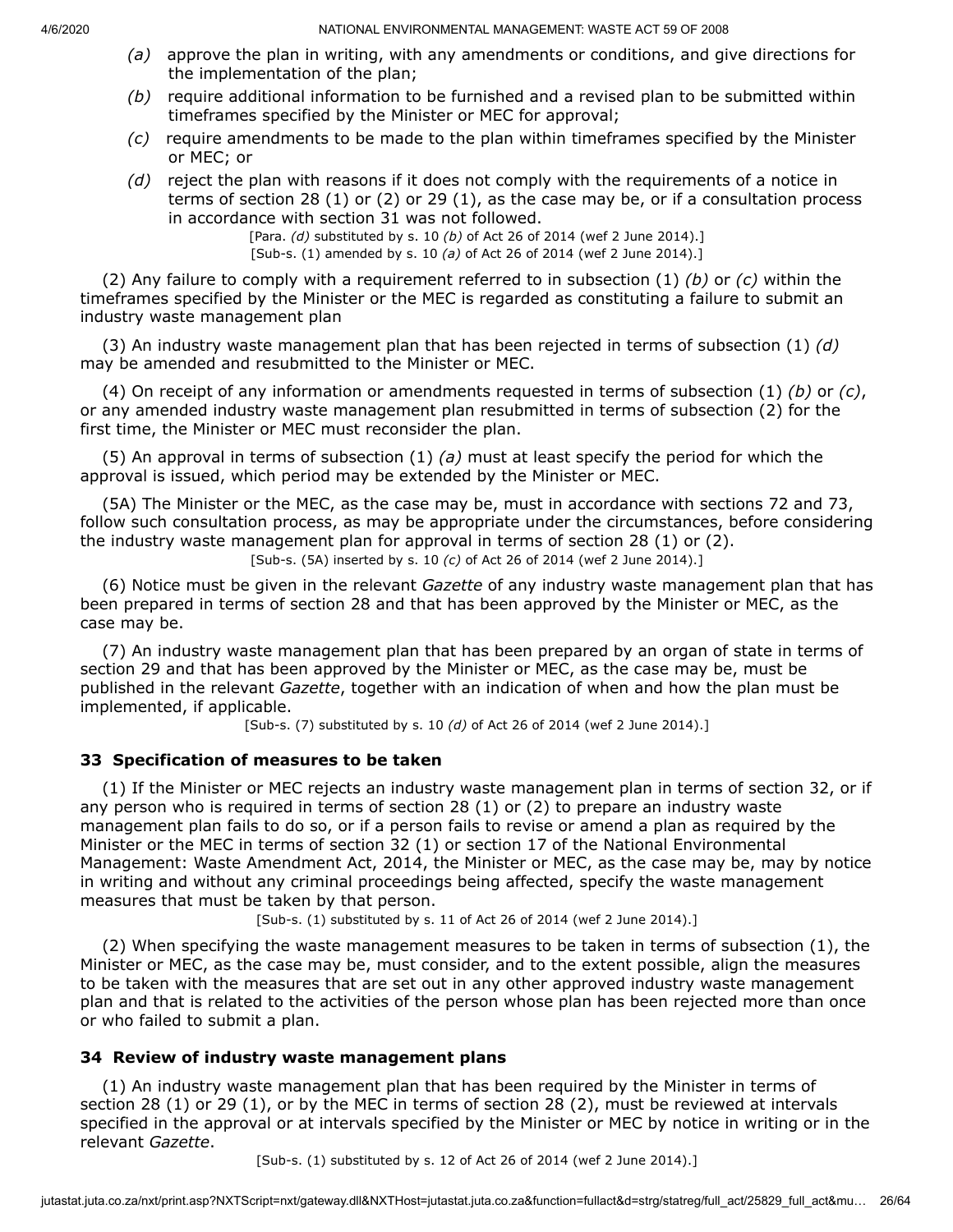(2) When specifying a review period for an industry waste management plan prepared by a person, the Minister or MEC, as the case may be, must take cognisance of the review periods that have been specified in any related waste management licence.

# *Part 7A Waste Management Bureau (ss 34A-34L)*

[Part 7A inserted by s. 13 of Act 26 of 2014 (wef 2 June 2014).]

# **34A Establishment of Waste Management Bureau**

(1) An implementation Bureau dealing with waste management to be known as the 'Waste Management Bureau' is hereby established, within the Department, as a juristic person.

(2) The Bureau must comply with the provisions of the Public Finance Management Act, 1999 (Act 1 of 1999).

(3) In the event of absence of a functional Bureau or a Chief Executive Officer, the powers and duties of the Bureau revert to the Director-General of the Department contemplated in section 34G (1), who, in such a case, must exercise those powers and perform those duties until the Bureau is functional or a Chief Executive Officer is appointed.

[S. 34A inserted by s. 13 of Act 26 of 2014 (wef 2 June 2014).]

# **34B Determination of policy**

(1) The Minister must, after consultation with the Bureau, determine and publish a policy within which the Bureau must exercise its powers and perform its functions.

(2) The Minister may, after consultation with the Bureau, amend, substitute or withdraw the policy determined in terms of subsection (1), and must publish the amended policy.

(3) The Minister must, 30 days before the final publication of any policy contemplated in subsections (1) and (2), table the policy in Parliament.

[S. 34B inserted by s. 13 of Act 26 of 2014 (wef 2 June 2014).]

## **34C Minister's supervisory powers**

(1) The Bureau must exercise its powers and perform its functions subject to the policy determined in terms of section 34B (1) or (2), the service level standards and norms contemplated in subsection (2) *(b)* and any directives issued by the Minister in terms of subsection (2) *(c)*.

(2) The Minister-

- *(a)* must monitor the exercising of powers and performance of functions of the Bureau in terms of the policy determined in terms of section 34B (1) or (2);
- *(b)* may set service level standards and norms for the Bureau in the execution of its powers and functions; or
- *(c)* must issue directives to the Bureau in the case of non-compliance with the policy determined in terms of section 34B (1) or (2) or the service level standards and norms issued in terms of subsection (2) *(b)*, to ensure the effective and efficient functioning of the Bureau and for the achievement of the objectives of this Act.

[S. 34C inserted by s. 13 of Act 26 of 2014 (wef 2 June 2014).]

# **34D Objects of Bureau**

The objects of the Bureau are to-

- *(a)* function as a specialist implementing agent within the Department in respect of matters delegated to the Bureau in terms of this Act;
- *(b)* promote and facilitate minimisation, re-use, recycling and recovery of waste;
- *(c)* manage the disbursement of incentives and funds derived from waste management charges contemplated in sections 13B and 34D for the minimisation, re-use, recycling, recovery, transport, storage, treatment and disposal of waste and the implementation of industry waste management plans;
- *(d)* monitor implementation of industry waste management plans and the impact of incentives and disincentives;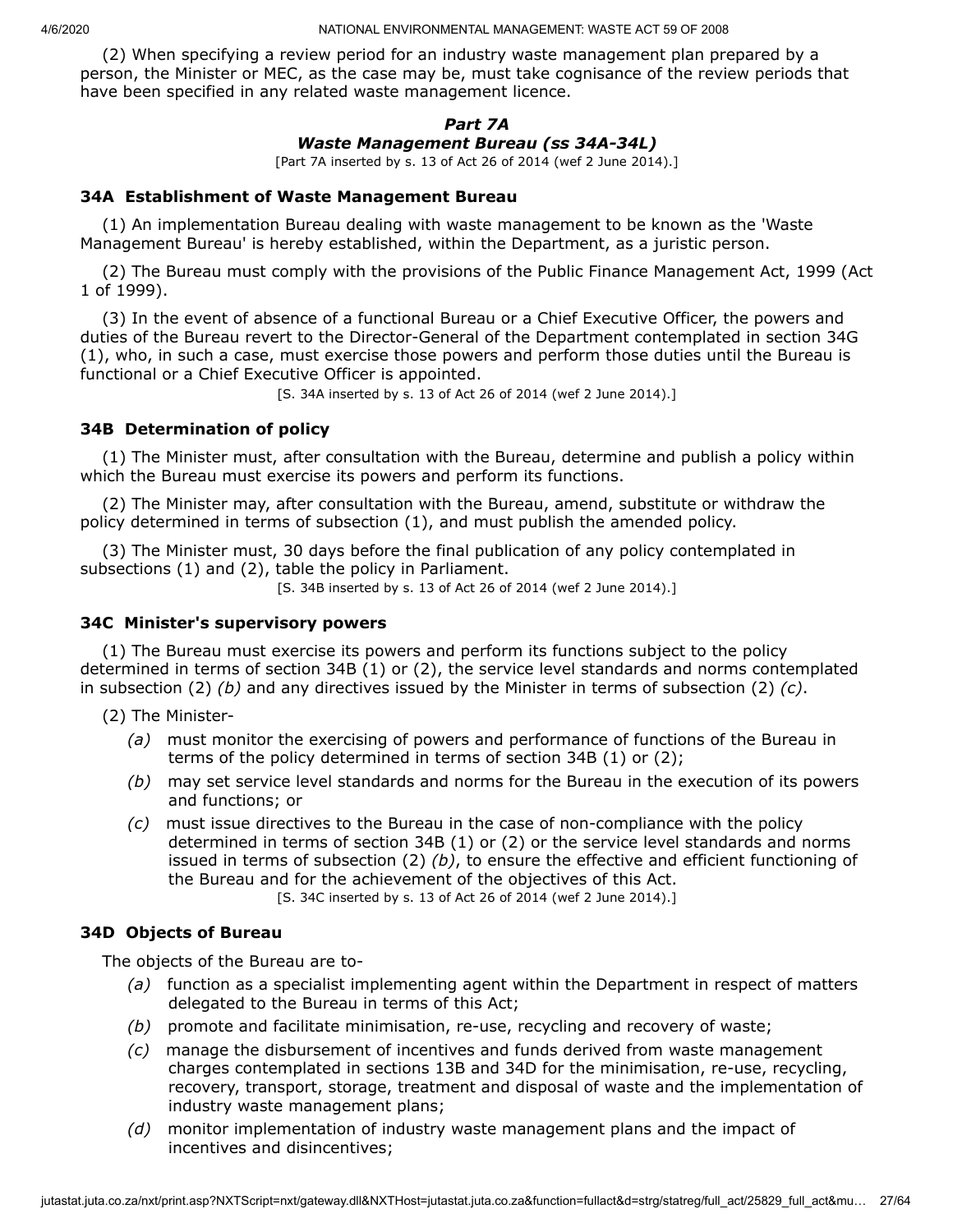- *(e)* progressively build capacity within the Bureau to provide specialist support for the development and implementation of municipal waste management plans and capacitybuilding programmes; and
- *(f)* support and advise on the development of waste management plans, tools, instruments, processes, systems, norms, standards and municipal waste management plans and capacity-building programmes.

[S. 34D inserted by s. 13 of Act 26 of 2014 (wef 2 June 2014).]

# **34E Functions of Bureau**

(1) The Bureau must-

- *(a)* implement the disbursement of incentives and funds derived from waste management charges contemplated in sections 13B and 34D;
- *(b)* identify and promote best practices in the minimisation, re-use, recycling or recovery of waste;
- *(c)* progressively build capacity of the Bureau to support municipalities in the development and implementation of integrated waste management plans and capacity-building programmes;
- *(d)* support and advise on the development of industry waste management plans, integrated waste management plans and other tools, instruments, processes and systems, including specialist support for the development of norms or standards for the minimisation, reuse, recycling or recovery of waste and the building of municipal waste management capacity;
- *(e)* monitor the implementation of industry waste management plans;
- *(f)* monitor and evaluate the impact of incentives and disincentives; and
- *(g)* perform any other task or function that the Minister may assign or delegate to the Bureau in relation to the implementation of this Act.
- (2) The Bureau may-
	- *(a)* invest any of its money, after having complied with section 34F (2); and
	- *(b)* charge fees for services rendered, other than services rendered in terms of section 13A or to the Minister or the Department.

[S. 34E inserted by s. 13 of Act 26 of 2014 (wef 2 June 2014).]

# **34F Funding of Bureau**

(1) The funds of the Bureau consist of-

- *(a)* money derived and allocated from charges referred to in section 13B;
- *(b)* income derived by it for services rendered;
- *(c)* money appropriated by Parliament;
- *(d)* voluntary contributions, donations and bequests received consistent with the provisions of the regulations made in terms of section 76 (1) *(k)* or *(l)* of the Public Finance Management Act, 1999; and
- *(e)* income derived from investments referred to in section 34E (2) *(b)*.

(2) The Bureau must utilise its funds to defray expenses incurred in the performance of its functions.

(3) The Bureau must utilise the donations and contributions referred to in subsection (1) *(d)* in accordance with the conditions, if any, imposed by the donor or contributor concerned, but those conditions must be approved by the Minister, in concurrence with the Minister of Finance, and must not be inconsistent with the objects of the Bureau, provisions of this Act, regulations made in terms of section 76 (1) *(k)* or *(l)* of the Public Finance Management Act, 1999, or any other law.

(4) The Chief Executive Officer must, with the concurrence of the Minister and the Minister of Finance-

- *(a)* open an account in the name of the Bureau with an institution registered as a bank in terms of the Banks Act, 1990 (Act 94 of 1990); and
- *(b)* deposit therein all money received in terms of subsection (1).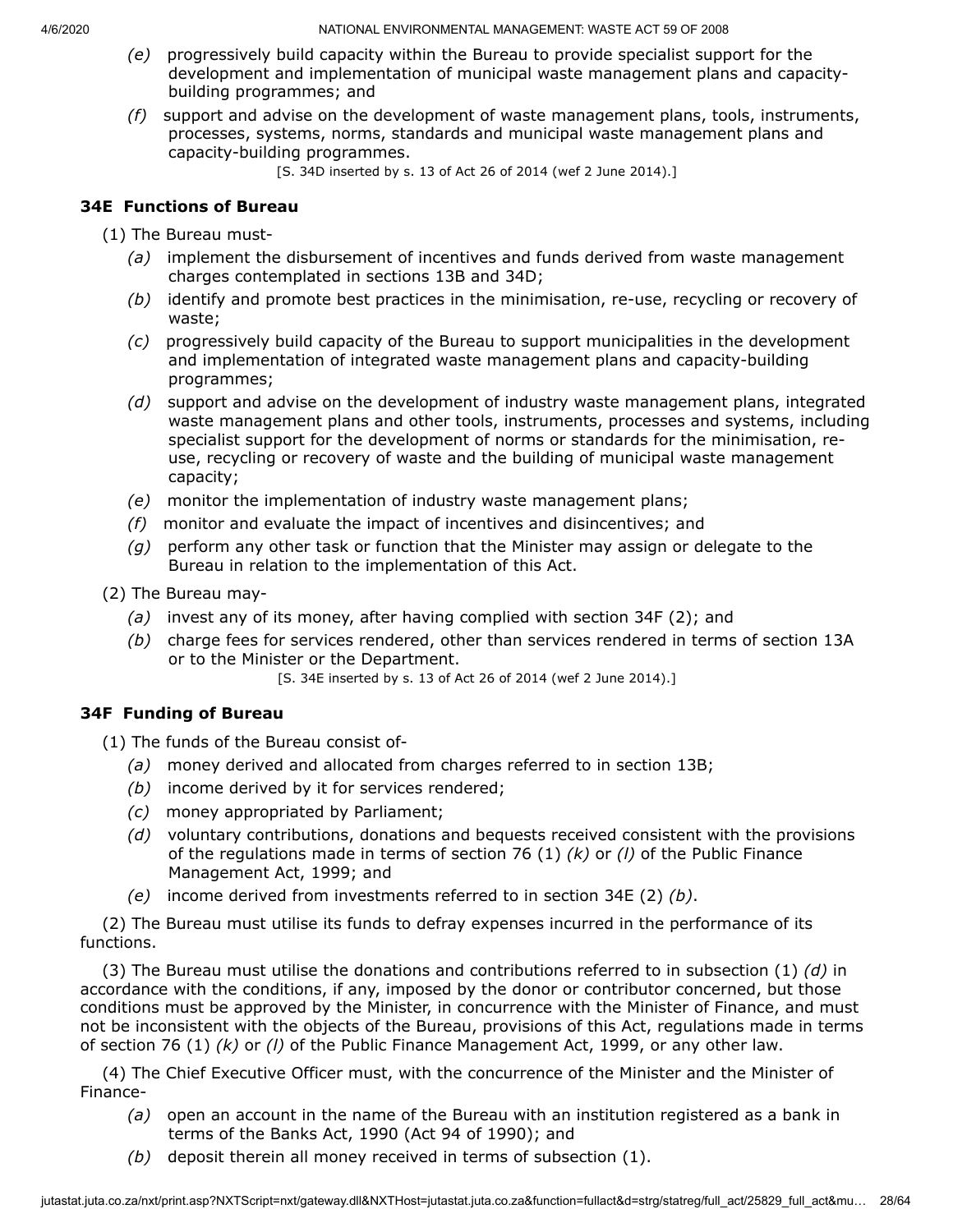(5) The Chief Executive Officer is responsible and accountable to the Director-General of the Department as the accounting authority for all money received by the Bureau and the utilisation of that money.

[S. 34F inserted by s. 13 of Act 26 of 2014 (wef 2 June 2014).]

### **34G Financial management**

(1) The Director-General of the Department is, for the purposes of the Public Finance Management Act, 1999 (Act 1 of 1999), the accounting authority and must cause full and proper books of account and all the necessary records in relation thereto to be kept.

(2) The Chief Executive Officer must ensure compliance with the Public Finance Management Act, 1999 (Act 1 of 1999), including ensuring that the Bureau's annual budgets, corporate plans, annual reports and audited financial statements are prepared and submitted.

[S. 34G inserted by s. 13 of Act 26 of 2014 (wef 2 June 2014).]

#### **34H Reporting and audit**

(1) The Bureau must in each financial year, on or before a date determined by the Public Finance Management Act, 1999 (Act 1 of 1999), submit an annual report on its activities and a statement of its income and estimated expenditure for the next financial year to the Minister through the Director-General for approval.

(2) Notwithstanding subsection (1), the Bureau must submit such additional reports as the Minister or the Director-General may require.

(3) The books, records of account and financial statements of the Bureau must be audited annually by the Auditor-General.

[S. 34H inserted by s. 13 of Act 26 of 2014 (wef 2 June 2014).]

#### **34I Immovable property**

(1) The Bureau may, with the approval of the Minister, acquire, hold or dispose of immovable property in the course of its business.

(2) The policy and procedure of the Bureau with regard to the acquisition and disposal of immovable property must be in accordance with the policies, regulations and practices of the public service.

[S. 34I inserted by s. 13 of Act 26 of 2014 (wef 2 June 2014).]

#### **34J Chief Executive Officer of Bureau**

(1) The Director-General of the Department must recruit and the Minister must approve the appointment of a suitably qualified and skilled person as the Chief Executive Officer of the Bureau in accordance with the Public Service Act, 1994, including its employment practices, but at a level of remuneration and employment service conditions as determined by the Minister, in concurrence with the Minister of Finance.

(2) The appointment of the Chief Executive Officer must follow a transparent and competitive recruitment and selection process, in accordance with the Public Service Act, 1994.

(3) The Chief Executive Officer must be appointed for a term not exceeding five years subject to subsection (1).

(4) The Chief Executive Officer must enter into a written performance agreement with the Minister within three months of taking up the post as Chief Executive Officer.

(5) The Director-General of the Department, with the approval of the Minister, may terminate the Chief Executive Officer's employment in accordance with the Public Service Act, 1994.

(6) The Chief Executive Officer may not serve for more than two consecutive terms, unless otherwise stipulated by the Minister, after consultation with the Minister of Finance.

[S. 34J inserted by s. 13 of Act 26 of 2014 (wef 2 June 2014).]

## **34K Functions of Chief Executive Officer**

(1) The Chief Executive Officer is responsible for-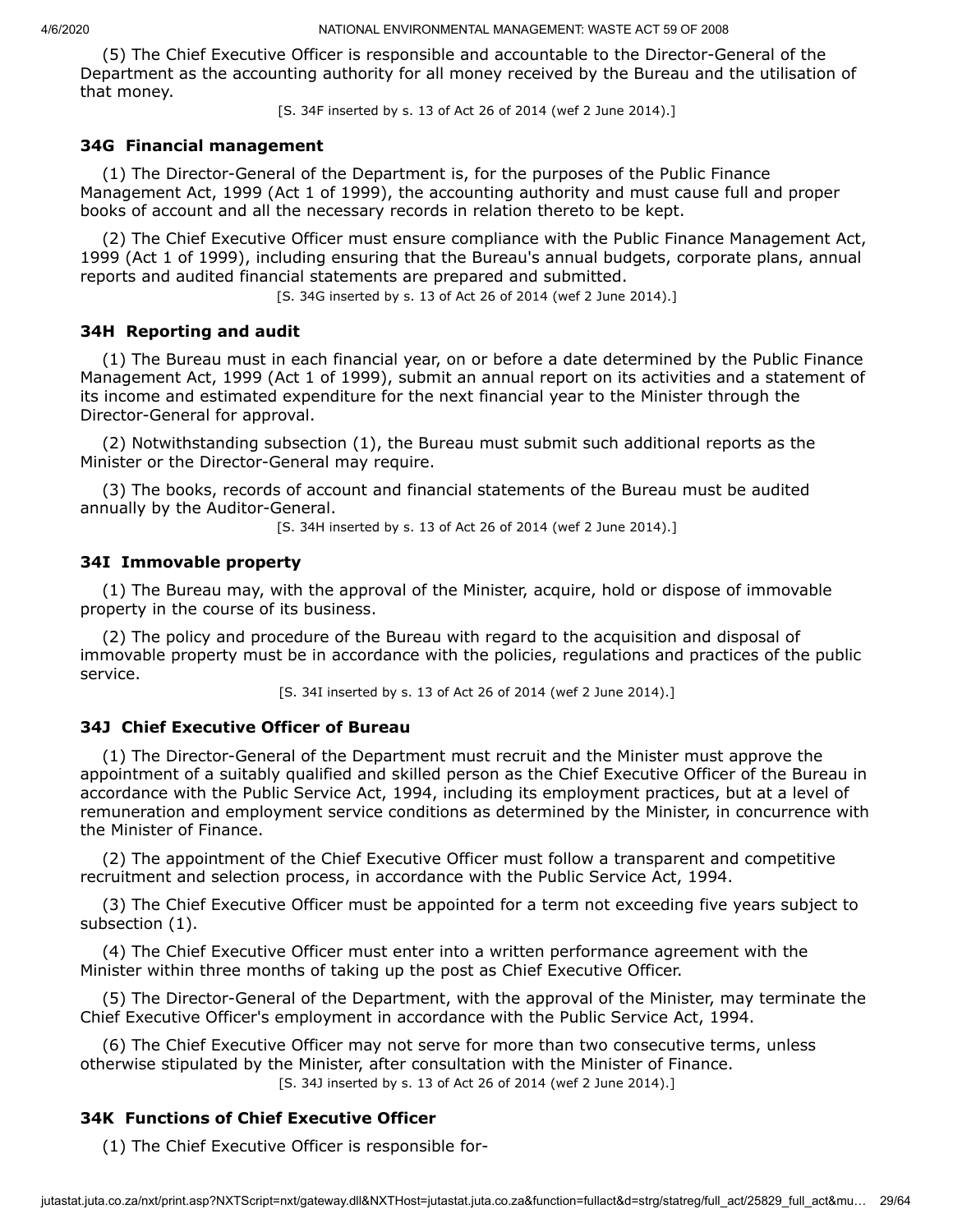- *(a)* the management of the operations of the Bureau, subject to the direction of the Director-General of the Department;
- *(b)* the compilation of a business and financial plan and reports in terms of the Public Finance Management Act, 1999 (Act 1 of 1999), for approval by the Director-General of the Department and the Minister;
- *(c)* the appointment of members of staff;
- *(d)* control of, and maintenance of discipline over, members of staff of the Bureau; and
- *(e)* any other function provided for in this Act.

(2) The Chief Executive Officer is accountable to the Director-General of the Department and must report to him or her on the activities of the Bureau.

(3) The Chief Executive Officer must ensure that the Bureau complies with all relevant provisions of applicable public service policy, regulations and legislation.

(4) If the Chief Executive Officer is for any reason unable to perform any of his or her functions, the Director-General of the Department must, in writing, appoint another person as Acting Chief Executive Officer until the Chief Executive Officer is able to resume those functions, but not for a period longer than six months, except under circumstances where the absence of the Chief Executive Officer is due to a disciplinary matter.

(5) The Chief Executive Officer may, in writing and on such conditions as he or she may determine, delegate any power or duty of the Chief Executive Officer to a senior member of the Bureau, unless the Director-General of the Department or Minister prohibits a specific delegation.

- (6) A delegation made under subsection (4) does not-
	- *(a)* divest the Chief Executive Officer of the accountability concerning the performance of the function in question; or
	- *(b)* prohibit the performance of the function in question by the Chief Executive Officer.

(7) A delegation made under subsection (4) may be repealed, withdrawn or amended, but the repeal, withdrawal or amendment does not affect any right which may have accrued to a person as a result of the function performed before the delegation was repealed, withdrawn or amended. [S. 34K inserted by s. 13 of Act 26 of 2014 (wef 2 June 2014).]

## **34L Employees of Bureau**

(1) Subject to subsection (2), the Chief Executive Officer-

- *(a)* must appoint such number of employees, within allocated resources available for that purpose, or receive on secondment such number of persons provided to enable the Bureau to perform its functions;
- *(b)* is responsible for the administrative control of the Bureau and for the discipline of the employees and persons contemplated in paragraph *(a)*; and
- *(c)* must ensure compliance with applicable public service and labour legislation.

(2) The employees referred to in subsection (1) must at least have the following specialist expertise:

- *(a)* resource economics;
- *(b)* financial accounting;
- *(c)* financial management;
- *(d)* process chemistry or engineering; and
- *(e)* technical expert knowledge in the waste and environmental resource management fields.

(3) The provisions relating to employment practice contained in the Public Service Act, 1994, the regulations, determinations, deemed determinations contemplated in section 5 (6) of that Act and directives made in terms of that Act apply, except with regard to consideration of scales of remuneration and employment conditions service of the staff referred to in subsection (3).

(4) The Minister must determine, in concurrence with the Minister of Finance, the organisational structure and the scale of remuneration for employees referred to in paragraphs *(a)* to *(e)* of subsection (3), which may be different from those of the public service.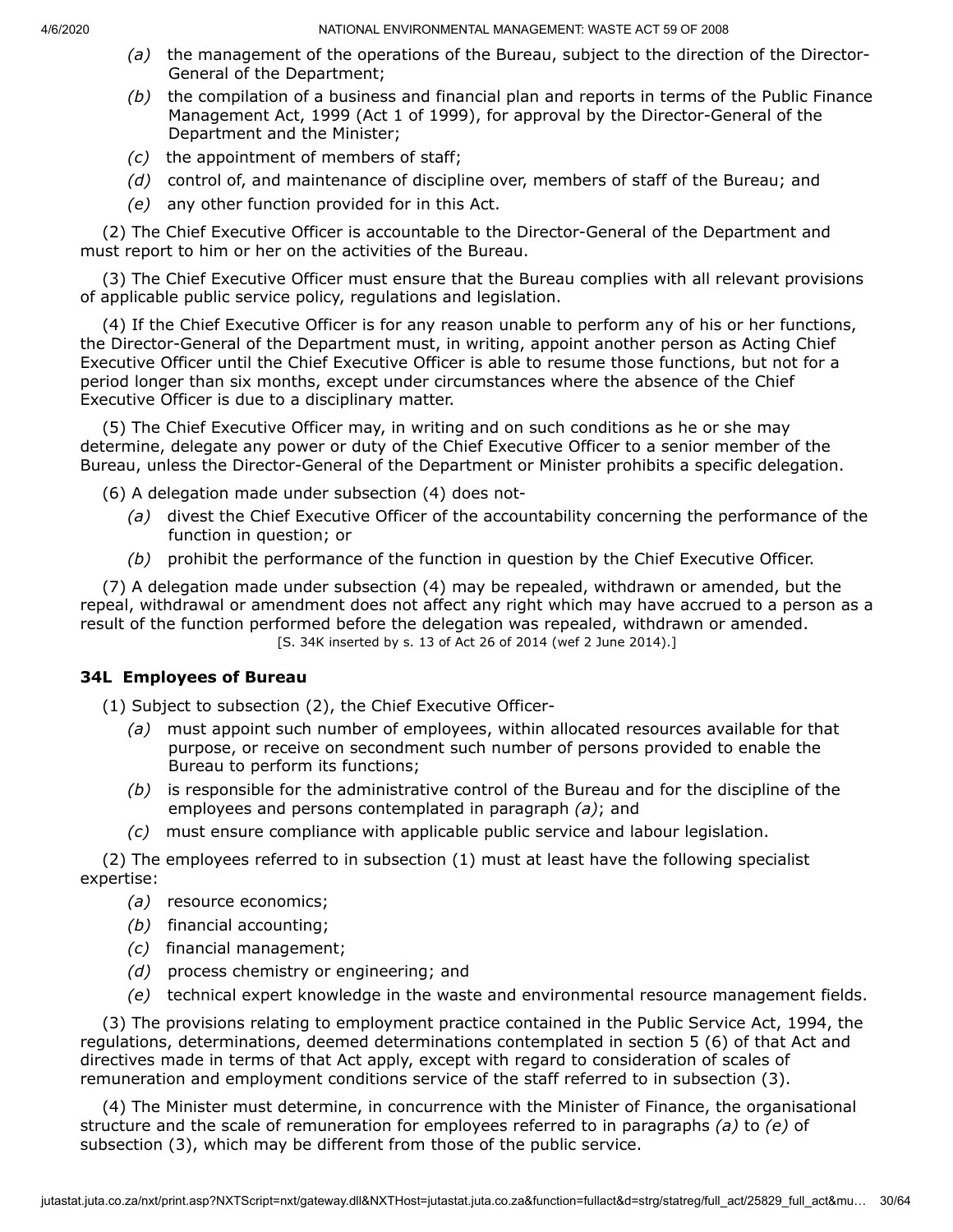(5) A person employed by the Bureau may become a member of the Government Employees' Pension Fund mentioned in section 2 of the Government Employees Pension Law, 1996 (Proclamation 21 of 1996), and is entitled to pension and retirement benefits as if that person were in service in a post classified in a division of the public service.

(6) The Bureau may utilise persons seconded from or transferred from the public service in accordance with the provisions of the Public Service Act, 1994 (Proclamation 103 of 1994). [S. 34L inserted by s. 13 of Act 26 of 2014 (wef 2 June 2014).]

# *Part 8 Contaminated land (ss 35-41)*

[Date of commencement of Part 8: 2 May 2014.]

# **35 Application of this Part**

This part applies to the contamination of land even if the contamination-

- *(a)* occurred before the commencement of this Act;
- *(b)* originated on land other than land referred to in section 38;
- *(c)* arises or is likely to arise at a different time from the actual activity that caused the contamination; or
- *(d)* arises through an act or activity of a person that results in a change to pre-existing contamination.

[Date of commencement of s. 35: 2 May 2014.]

# **36 Identification and notification of investigation areas**

(1) The Minister, or the MEC in respect of an area which affects the relevant province, may, after consultation with the Minister of Water Affairs and Forestry and any other organ of state concerned, by notice in the *Gazette*, identify as investigation areas-

- *(a)* land on which high-risk activities have taken place or are taking place that are likely to result in land contamination;
- *(b)* land that the Minister or MEC, as the case may be, on reasonable grounds believes to be contaminated.

(2) A notice under subsection (1) by the Minister applies nationally, and a notice under that subsection by the MEC applies to the relevant province only.

(3) Before publishing a notice under subsection (1), or any amendment to the notice, the Minister or MEC, as the case may be, must follow a consultative process in accordance with sections 72 and 73.

(4) Subsection (3) need not be complied with if the notice is amended in a non-substantive manner.

(5) An owner of land that is significantly contaminated, or a person who undertakes an activity that caused the land to be significantly contaminated, must notify the Minister and MEC of that contamination as soon as that person becomes aware, of that contamination.

(6) Despite subsection (1), the Minister or MEC may issue a written notice to a particular person identifying specific land as an investigation area if the Minister or MEC on reasonable grounds believes that the land is or is likely to be contaminated.

[Date of commencement of s. 36: 2 May 2014.]

# **37 Consequences of identification and notification of investigation areas**

(1) The Minister or MEC, as the case may be, may in respect of an investigation area contemplated in section 36, after consultation with the Minister of Water Affairs and Forestry-

- *(a)* cause a site assessment to be conducted in respect of the relevant investigation area; or
- *(b)* in a notice published under section 36 (1) or issued under section 36 (6)-
	- (i) direct the owner of the investigation area; or
	- (ii) direct the person who has undertaken or is undertaking the high risk activity or activity that caused or may have caused the contamination of the investigation area,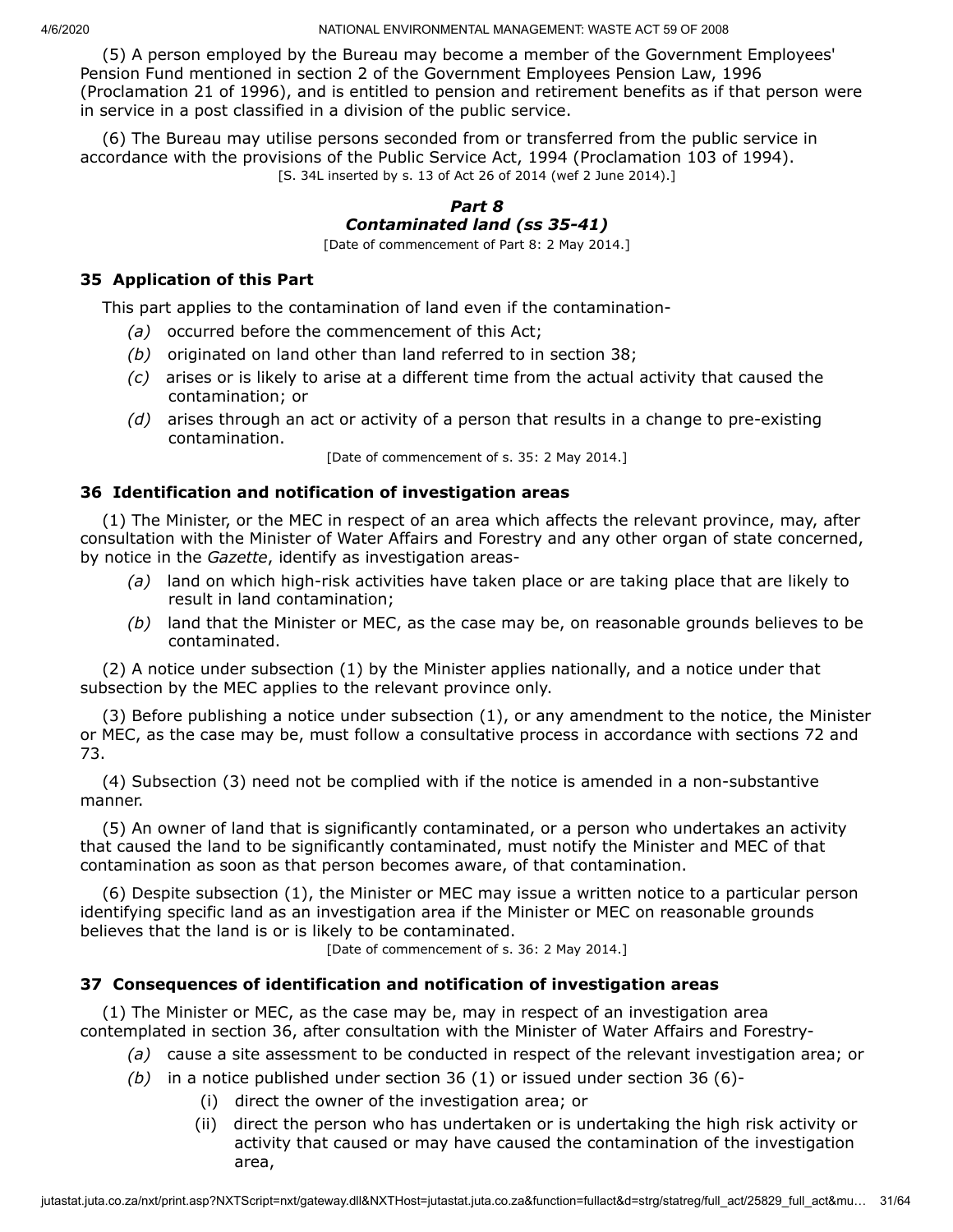to cause a site assessment to be conducted by an independent person, at own cost, and to submit a site assessment report to the Minister or MEC within a period specified in the notice.

(2) *(a)* A site assessment report must comply with any directions that may have been published or given by the Minister or MEC in a notice contemplated in section 36 (1) or (6) and must at least include information on whether the investigation area is contaminated.

*(b)* Where the findings of the site assessment report are that the investigation area is contaminated, the site assessment report must at least contain information on whether-

- (i) the contamination has already impacted on health or the environment;
- (ii) the substances present in or on the land are toxic, persistent or bio-accumulative or are present in large quantities or high concentrations or occur in combinations;
- (iii) there are exposure pathways available to the substances;
- (iv) the use or proposed use of the land and adjoining land increases or is likely to increase the risk to health or the environment;
- (v) the substances have migrated or are likely to migrate from the land;
- (vi) the acceptable exposure for human and environmental receptors in that environment have been exceeded;
- (vii) any applicable standards have been exceeded; and
- (viii) the area should be remediated or any other measures should be taken to manage or neutralise the risk.

(3) For the purposes of this section, land may be regarded as being contaminated at any particular time if the risk of harm to health or the environment could eventuate only in certain circumstances and those circumstances do not exist at the time that the site assessment is undertaken, but those circumstances are reasonably foreseeable.

[Date of commencement of s. 37: 2 May 2014.]

# **38 Consideration of site assessment reports**

(1) On receipt of a site assessment report contemplated in section 37, the Minister or MEC, as the case may be, may, after consultation with the Minister of Water Affairs and Forestry and any other organ of state concerned, decide that-

- *(a)* the investigation area is contaminated, presents a risk to health or the environment, and must be remediated urgently;
- *(b)* the investigation area is contaminated, presents a risk to health or the environment, and must be remediated within a specified period;
- *(c)* the investigation area is contaminated and does not present an immediate risk, but that measures are required to address the monitoring and management of that risk; or
- *(d)* the investigation area is not contaminated.

(2) If the Minister or MEC, as the case may be, decides that an investigation area is contaminated and requires remediation, the Minister or MEC must declare the land to be a remediation site and make such remediation order as is necessary to neutralise that risk.

(3) If the Minister or MEC, as the case may be, decides that the investigation area does not present an immediate risk, but that measures are required to address the monitoring and management of that risk, the Minister or MEC may make an order specifying the measures that must be taken.

(4) Unless otherwise directed, a remediation order under subsection (2), an order under subsection (3) or a directive under section 37 (1) must be complied with at the cost of the person against whom the order or directive is issued.

- (5) The Minister or MEC, as the case may be, may amend a remediation order if-
	- *(a)* ownership of the land is transferred and the new owner in writing assumes responsibility for the remediation; or
	- *(b)* new information or evidence warrants an amending the order. [Date of commencement of s. 38: 2 May 2014.]

# **39 Orders to remediate contaminated land**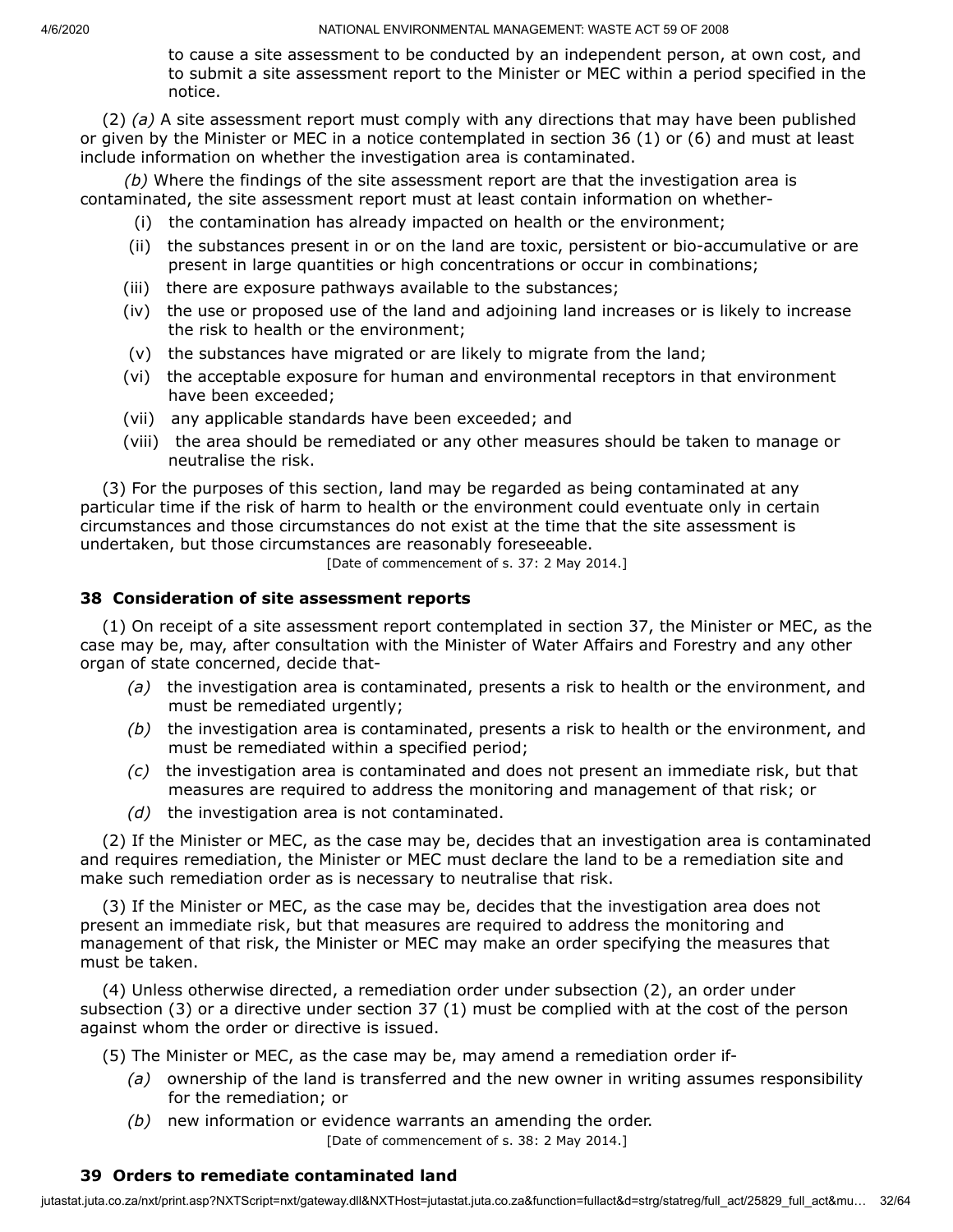(1) A remediation order issued under section 38 (2) or an order issued under section 38 (3) must describe, to the extent that it is applicable-

- *(a)* the person who is responsible for undertaking the remediation;
- *(b)* the land to which the order applies;
- *(c)* the nature of the contamination;
- *(d)* the measures that must be taken to remediate the land or the standards that must be complied with when remediating the land;
- *(e)* the period within which the order must be complied with;
- *(f)* whether any limitations in respect of the use of the land are imposed;
- *(g)* the measures that must be taken to monitor or manage the risk; and
- *(h)* any other prescribed matter.

(2) Before issuing a remediation order or an amended remediation order, the Minister or MEC, as the case may be, must consult with the Minister of Water Affairs and Forestry and any other organ of state concerned.

(3) The Minister or MEC, as the case may be, may instruct any official within his or her Department to ensure that the remediation order is complied with.

[Date of commencement of s. 39: 2 May 2014.]

# **40 Transfer of remediation sites**

(1) No person may transfer contaminated land without informing the person to whom that land is to be transferred that the land is contaminated and, in the case of a remediation site, without notifying the Minister or MEC and complying with any conditions that are specified by the Minister or MEC, as the case may be.

(2) *(a)* For the purposes of ensuring compliance with this section, the Minister must notify the relevant Registrar of Deeds appointed in terms of the Deeds Registries Act, 1937 (Act 47 of 1937), of any land that has been declared as a remediation site.

*(b)* The notification contemplated in paragraph *(a)* must identify the land sufficiently to enable the Registrar of Deeds to enter the necessary information in or on registers and documents kept by his or her Office.

[Date of commencement of s. 40: 2 May 2014.]

## **41 Contaminated land register**

(1) The Minister must keep a national contaminated land register of investigation areas that includes information on-

- *(a)* the owners and any users of investigation areas;
- *(b)* the location of investigation areas;
- *(c)* the nature and origin of the contamination;
- *(d)* whether an investigation area-
	- (i) is contaminated, presents a risk to health or the environment, and must be remediated urgently;
	- (ii) is contaminated, presents a risk to health or the environment, and must be remediated within a specified period;
	- (iii) is contaminated and does not present an immediate risk, but measures are required to address the monitoring and management of that risk; or
	- (iv) is not contaminated;
- *(e)* the status of any remediation activities on investigation areas; and
- *(f)* restrictions of use that have been imposed on investigation areas.

(2) The Minister may change the status of an investigation area contemplated in subsection (1) *(d)* (i) or (ii) as provided for in subsection (1) *(d)* (iii) or (iv) if a remediation order has been complied with or other circumstances eventuate that justify such a change.

(3) An MEC who has identified an investigation area must furnish the relevant information to the Minister for recording in the national contaminated land register.

#### [Date of commencement of s. 41: 2 May 2014.]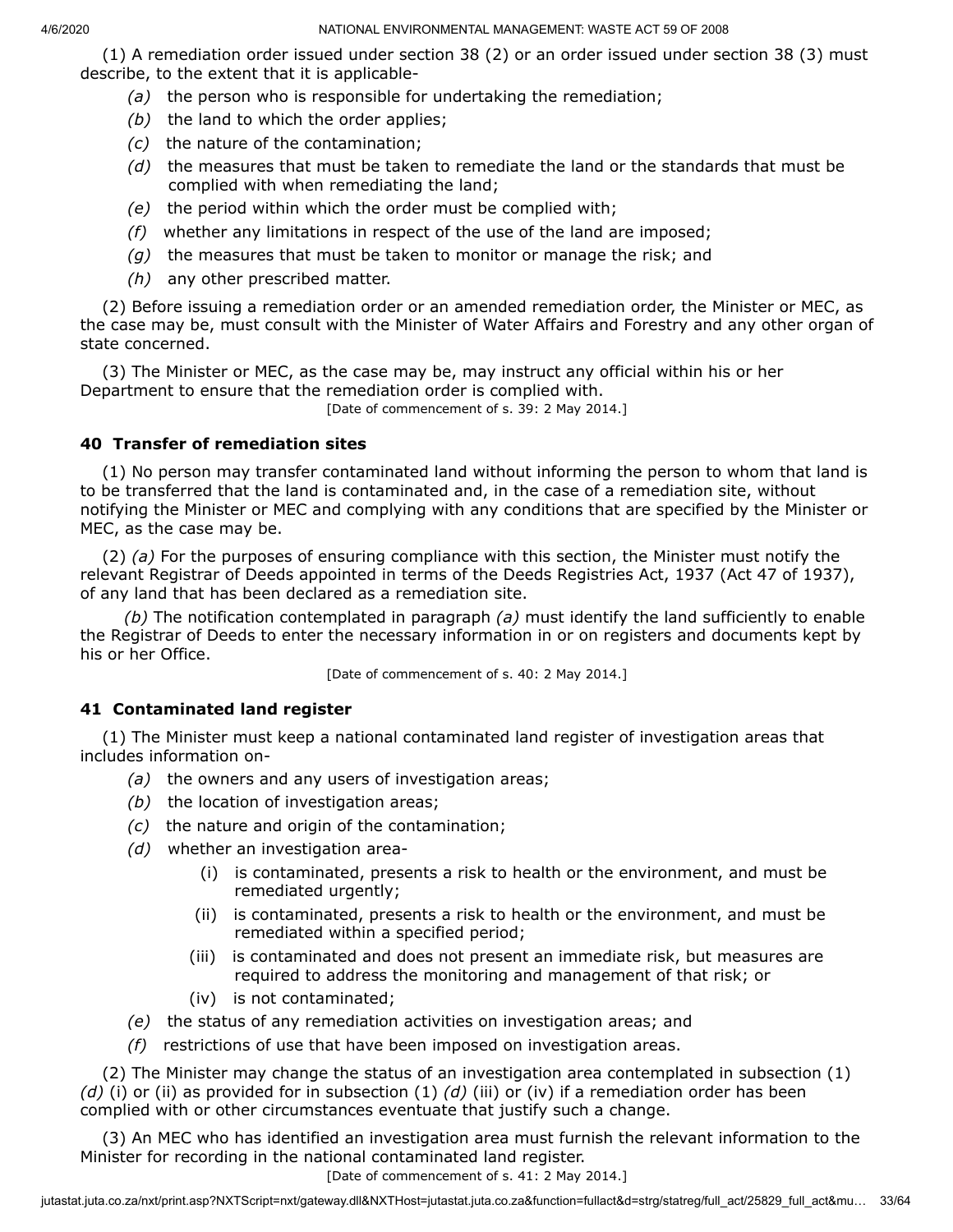#### *Part 9 Other measures (s 42)*

# **42 Recognition programmes**

(1) A waste management officer may establish a programme for the public recognition of significant achievements in the area of waste avoidance, minimisation or other forms of waste management.

(2) The programme contemplated in subsection (1) may contain mechanisms to make the public aware of sound waste management practices.

#### **CHAPTER 5 LICENSING OF WASTE MANAGEMENT ACTIVITIES (ss 43-59)**

# **43 Licensing authority**

(1) The Minister is the licensing authority where-

- *(a)* unless otherwise indicated by the Minister by notice in the *Gazette*, the waste management activity involves the establishment, operation, cessation or decommissioning of a facility at which hazardous waste has been or is to be stored, treated or disposed of;
- *(b)* the waste management activity involves obligations in terms of an international obligation, including the importation or exportation of hazardous waste;
- *(c)* the waste management activity is to be undertaken by-
	- (i) a national department;
	- (ii) a provincial department responsible for environmental affairs; or
	- (iii) a statutory body, excluding any municipality, performing an exclusive competence of the national sphere of government;
- *(d)* the waste management activity will affect more than one province or traverse international boundaries; or
- *(e)* two or more waste management activities are to be undertaken at the same facility and the Minister is the licensing authority for any one of those activities.

(1A) The Minister responsible for mineral resources is the licensing authority where the waste management activity is, or is directly related to-

- *(a)* prospecting or exploration of a mineral or petroleum resource;
- *(b)* extraction and primary processing of a mineral or petroleum resource; or
- *(c)* residue deposits and residue stockpiles from a prospecting, mining, exploration or production operation.

[Sub-s. (1A) inserted by s. 21 of Act 25 of 2014 (wef 2 September 2014).]

(1B) The Minister responsible for mineral resources is responsible for the implementation of the provisions that relate to matters referred to in subsection (1A).

[Sub-s. (1B) inserted by s. 21 of Act 25 of 2014 (wef 2 September 2014).]

(2) Subject to subsection (1), the MEC of the province in which the waste management activity is being or is to be carried out is the licensing authority.

(3) Despite subsections (1) and (2), the Minister and an MEC may agree that an application or applications for waste management licences regarding any waste management activity-

- *(a)* referred to in subsection (1), may be dealt with by the MEC; or
- *(b)* in respect of which the MEC has been identified as the licensing authority, may be dealt with by the Minister.

# **43A Residue stockpiles and residue deposits**

(1) Residue stockpiles and residue deposits must be managed in the prescribed manner on any site demarcated for that purpose in the environmental management plan or environmental management programme for that prospecting, mining, exploration or production operation.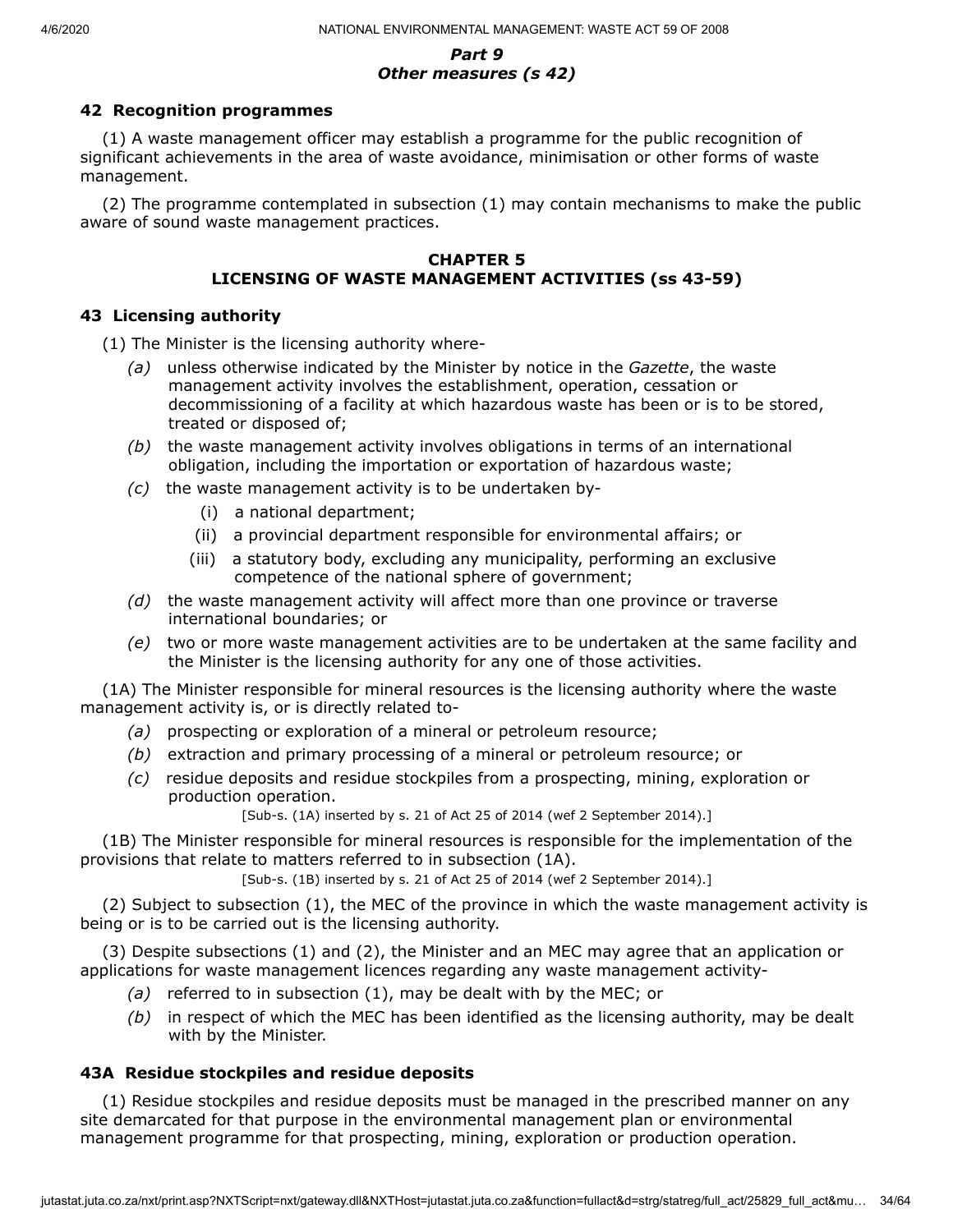(2) No person may temporarily or permanently deposit any residue stockpile or residue deposit on any site other than on a site contemplated in subsection (1).

[S. 43A inserted by s. 22 of Act 25 of 2014 (wef 2 September 2014).]

#### **44 Co-operative governance in waste management licence applications**

(1) For the purposes of issuing a licence for a waste management activity, the licensing authority must as far as practicable in the circumstances co-ordinate or consolidate the application and decision-making processes contemplated in this Chapter with the decision-making process in Chapter 5 of the National Environmental Management Act and other legislation administered by other organs of state, without whose authorisation or approval or consent the activity may not commence, or be undertaken or conducted.

(2) If the licensing authority decides to issue a licence it may, for the purposes of achieving coordination-

- *(a)* issue an integrated licence jointly with the other organs of state contemplated in subsection (1), which licence grants approval in terms of this Act and any other legislation specified in the licence; or
- *(b)* issue the licence as part of a consolidated authorisation consisting of different authorisations issued under different legislation by the persons competent to do so, that have been consolidated into a single document in order to ensure that the conditions that are imposed by each competent authority are comprehensive and mutually consistent.

(3) If an integrated licence contemplated in subsection (2) *(a)* is to be regarded as a valid authorisation or approval for the purposes of other legislation specified in the integrated licence, then the decision-making process for issuing that integrated licence must comply with both the requirements of this Act and of that other legislation.

(4) An integrated licence must-

- *(a)* specify the statutory provisions in terms of which it has been issued;
- *(b)* identify the authority or authorities that have issued it;
- *(c)* indicate to whom applications for any amendment or cancellation of the integrated licence must be made; and
- *(d)* indicate the appeal procedure to be followed.

(5) An integrated licence may be enforced in terms of this Act and any other Act in terms of which it has been issued: Provided that a condition of an integrated licence may only be enforced in terms of the legislation that authorises the imposition of such a condition.

(6) Where an integrated licence procedure or a consolidated authorisation procedure is established in terms of this section, the provisions of this Chapter must be read with the necessary changes as the context may require to enable a single application procedure or combined application procedure to be followed.

(7) An integrated licence must be regarded as an integrated environmental authorisation contemplated in section 24L of the National Environmental Management Act.

## **45 Application for waste management licences**

(1) A person who requires a waste management licence must apply for the licence by lodging an application with the licensing authority.

(2) An application for a waste management licence must be accompanied by-

- *(a)* the prescribed processing fee; and
- *(b)* such documentation and information as may be reasonably required by the licensing authority.

(3) A person who requires a waste management licence for a waste management activity which involves the treatment of waste by incineration must submit, together with any documentation or information contemplated in subsection (2), information on-

- *(a)* the types of waste that will be incinerated;
- *(b)* the existence of any incinerators in the jurisdiction of the licensing authority which are authorised to incinerate waste which is substantially similar to that waste; and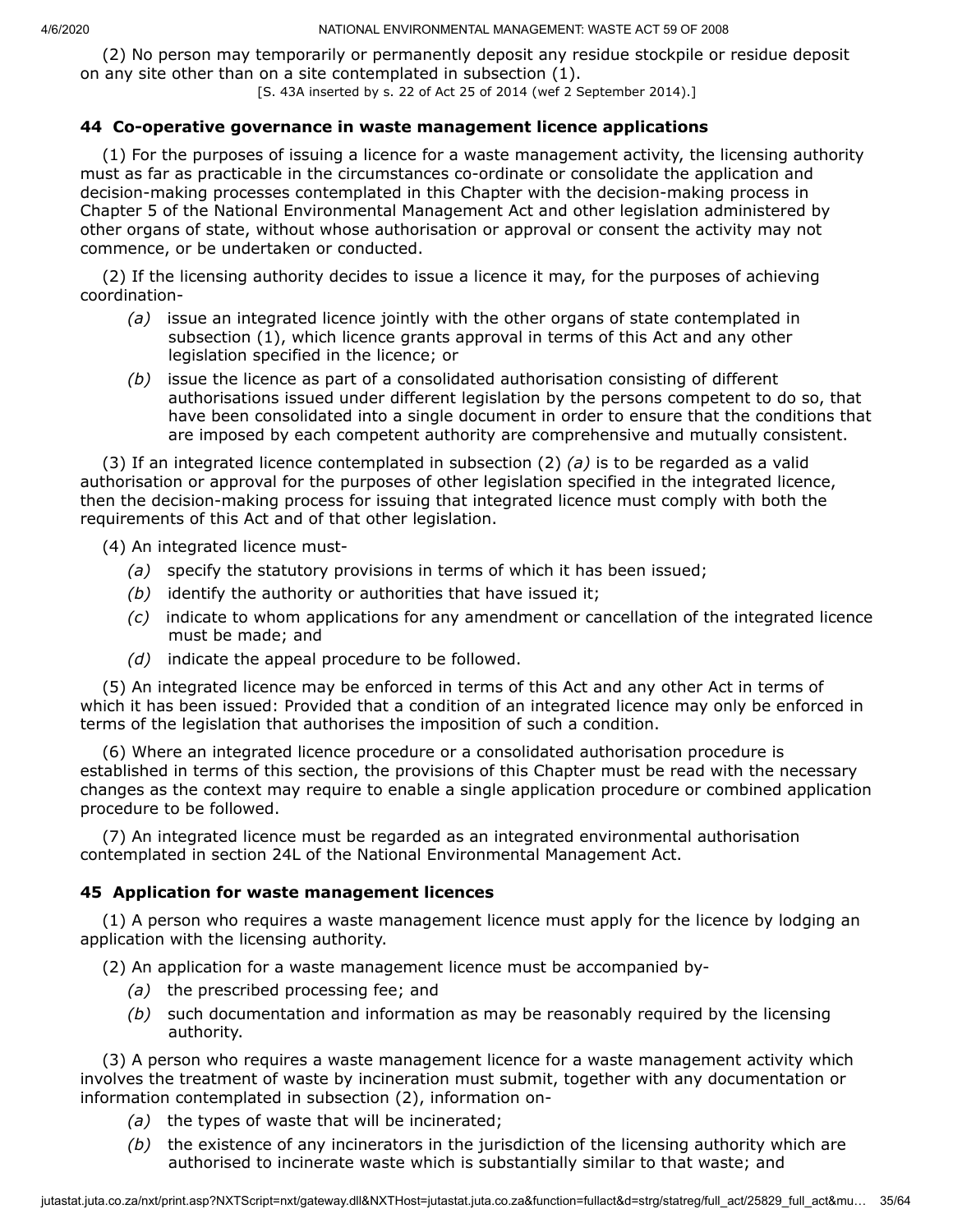*(c)* alternative environmentally sound methods, if any, that could be used to treat that waste.

## **46 Appointment of persons to manage waste management licence applications**

(1) The licensing authority may by written notice to an applicant require that applicant, or by notice in the *Gazette* require applicants, at own cost, to appoint an independent and suitably qualified person to manage an application.

- (2) If an applicant is required to appoint an independent person, the applicant must-
	- *(a)* take all reasonable steps to verify that the person to be appointed is independent and has expertise in the managing of waste management licence applications; and
	- *(b)* provide the appointed person with access to all information at the disposal of the applicant reasonably required for the application, whether or not that information is favourable to the applicant.

[Date of commencement of s. 46: to be determined by the Minister.]

## **47 Procedure for waste management licence applications**

- (1) The licensing authority-
	- *(a)* may, by written notice, require the applicant, at the applicant's cost, to obtain and provide it within a specified period with any other information in addition to the information contained in or submitted in connection with the application;
	- *(b)* may conduct its own investigation on the likely effect of the waste management activity on health and the environment;
	- *(c)* must invite written comments from any organ of state that has an interest in the matter; and
	- *(d)* must afford the applicant an opportunity to make representations on any adverse statements or objections to the application.

(2) An applicant must take appropriate steps to bring the application to the attention of relevant organs of state, interested persons and the public.

(3) The steps contemplated in subsection (2) must include the publication of a notice in at least two newspapers circulating in the area in which the waste management activity applied for is to be carried out.

- (4) The notice contemplated in subsection (3) must-
	- *(a)* describe the nature and purpose of the waste management licence applied for;
	- *(b)* give particulars of the waste management activity, including the place where it is or is to be carried out;
	- *(c)* state where further information on the waste management activity can be obtained;
	- *(d)* stating a reasonable period within which written representations on, or objections to, the application may be submitted, and the address or place where representations or objections must be submitted; and
	- *(e)* contain such other particulars as the licensing authority may require.

## **48 Factors to be taken into account by licensing authority**

When considering an application for a waste management licence, the licensing authority must take into account all relevant matters, including-

- *(a)* the need for, and desirability of, the waste management activity and alternatives considered, including similar waste management activities, if any, that have already been licensed;
- *(b)* the pollution caused or likely to be caused by the activity that is the subject of the application, whether alone or together with existing operations or pollution and the effect or likely effect of that pollution on the environment, including health, social conditions, economic conditions and cultural heritage;
- *(c)* the best practicable environmental options available and alternatives that could be taken-
	- (i) to prevent, control, abate or mitigate pollution; and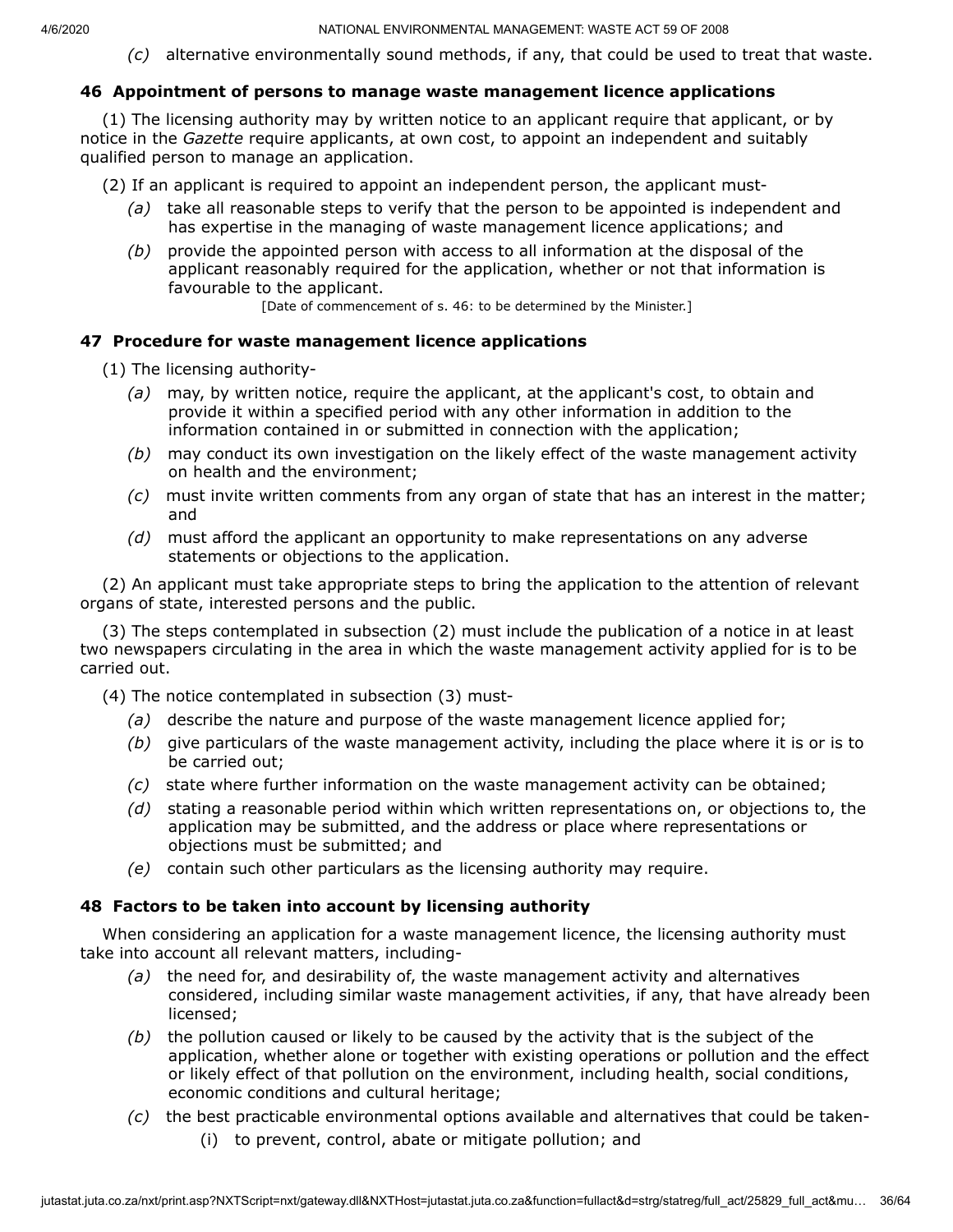- (ii) to protect the environment, including health, social conditions, economic conditions and cultural heritage from harm as a result of the undertaking of the waste management activity;
- *(d)* any increased health and environmental risks that may arise as a result of the location where the waste management activity will be undertaken;
- *(e)* any reasons for a decision made in terms of regulations issued under section 24 of the National Environmental Management Act;
- *(f)* whether the applicant is a fit and proper person as contemplated in section 59;
- *(g)* the applicant's submissions;
- *(h)* any submissions received from organs of state, interested persons and the public; and
- *(i)* any guidelines the licensing authority may wish to issue relevant to the application.

## **49 Decision of licensing authorities on waste management licence applications**

(1) The licensing authority may in respect of an application for a waste management licence-

- *(a)* grant the application;
- *(b)* refuse the application; or
- *(c)* reject the application where it does not comply with the requirements of this Act.

(2) A decision to grant a application for a waste management licence in respect of a waste disposal facility is subject to the concurrence of the Minister of Water Affairs and Forestry.

(3) Any decision by a licensing authority to grant an application for a waste management licence must be consistent with-

- *(a)* this Act, including any integrated waste management plans prepared in terms of this Act;
- *(b)* any applicable national environmental management policies and, where the MEC is the licensing authority, any applicable provincial environmental management policies;
- *(c)* the national environmental management principles set out in section 2 of the National Environmental Management Act;
- *(d)* any applicable industry waste management plan;
- *(e)* the objectives of any applicable waste management plan; and
- *(f)* any standards or requirements that have been set in terms of this Act or the waste management licence.

(4) After a licensing authority has reached a decision in respect of an application for a waste management licence, it must within 20 days-

- *(a)* notify the applicant of the decision and give written reasons for the decision;
- *(b)* if the decision is to grant the application, issue a waste management licence; and
- *(c)* in a manner determined by the licensing authority, instruct the applicant to notify any persons who have objected to the application of the decision and the reasons for the decision.

(5) An application which is substantially similar to a previous application that has been refused in terms of subsection (1) *(b)* may only be resubmitted if-

- *(a)* the new application contains new and material information not previously submitted to the licensing authority; or
- *(b)* a period of three years has elapsed since the application was lodged.

(6) An application which is rejected in terms of subsection (1) *(c)* may be amended and resubmitted to the licensing authority for reconsideration.

## **50 Issuing of waste management licences**

(1) A waste management licence is subject to such conditions and requirements-

- *(a)* as specified in terms of section 51;
- *(b)* as the licensing authority may determine and specify in the licence; and
- *(c)* as the Minister or MEC has prescribed for the waste management activity in question.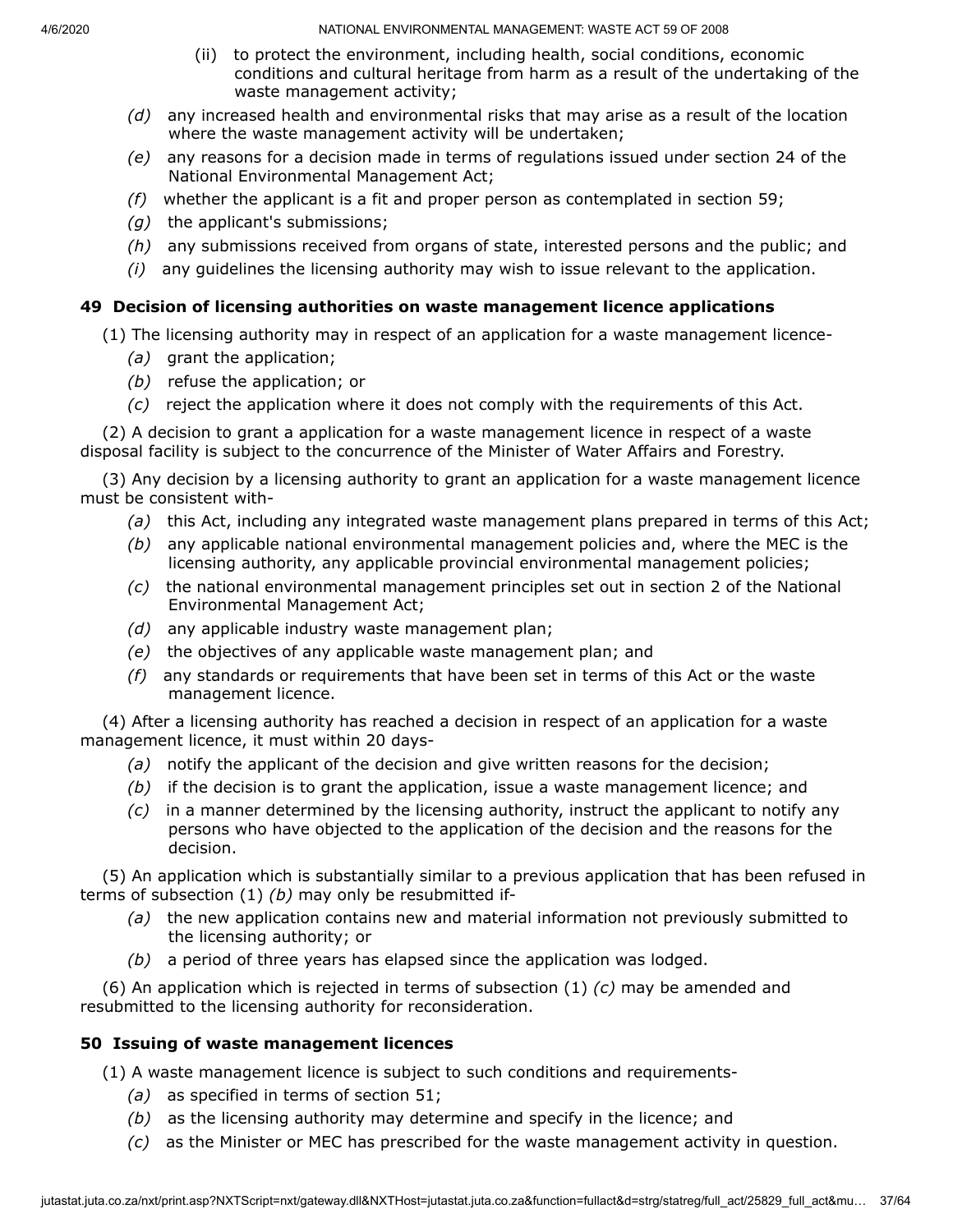(2) The licensing authority may issue a single waste management licence where the applicant has applied to undertake more than one waste management activity at the same location.

(3) The issuing of a waste management licence for a waste disposal facility is subject to the inclusion in the licence of any conditions contained in a Record of Decision issued by the Minister of Water Affairs and Forestry regarding any measures that the Minister of Water Affairs and Forestry considers necessary to protect a water resource as defined in the National Water Act, 1998 (Act 36 of 1998).

# **51 Contents of waste management licences**

(1) A waste management licence must specify-

- *(a)* the waste management activity in respect of which it is issued;
- *(b)* the premises or area of operation where the waste management activity may take place;
- *(c)* the person to whom it is issued;
- *(d)* the period from which the waste management activity may commence;
- *(e)* the period for which the licence is issued and period within which any renewal of the licence must be applied for;
- *(f)* the name of the licensing authority;
- *(g)* the periods at which the licence may be reviewed, if applicable;
- *(h)* the amount and type of waste that may be generated, handled, processed, stored, reduced, re-used, recycled, recovered or disposed of;
- *(i)* if applicable, the conditions in terms of which salvaging of waste may be undertaken;
- *(j)* any other operating requirements relating to the management of the waste; and
- *(k)* monitoring, auditing and reporting requirements.

(2) A waste management licence may-

- *(a)* specify conditions in respect of the reduction, re-use, recycling and recovery of waste;
- *(b)* specify conditions for the decommissioning of a waste disposal facility or cessation of the waste management activity;
- *(c)* require the holder of a waste management licence to establish committees for the participation of interested and affected parties;
- *(d)* provide that the licence is subject to the holder of a waste management licence providing an environmental management plan, contemplated in section 11 of the National Environmental Management Act, to the satisfaction of the licensing authority;
- *(e)* require the holder of a waste management licence to undertake remediation work;
- *(f)* specify the financial arrangements that the holder of a waste management licence must make for the undertaking of remediation work during the operation of the waste management activity or on decommissioning of the waste management activity;
- *(g)* require the holder of the waste management licence to comply with all lawful requirements of an environmental management inspector carrying out his or her duties in terms of the National Environmental Management Act, including a requirement that the licence holder must, on request, submit to the inspector a certified statement indicating-
	- (i) the extent to which the conditions and requirements of the licence have or have not been complied with;
	- (ii) particulars of any failure to comply with any of those conditions or requirements;
	- (iii) the reasons for any failure to comply with any of those conditions or requirements; and
	- (iv) any action taken, or to be taken, to prevent any recurrence of that failure or to mitigate the effects of that failure; and
- *(h)* include any other matters which are necessary for the protection of the environment.

## **52 Transfer of waste management licences**

(1) If ownership of a waste management activity for which a waste management licence was issued is transferred, the holder may, with the permission of a licensing authority, transfer the licence to the new owner of the waste management activity.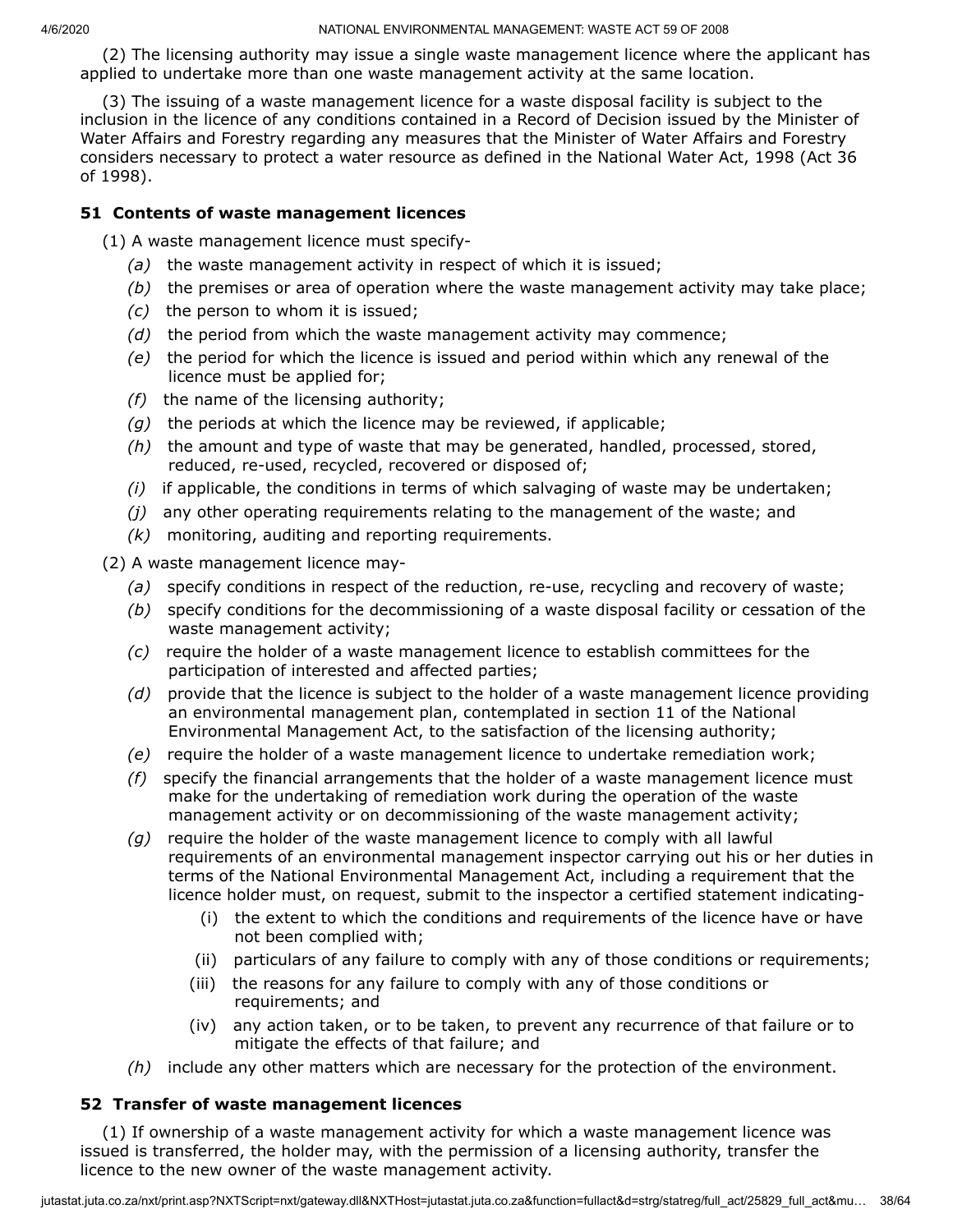(2) A person applying for permission to transfer a waste management licence must lodge the application with the licensing authority.

(3) The application must be in the form required by the licensing authority.

(4) An application for the transfer of a waste management licence must be accompanied by-

- *(a)* the prescribed processing fee; and
- *(b)* such documentation and information as may be reasonably required by the licensing authority.

(5) If the environment or the rights or interests of other parties are likely to be adversely affected, the Minister or MEC must, before deciding the application for transfer, request the applicant to conduct a consultation process that may be appropriate in the circumstances to bring the application for the transfer of a waste management licence to the attention of relevant organs of state, interested persons and the public.

(6) When considering an application for the transfer of a waste management licence, the licensing authority may request any additional information, and must take into account all relevant matters, including whether the person to whom the licence is to be transferred is a fit and proper person as contemplated in section 59.

(7) If the licensing authority's decision is to grant permission for the transfer of the waste management licence, the licensing authority-

- *(a)* must issue an amended licence which reflects the details of the person to whom the licence is being transferred; and
- *(b)* may make such amendments to the licence as are necessary to ensure that the purpose of any financial arrangements that are required in that licence are given effect to.

(8) The transfer of a waste management licence does not relieve the holder of the licence from whom the licence was transferred of any liability that the licence holder may have incurred whilst he or she was the holder of that licence.

## **53 Review of waste management licences**

(1) A licensing authority must review a waste management licence at intervals specified in the licence, or when circumstances demand that a review is necessary.

(2) The licensing authority must inform the holder of the waste management licence, in writing, of any proposed review and the reason for such review if the review is undertaken at another interval than is provided for in a waste management licence.

(3) For purposes of the review, a waste management officer may require the holder of the waste management licence to compile and submit a waste impact report contemplated in section 66.

#### **54 Variation of waste management licences**

(1) A licensing authority may, by written notice to the holder of a waste management licence, vary the licence-

- *(a)* if it is necessary or desirable to prevent pollution;
- *(b)* if it is necessary or desirable for the purposes of achieving waste management standards or minimum requirements;
- *(c)* if it is necessary or desirable to accommodate demands brought about by impacts on socio-economic circumstances and it is in the public interest to meet those demands;
- *(d)* to make a non-substantive amendment;
- *(e)* at the written request of the holder of the waste management licence; or
- *(f)* if it is reviewed in terms of section 53.

(2) The variation of a waste management licence includes -

- *(a)* the attaching of an additional condition or requirement to the waste management licence;
- *(b)* the substitution of a condition or requirement;
- *(c)* the removal of a condition or requirement; or
- *(d)* the amendment of a condition or requirement.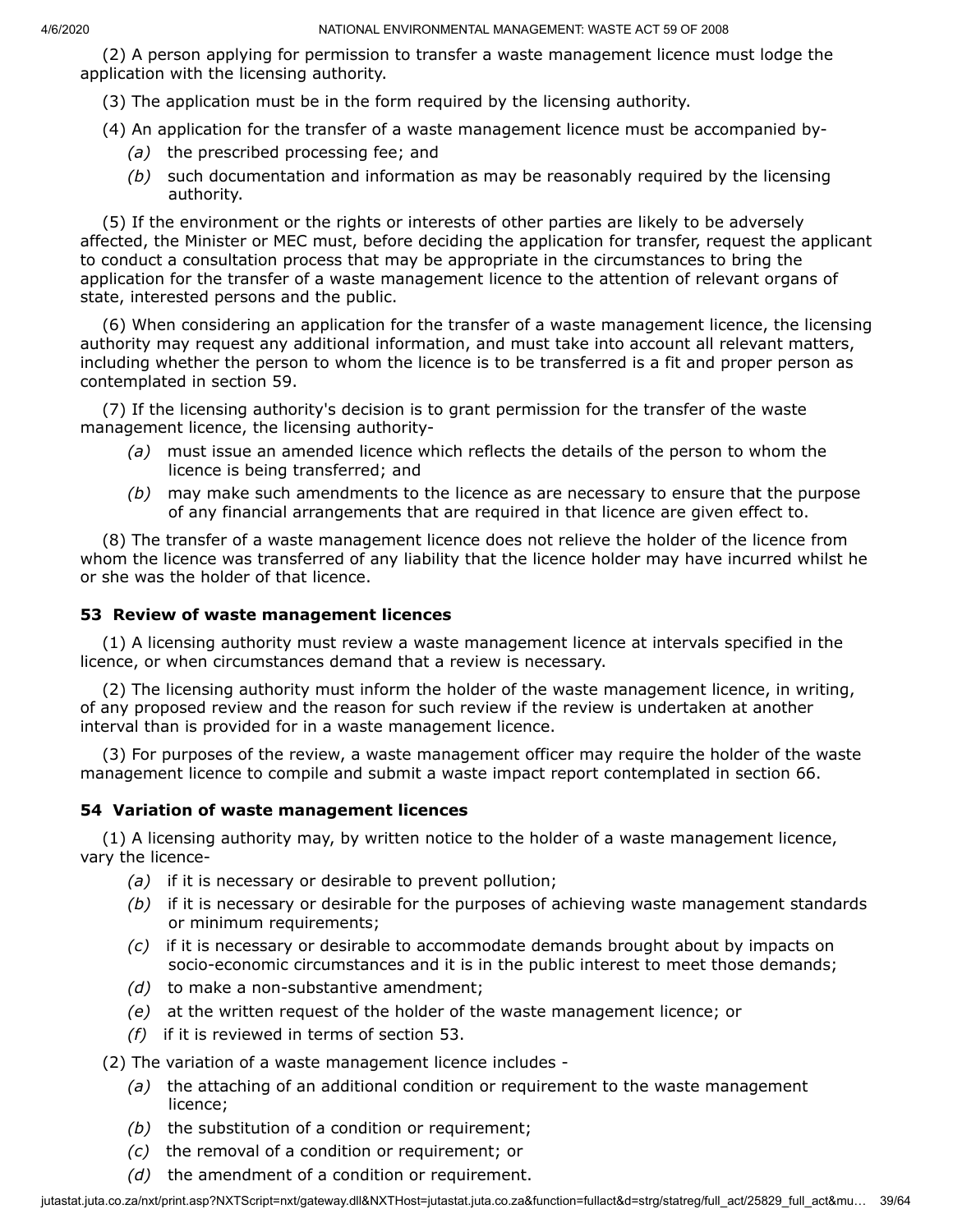(3) If a licensing authority receives a request from the holder of a waste management licence in terms of subsection (1) *(e)*, the licensing authority must require the licence holder to take appropriate steps to bring the request to the attention of relevant organs of state, interested persons and the public if the variation of the licence is to authorise an increase in the environmental impact regulated by the waste management licence.

(4) Steps in terms of subsection (3) must include the publication of a notice in at least two newspapers circulating in the area in which the waste management activity authorised by the waste management licence is or is to be carried out.

(5) The notice contemplated in subsection (4) must-

- *(a)* describe the nature and purpose of the request;
- *(b)* give particulars of the waste management activity, including the place where it is, or is to be, carried out;
- *(c)* state a reasonable period within which written representations on, or objections to, the request may be submitted, and the address or place where representations or objections must be submitted; and
- *(d)* contain such other particulars as the licensing authority may require.

(6) Sections 47, 48 and 49 apply with the changes required by the context to the variation of a waste management licence.

## **55 Renewal of waste management licences**

(1) A waste management licence may, on application by the holder of the licence, be renewed by a licensing authority.

(2) The holder of a waste management licence must, before the expiry date of the licence and within the period specified in the licence, apply for the renewal of the licence to the licensing authority of the area in which the activity is carried out by lodging an application with the licensing authority in the form required by the licensing authority.

(3) An application for the renewal of a waste management licence must be accompanied by-

- *(a)* the prescribed processing fee; and
- *(b)* such documentation and information as may reasonably be required by the licensing authority.

(4) If the environment or the rights or interests of other parties are likely to be adversely affected, the licensing authority must, before deciding the application, request the applicant to conduct a consultation process that may be appropriate in the circumstances to bring the application for the renewal of a waste management licence to the attention of relevant organs of state, interested persons and the public.

(5) Sections 47, 48, 49 and 51 apply with the changes required by the context to an application for the renewal of a waste management licence.

(6) If the holder of a waste management licence does not apply for renewal of that licence, the licence holder remains liable for taking all measures that are necessary to ensure that the cessation of the activity that was authorised by the licence is done in a manner that does not result in harm to health or the environment.

## **56 Revocation and suspension of waste management licences**

(1) The licensing authority may, by written notice to the holder of a waste management licence, revoke or suspend that licence if the licensing authority is of the opinion that the licence holder has contravened a provision of this Act or a condition of the licence and such contravention may have, or is having, a significant effect on health or the environment.

(2) The licensing authority may not revoke or suspend a waste management licence before it has-

- *(a)* consulted relevant organs of state;
- *(b)* afforded the holder of the waste management licence an opportunity to make a submission in respect of the intended revocation or suspension; and
- *(c)* in the event that the holder has made a submission contemplated in paragraph *(b)*, the licensing authority has considered that submission.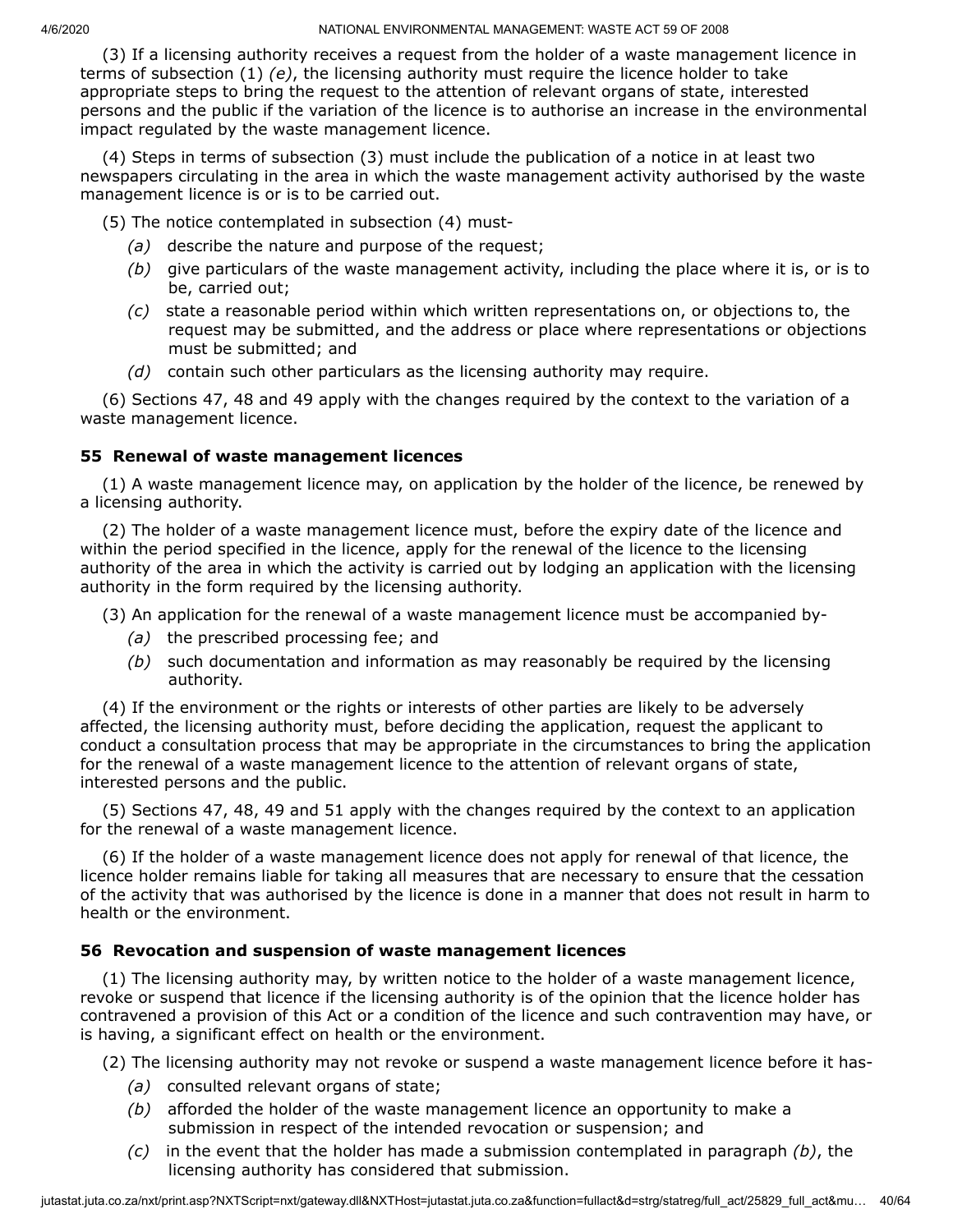(3) Despite subsection (2), if urgent action is necessary for the protection of the environment, the licensing authority may immediately issue a notice of revocation or suspension and, as soon thereafter as is possible, consult with relevant organs of state and give the holder of the waste management licence an opportunity to make a submission.

## **57 Surrender of waste management licences**

(1) A holder of a waste management licence may surrender that licence with the permission of the licensing authority.

(2) In considering a request to surrender a waste management licence, the licensing authority may-

- *(a)* request such information as it requires to consider the request; and
- *(b)* require the licence holder to take such steps as it considers necessary for the protection of the environment before accepting that surrender of the licence.

(3) The surrender of a waste management licence does not relieve the holder of the licence of any liability that the licence holder may have incurred whilst he or she was the holder of that licence.

#### **58 Waste management control officers**

(1) A waste management officer may require the holder of a waste management licence to designate a waste management control officer, having regard to the size and nature of the waste management activity for which the licence was granted.

(2) A waste management control officer must-

- *(a)* work towards the development and introduction of clean production technologies and practices to achieve waste minimisation;
- *(b)* identify and submit potential measures in respect of waste minimisation, including the reduction, recovery, re-use and recycling of waste to the waste management licence holder and the licensing authority;
- *(c)* take all reasonable steps to ensure compliance by the holder of the waste management licence with the licence conditions and requirements and the provisions of this Act; and
- *(d)* promptly report any non-compliance with any licence conditions or requirements or provisions of this Act to the licensing authority through the most effective means reasonably available.

(3) This section does not affect the liability of the holder of a waste management licence or the liability of that licence holder to comply with the conditions and requirements of the licence.

#### **59 Criteria for fit and proper persons**

In order to determine whether a person is a fit and proper person for the purposes of an application in terms of this Chapter, a licensing authority must take into account all relevant facts, including whether-

- *(a)* that person has contravened or failed to comply with this Act, the Environment Conservation Act, the National Environmental Management Act or any other legislation applicable to waste management;
- *(b)* that person has held a waste management licence or other authorisation that has been suspended or revoked or that person has not complied with a material condition of such waste management licence or authorisation;
- *(c)* that person is or has been a director or senior manager of a company, firm or entity to whom paragraph *(a)* or *(b)* applies;
- *(d)* that person has the ability to comply with this Act and any conditions subject to which the application may be granted; and
- *(e)* the management of the waste management activity that is the subject of the application will be in the hands of a technically competent person.

## **CHAPTER 6 WASTE INFORMATION (ss 60-64)**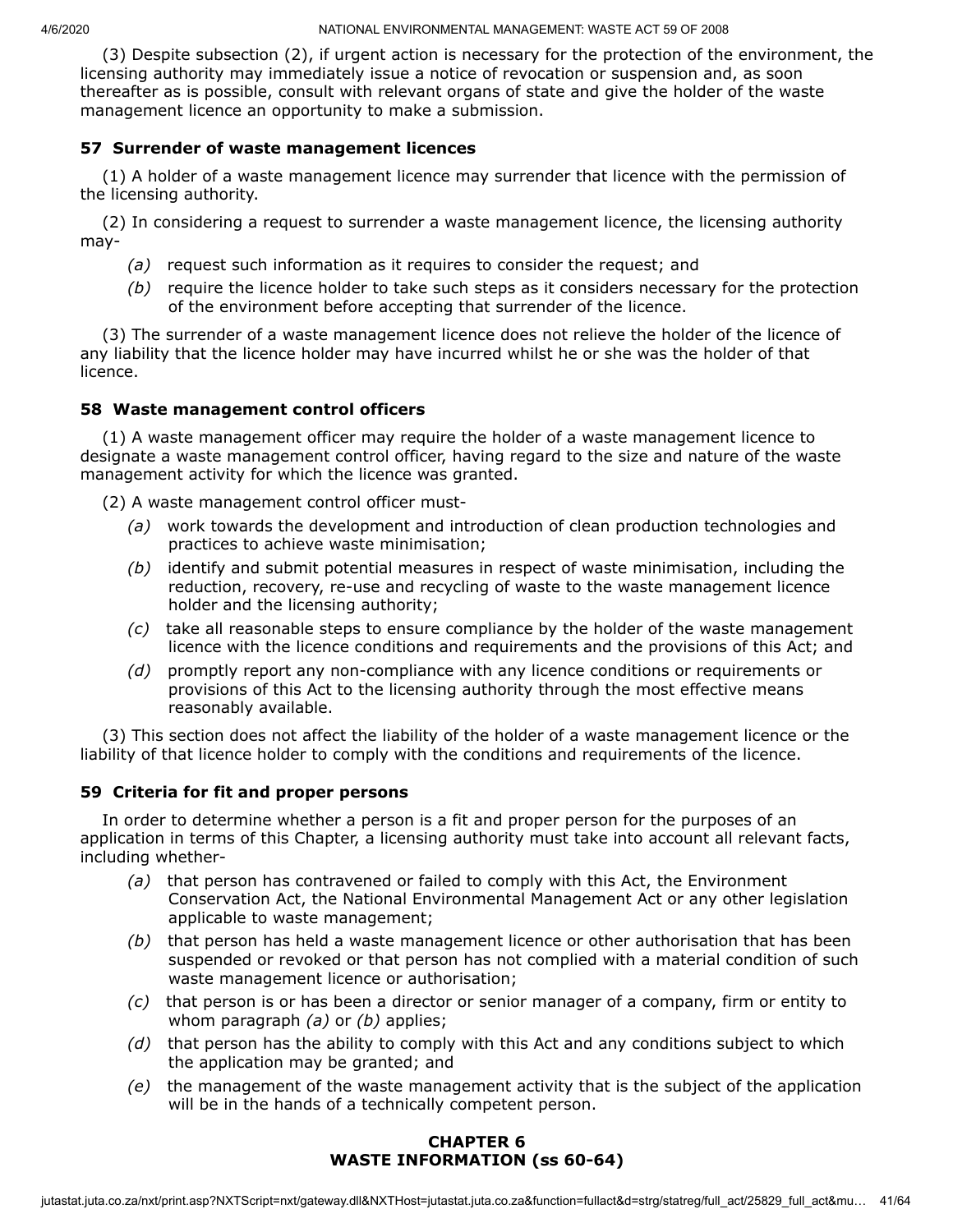#### **60 Establishment of national waste information systems**

(1) The Minister must establish a national waste information system for the recording, collection, management and analysis of data and information that must include-

- *(a)* data on the quantity and type or classification of waste generated, stored, transported, treated, transformed, reduced, re-used, recycled, recovered and disposed of; and
- *(b)* a register of-
	- (i) waste management activities that have been licensed;
	- (ii) the holders of waste management licences authorised to commence the waste management activities recorded in terms of subparagraph *(i)*; and
	- (iii) the locations where the licensed waste management activities are or may be conducted.

(2) The waste information system may include information on-

- *(a)* the levels and extent of waste management services provided by municipalities;
- *(b)* information on compliance with this Act; and
- *(c)* any other information that is necessary for the purposes of effective administration of this Act.
- (3) The national waste information system may be implemented incrementally.

#### **61 Objectives of national waste information system**

The objective of the national waste information system is to -

- *(a)* store, verify, analyse, evaluate and provide data and information for the protection of the environment and management of waste;
- *(b)* provide information for the development and implementation of any integrated waste management plan required in terms of this Act; and
- *(c)* provide information to organs of state and the public
	- (i) for education, awareness raising, research and development purposes;
	- (ii) for planning, including the prioritisation of regulatory, waste minimisation and other initiatives;
	- (iii) for obligations to report in terms of any legislation;
	- (iv) for public safety management;
	- (v) on the status of the generation, collection, reduction, re-use, recycling and recovery, transportation, treatment and disposal of waste; and
	- (vi) the impact of waste on health and the environment.

#### **62 Establishment of provincial waste information system**

(1) The MEC may establish a provincial waste information system.

(2) A provincial waste information system must at least include the information required by the national information system.

(3) The Minister may, by notice in the *Gazette*, and for the purposes of ensuring efficient administration, exempt a category of persons who must furnish information to the provincial waste information system established in terms of subsection (1) from furnishing that information to the national waste information system established in terms of section 60.

(4) If the Minister exercises a power under subsection (3), the MEC is responsible for furnishing that information to the Minister, unless otherwise directed by the Minister by notice in the *Gazette*.

#### **63 Provision of information**

(1) The Minister may, by notice in the *Gazette* or in writing, require any person to provide, within a reasonable time or on a regular basis, any data, information, documents, samples or materials to the Minister that are reasonably required for the purposes of the national waste information system established in terms of section 60 or the management of waste.

jutastat.juta.co.za/nxt/print.asp?NXTScript=nxt/gateway.dll&NXTHost=jutastat.juta.co.za&function=fullact&d=strg/statreg/full\_act/25829\_full\_act&mu... 42/64 (2) The MEC may, by notice in the *Gazette* or in writing, require any person or organ of state to provide, within a reasonable time or on a regular basis, any data, information, documents, samples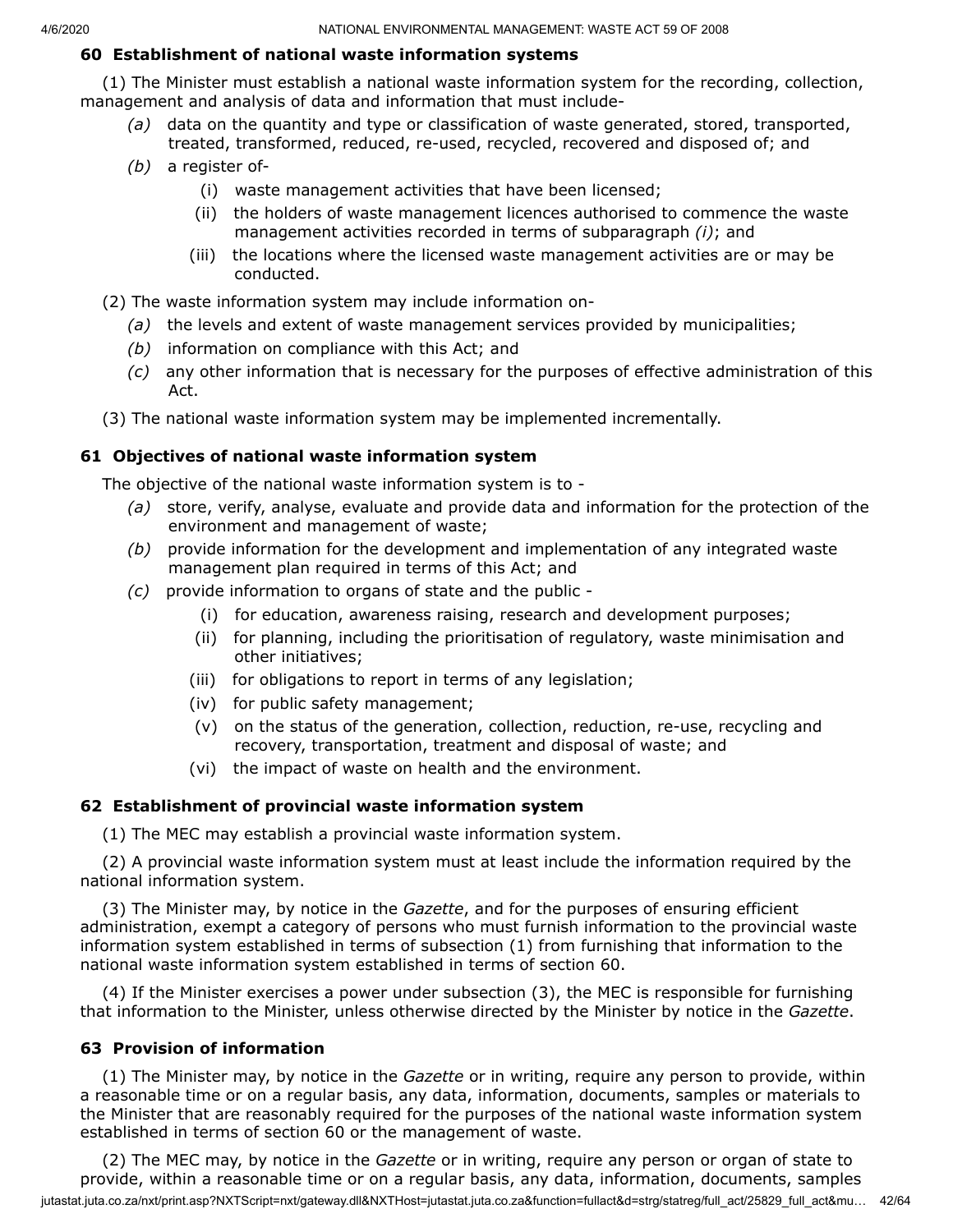or materials to the MEC that are reasonably required for the purposes of a provincial waste information system established in terms of section 62 or the management of waste in the province.

(3) A notice under subsection (1) or (2) may also indicate the manner in which the information must be furnished and, if required, how the information must be verified.

(4) Where the Minister or MEC requires a municipality to furnish data, information, documents, samples or materials in terms of subsection (1) or (2), the municipality concerned may, by notice in the *Gazette* or in writing, require any person or organ of state to provide, within a reasonable time or on a regular basis, such data, information, documents, samples or materials, and the verification of such information, to the municipality that are reasonably required to discharge its obligations in terms of subsection (1) or (2).

#### **64 Access to information**

Information contained in the national waste information system or a provincial waste information system established in terms of section 60 or 62, as the case may be, must be made available by the Minister or MEC, subject to the Promotion of Access to Information Act, 2000 (Act 2 of 2000).

#### **CHAPTER 7 COMPLIANCE AND ENFORCEMENT (ss 65-68)**

#### **65 Compliance powers of Minister of Water Affairs and Forestry**

(1) Despite the powers conferred on the Minister or MEC by or under this Act, the Minister of Water Affairs and Forestry may exercise any powers conferred on him or her by section 19, 53 and 155 or the National Water Act, 1998 (Act 36 of 1998), in respect of a person who contravenes or fails to comply with any condition of a waste management licence, a remediation order or measures specified in terms of section 38 (3) that may lead to an impact on a water resource.

(2) The Minister of Water Affairs and Forestry must exercise the powers contemplated in subsection (1) after consultation with the Minister or MEC.

#### **66 Waste impact reports**

(1) An environmental management inspector appointed in terms of the National Environmental Management Act may, in writing, require any person to submit a waste impact report in a specified form and within a specified period to the environmental management inspector if the environmental management inspector on reasonable grounds suspects that such person has on one or more occasions contravened or failed to comply with this Act or any conditions of a waste management licence or exemption and that the contravention or failure has had or is likely to have a detrimental effect on health or the environment, including social conditions, economic conditions, ecological conditions or cultural heritage, or has contributed to the degradation of the environment.

(2) A waste management officer may, in writing, require any person to submit a waste impact report in a specified form and within a specified period to the waste management officer if a review of a waste management licence is undertaken in terms of section 53.

(3) An environmental management inspector or waste management officer must stipulate the documentation and information that should be included in a report submitted in terms of subsection (1) or (2).

(4) Before making a request in terms of subsection (1) an environmental management inspector must afford the person to whom the request is to be made an opportunity to show cause why a waste impact report should not be required.

(5) A waste management officer may indicate that a waste impact report to be submitted in terms of subsection (1) or (2) must be compiled by an independent person.

(6) The costs incurred in compiling a waste impact report, including any costs of an independent person, are the liability of the person required to submit the report.

(7) If the person who is required to submit a waste impact report in terms of subsection (1) or (2) fails to submit the report within the specified period, the waste management officer may-

- *(a)* appoint an independent person to compile the report; and
- *(b)* recover the cost of compiling the report from the person required to submit the report.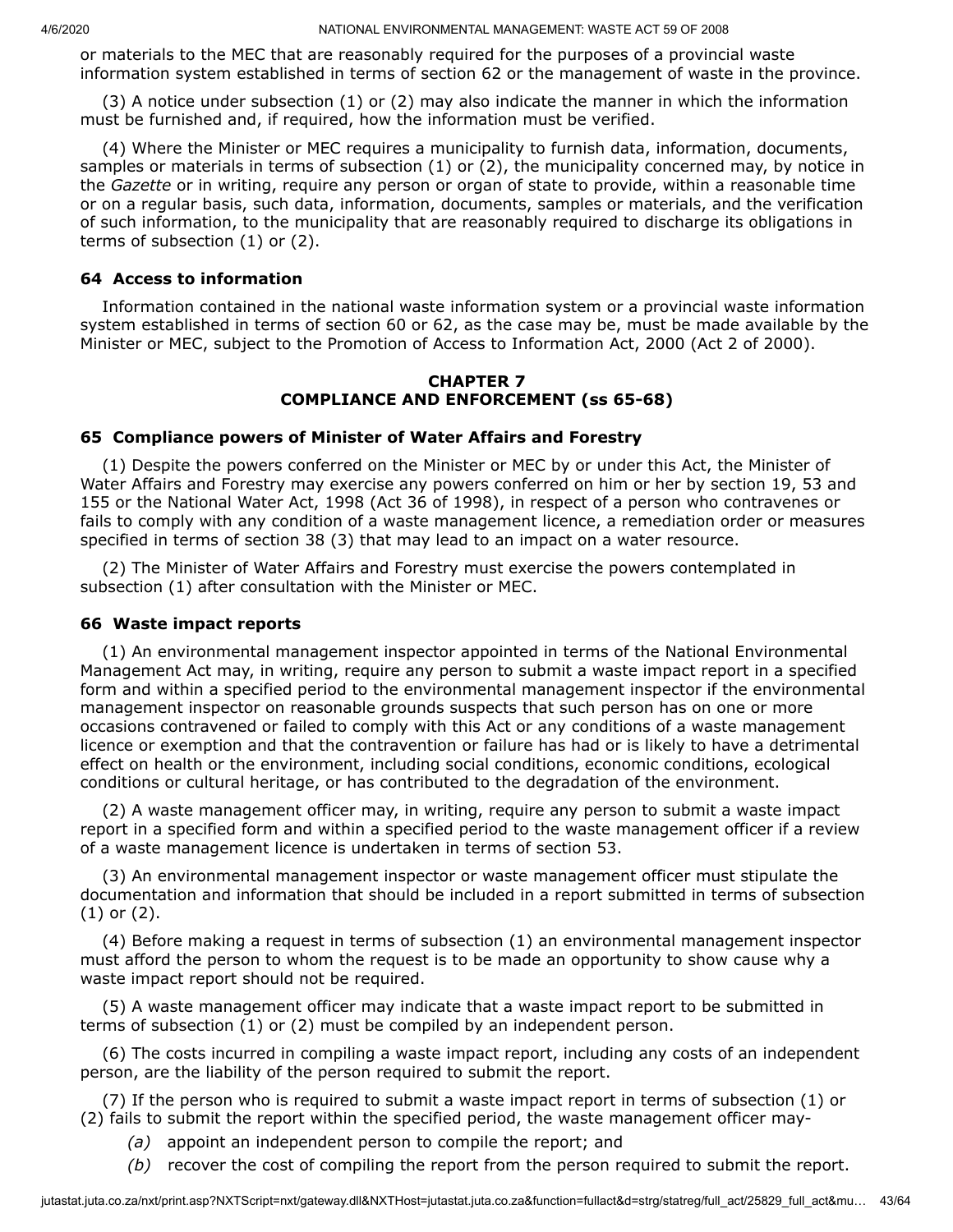## **67 Offences**

(1) A person commits an offence if that person-

- *(a)* contravenes or fails to comply with a provision of sections 15, 16 (1) *(c)*, *(d)*, *(e)* or *(f)*, 20, 26 (1), 43A, or any order under section 38(2) or (3) or a notice under section 17 (2) or 18 (1);
	- [Para. *(a)* substituted by s. 23 of Act 25 of 2014 (wef 2 September 2014).]
- *(b)* contravenes or fails to comply with a provision of section 21, 22 (1), 24, 27 (2), 36 (5) or 40 (1);
- *(c)* fails to submit or to prepare an industry waste management plan when required to do so in terms of section 28;
- *(d)* contravenes or fails to comply with an industry waste management plan;
- *(e)* contravenes or fails to comply with a waste management measure specified in terms of section 14 (4) or 33 (1);
- *(f)* contravenes or fails to comply with a norm or standard established in terms of this Act;
- *(g)* fails to conduct a site assessment or to submit a site assessment report in terms of section 37 (1);
- *(h)* contravenes or fails to comply with a condition or requirement of a waste management licence or an integrated licence contemplated in section 44;
- *(i)* fails to submit a waste impact report required in terms of section 66 (1) or (2);
- *(j)* contravenes or fails to comply with a condition subject to which exemption from a provision of this Act was granted in terms of section 76 (3) *(c)*;
- *(k)* knowingly supplies false or misleading information in any application made in terms of this Act;
- *(l)* knowingly supplies false or misleading information to a waste management officer or environmental management inspector for the purpose of this Act;
- *(m)* fails to provide the information contemplated in section 29 (5) or 63 (4).

(2) A person who is in control of a vehicle, or in a position to control the use of a vehicle, that is used to transport waste for the purpose of offloading that waste, is guilty of an offence if that person-

- *(a)* fails to take all reasonable steps to prevent spillage of waste or littering from the vehicle;
- *(b)* intentionally or negligently cause spillage or littering from the vehicle;
- *(c)* dispose of waste at a facility which is not authorised to accept such waste;
- *(d)* fails to ensure that waste is disposed of at a facility that is authorised to accept such waste; or
- *(e)* fails to comply with any duty set out in section 25 (4).

#### **68 Penalties**

(1) A person convicted of an offence referred to in section 67 (1) *(a)*, *(g)* or *(h)* is liable to a fine not exceeding R1 000 0000 or to imprisonment for a period not exceeding 10 years, or to both such fine and such imprisonment, in addition to any other penalty or award that may be imposed or made in terms of the National Environmental Management Act.

(2) A person convicted of an offence referred to in section 67 (1) *(b)*, *(c)*, *(d)*, *(e)*, *(f)*, *(i)*, *(j)*, *(k)* or *(l)* or section 67 (2) *(a)*, *(b)*, *(c)*, *(d)* or *(e)* is liable to a fine not exceeding R500 0000 or to imprisonment for a period not exceeding five years, or to both a fine and such imprisonment, in addition to any other penalty or award that may be imposed or made in terms of the National Environmental Management Act.

(3) Any person convicted of an offence referred to in section 67 (1) *(m)* is liable to a fine or to imprisonment for a period not exceeding six months or to both a fine and such imprisonment.

(4) A person who is convicted of an offence in terms of this Act and who persists after conviction in the act or omission that constituted the offence commits a continuing offence and is liable on conviction to a fine not exceeding R1 000 or to imprisonment for a period not exceeding 20 days, or to both such fine and such imprisonment, in respect of each day that person persists with that act or omission.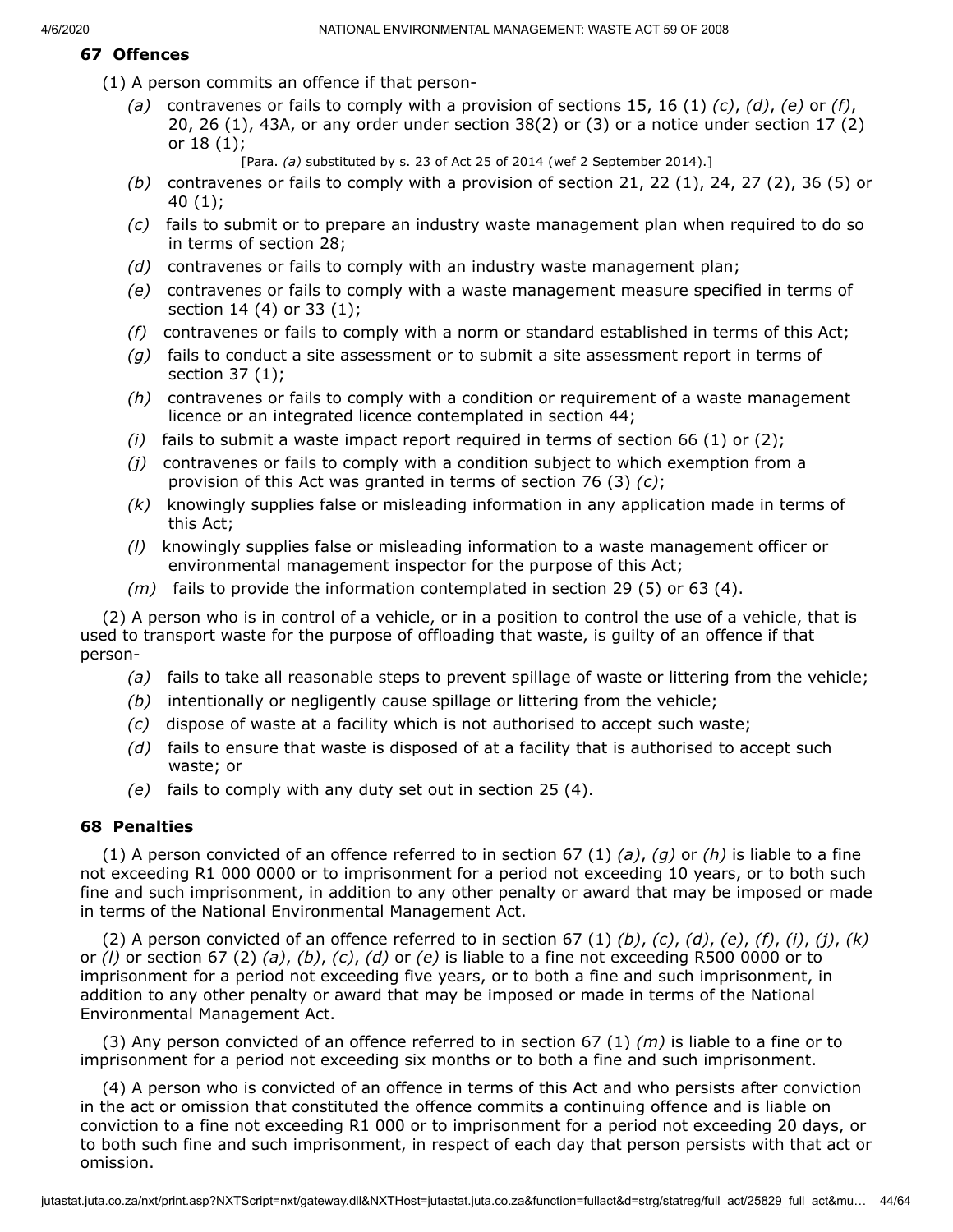(5) A fine contemplated in subsection  $(1)$ ,  $(2)$ ,  $(3)$  or  $(4)$  must be determined with due consideration of-

- *(a)* the severity of the offence in terms of its impact or potential impact on health, wellbeing, safety and the environment; and
- *(b)* the monetary or other benefits that accrued to the convicted person through the commission of the offence.

# **CHAPTER 8 GENERAL MATTERS (ss 69-78)**

# *Part 1 Regulations (ss 69-71)*

# **69 Regulations by Minister**

(1) The Minister may make regulations regarding-

- *(a)* the identification and categorisation of waste;
- *(b)* the manner in which particular waste types must be dealt with and managed;
- *(c)* the manner in which priority waste must be dealt with and managed;
- *(d)* requirements for monitoring of compliance with this Act or any licence issued in terms of this Act;
- *(e)* waste management planning;
- *(f)* the exercise of the duty of care;
- *(g)* measures that are required for the environmentally sound management of waste;
- *(h)* requirements in respect of waste management activities;
- *(i)* measures that must be taken in respect of the implementation of waste minimisation, including the separation of waste at the point of generation and setting of targets or percentage of products that must be recovered under a re-use, recycling, refundable deposit or take-back programme;
- *(i*A*)* the management and control of residue stockpiles and residue deposits from a prospecting, mining, exploration or production operation; [Para. *(i*A*)* inserted by s. 24 of Act 25 of 2014 (wef 2 September 2014).]
- *(j)* the control of the import or export of waste;
- *(k)* the obligation of producers of a specified product or class of product to carry out a life cycle assessment in relation to the product, in such manner or in accordance with such standards or procedures as may be specified;
- *(l)* the requirements that must be complied with in respect of the design, composition or production of a product or packaging, including requirements in respect of-
	- (i) the restriction of the composition, volume or weight of packaging;
	- (ii) the reduction, re-use, recycling and recovery of packaging; and
	- (iii) the use of alternate materials that are less harmful to the environment;
- *(m)* the utilisation of waste by way of recovery, re-use and recycling;
- *(n)* the reduction of waste by-
	- (i) the adoption of certain manufacturing processes; and
	- (ii) the use of alternative materials or products;
- *(o)* the financial arrangements of waste minimisation programmes;
- *(p)* the institutional arrangements for the administration of waste minimisation programmes;
- *(q)* the control over waste management facilities;
- *(r)* labelling requirements in respect of waste management;
- *(s)* the location, planning and design of waste management activities;
- *(t)* the registration of persons transporting waste;
- *(u)* the manner in which a site assessment in terms of section 37 must be conducted and the person who may conduct such assessments;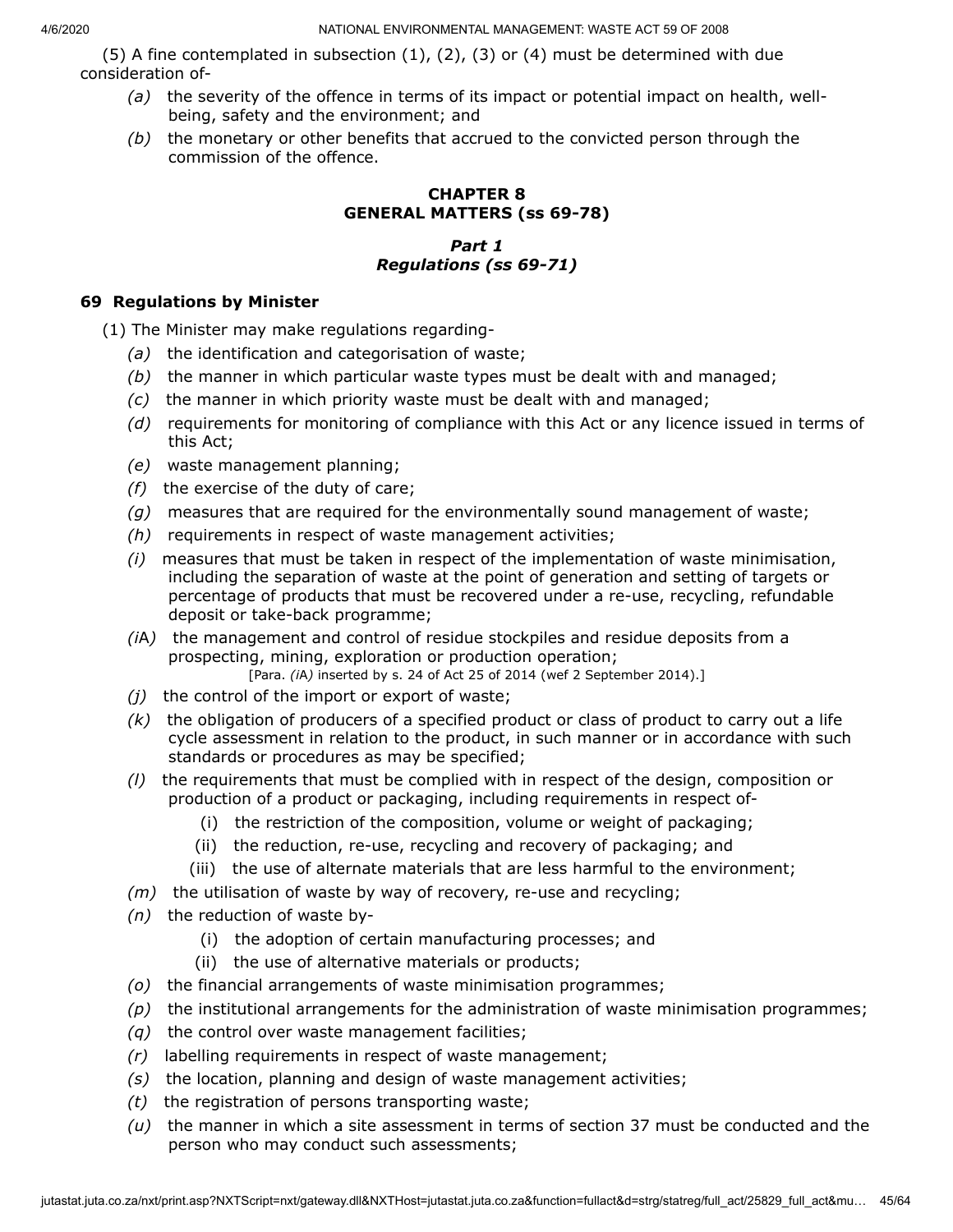- *(v)* the contents of a site assessment report contemplated in section 37, including persons who may undertake such site assessments;
- *(w)* the manner in which an application for a waste management licence must be made, including the persons who may manage such applications;
- *(x)* requirements in respect of the funding or insuring of a waste management activity;
- *(y)* the nature, type, time period and format of data and information to be submitted in terms of a waste information system established in terms of this Act;
- *(z)* the procedure for the institution of appeals against decisions of officials in the performance of their functions in terms of this Act;
- *(aa)* the dissemination of information to the public;
- *(bb)* incentives and disincentives to encourage a change in behaviour towards the generation of waste and waste management by all sectors of society;
- *(cc)* matters that must be regulated by a contract between a municipality and any waste management service provider;
- *(dd)* any matter that may or must be prescribed in terms of this Act; and
- *(ee)* any other administrative or procedural matter that it is necessary for the proper administration and implementation of this Act.

(2) A regulation under subsection (1) *(i)*, *(j)*, *(k)*, *(l)*, *(n)* and *(r)* may only be made after consultation with the Minister of Trade and Industry.

(3) A regulation under subsection (1) *(o)* and *(x)*, and a regulation in respect of financial incentives and disincentives made under subsection (1) *(bb)*, may only be made with the concurrence of the Minister of Finance.

(4) A regulation under subsection (1) *(cc)* may only be made after consultation with the Minister for Provincial and Local Government.

(5) A regulation under subsection (1) *(u)*, *(v)* and *(w)* may only be made after consultation with the Minister of Water Affairs and Forestry.

(6) Any regulation which pertains to the treatment of waste by means of incineration must be submitted to the National Assembly 30 days prior to publication.

# **69A Regulations for Bureau**

The Minister must make regulations regarding-

- *(a)* any matter required or to be prescribed in terms of Part 7A;
- *(b)* the setting or determination of service fees by the Bureau, other than those referred to in section 13B;
- *(c)* the circumstances under which service fees can be charged;
- *(d)* the manner in which the Bureau will receive and disburse funds referred to in section 34F (1); or
- *(e)* any other matter in relation to the Bureau that is necessary to be prescribed for the proper implementation of this Act.

[S. 69A inserted by s. 14 of Act 26 of 2014 (wef 2 June 2014).]

# **70 Regulations by MECs**

(1) The MEC with the concurrence of the Minister may make regulations for the province concerned in respect of any matter for which the MEC may or must make regulations in terms of this Act, including any matter referred to in section 69 (1) *(b)* to *(h)*, inclusive, *(m)*, *(p)*, *(q)*, *(s)* to *(w)*, inclusive, and *(y)* to *(dd)*, inclusive.

(2) A regulation in respect to a matter referred to in section 69 (1) *(cc)* may only be made after consultation with the Minister for Provincial and Local Government.

(3) A regulation in respect of a matter referred to in terms of section 69 (1) *(u)*, *(v)* and *(w)* may only be made after consultation with the Minister of Water Affairs and Forestry.

# **71 General regulatory powers**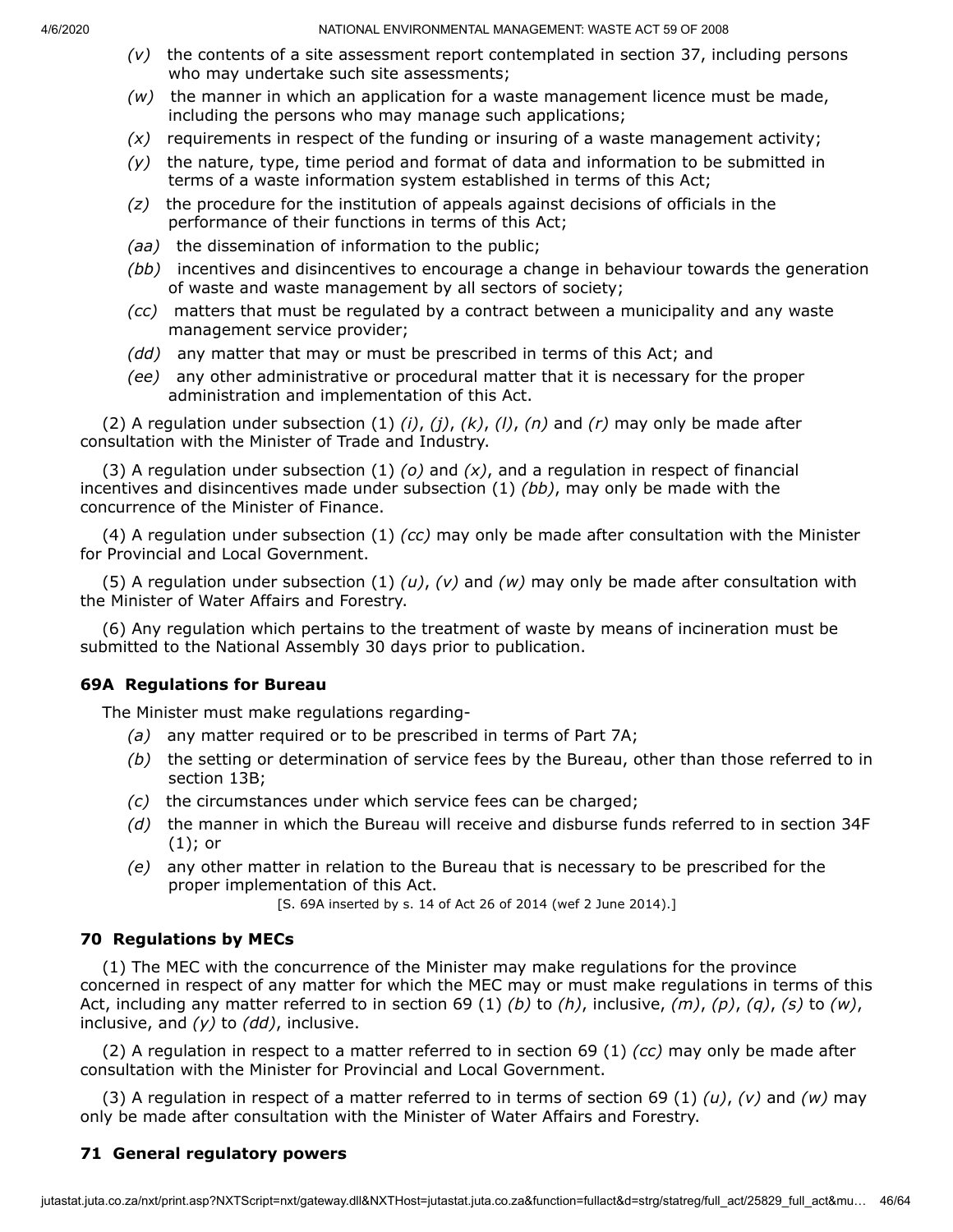- (1) Regulations made under this Act may-
	- *(a)* restrict or prohibit any act, either absolutely or conditionally;
	- *(b)* apply-
		- (i) generally to the Republic or a province, or only in a specified areas or category of areas; or
		- (ii) generally to all persons or only to a specified category of persons;
	- *(c)* differentiate between different-
		- (i) areas or category of areas;
		- (ii) persons or categories of persons; or
		- (iii) types, classes or categories of waste;
	- *(d)* incorporate by reference any guideline, minimum requirements, code of practice or any national or international standard relating to waste management.

(2) Regulations made under this Act may provide that any person who contravenes or fails to comply with a provision thereof commits an offence and is liable on conviction to-

- *(a)* imprisonment for a period not exceeding 15 years;
- *(b)* an appropriate fine; or
- *(c)* both a fine and imprisonment.

(3) *(a)* Before publishing any regulation under this Act, or any amendment to the regulations, the Minister or MEC, as the case may be, must follow a consultative process in accordance with sections 72 and 73.

*(b)* Paragraph *(a)* need not be complied with if the regulations are amended in a nonsubstantive manner.

#### *Part 2 Consultative process (ss 72-73)*

#### **72 Consultation**

(1) Before exercising a power which, in terms of this Act, must be exercised in accordance with this section and section 73, the Minister or MEC must follow such consultative process as may be appropriate in the circumstances.

(2) When conducting the consultations contemplated in subsection (1), the Minister must-

- *(a)* consult all Cabinet members whose areas of responsibility will be affected by the exercise of the powers;
- *(b)* in accordance with the principles of co-operative governance as set out in Chapter 3 of the Constitution and subject to the Intergovernmental Relations Framework Act, 2005 (Act 13 of 2005), consult the MEC responsible for waste management in each province that will be affected by the exercise of the power; and
- *(c)* conduct a public participation process in accordance with section 73.

(3) When conducting the consultations contemplated in subsection (1), the MEC must-

- *(a)* consult all members of the Executive Council whose areas of responsibility will be affected by the exercise of the powers;
- *(b)* in accordance with the principles of co-operative governance as set out in Chapter 3 of the Constitution and subject to the Intergovernmental Relations Framework Act, 2005 (Act 13 of 2005), consult the Minister and all other national organs of state that will be affected by the exercise of the power; and
- *(c)* conduct a public participation process in accordance with section 73.

## **73 Public participation**

(1) Before exercising a power that, in terms of this Act, must be exercised in accordance which this section, the Minister or MEC, as the case may be, must give notice of the proposed exercise of the relevant power-

*(a)* in the *Gazette*; and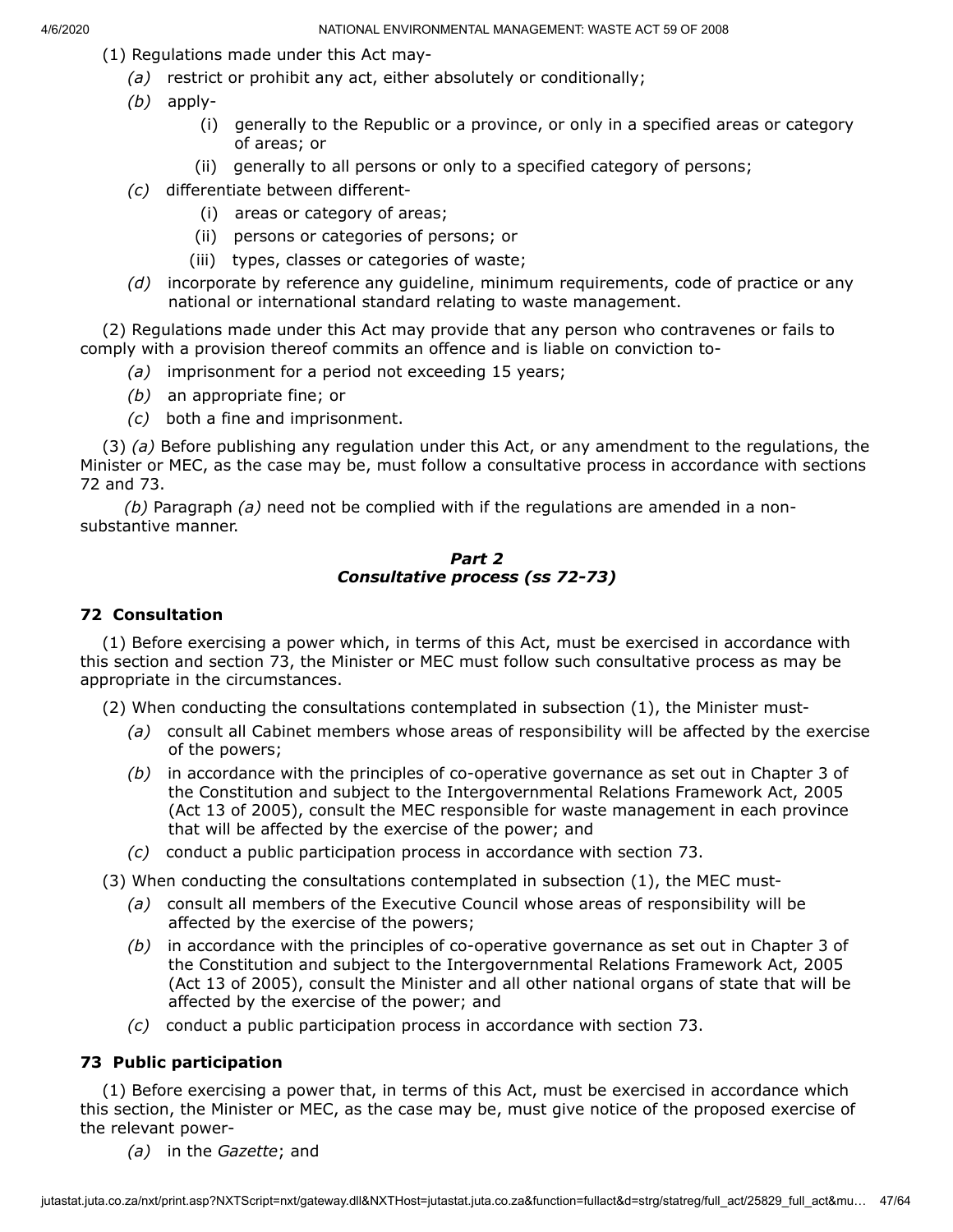*(b)* in at least one newspaper distributed nationally or, if the exercise of power will only affect a specific area, in at least one newspaper distributed in that area.

## (2) The notice must-

- *(a)* invite members of the public to submit to the Minister or MEC, as the case may be, within no less than 30 days of publication of the notice in the *Gazette*, written representations on or objections to the proposed exercise of power; and
- *(b)* contain sufficient information to enable members of the public to submit representations or objections.

(3) The Minister or MEC, as the case may be, may, in appropriate circumstances, allow any interested person or community to present oral representations or objections to the Minister or MEC, or a person designated by the Minister or MEC.

(4) The Minister or MEC, as the case may be, must give due consideration to all representations or objections received or presented before exercising the relevant power.

#### *Part 3 Exemptions and appeals (ss 74-78)*

# **74 Applications for exemption**

(1) Any person may apply in writing for exemption from the application of a provision of this Act to the Minister or, where the MEC is responsible for administering the provision of the Act from which the person or organ of state requires exemption, to the MEC.

(2) An application in terms of subsection (1) must be accompanied by-

- *(a)* an explanation of the reasons for the application; and
- *(b)* any applicable supporting documents.

# **75 Consideration of applications for exemption**

(1) The Minister or MEC, as the case may be, may request an applicant contemplated in section 74 to furnish additional information where such information is necessary for the purposes of informing the Minister or MEC's decision.

(2) If the rights or interests of other parties are likely to be adversely affected by the proposed exemption, the Minister or MEC, as the case may be, must, before deciding the application, request the applicant to-

- *(a)* bring the application to the attention of relevant organs of state, interested persons and the public by conducting a public participation process indicated by the Minister or MEC; and
- *(b)* to submit any comments received from the public following such process to the Minister or MEC.

# **76 Decisions on applications for exemption**

(1) The Minister or the MEC, as the case may be, may-

- *(a)* grant an exemption from the application of a provision of this Act; or
- *(b)* refuse to grant such exemption.

(2) Sections 48 and 49 (2) to (6), inclusive, apply with the changes required by the context to the consideration of applications for exemptions.

(3) If an application is granted, the Minister or MEC must issue a written exemption notice to the applicant stating-

- *(a)* the name, address and telephone number of the person to whom the exemption is granted;
- *(b)* the provision of this Act from which exemption is granted;
- *(c)* the conditions subject to which the exemption is granted, if the exemption is granted subject to conditions; and
- *(d)* the period for which exemption is granted, if the exemption is granted for a period.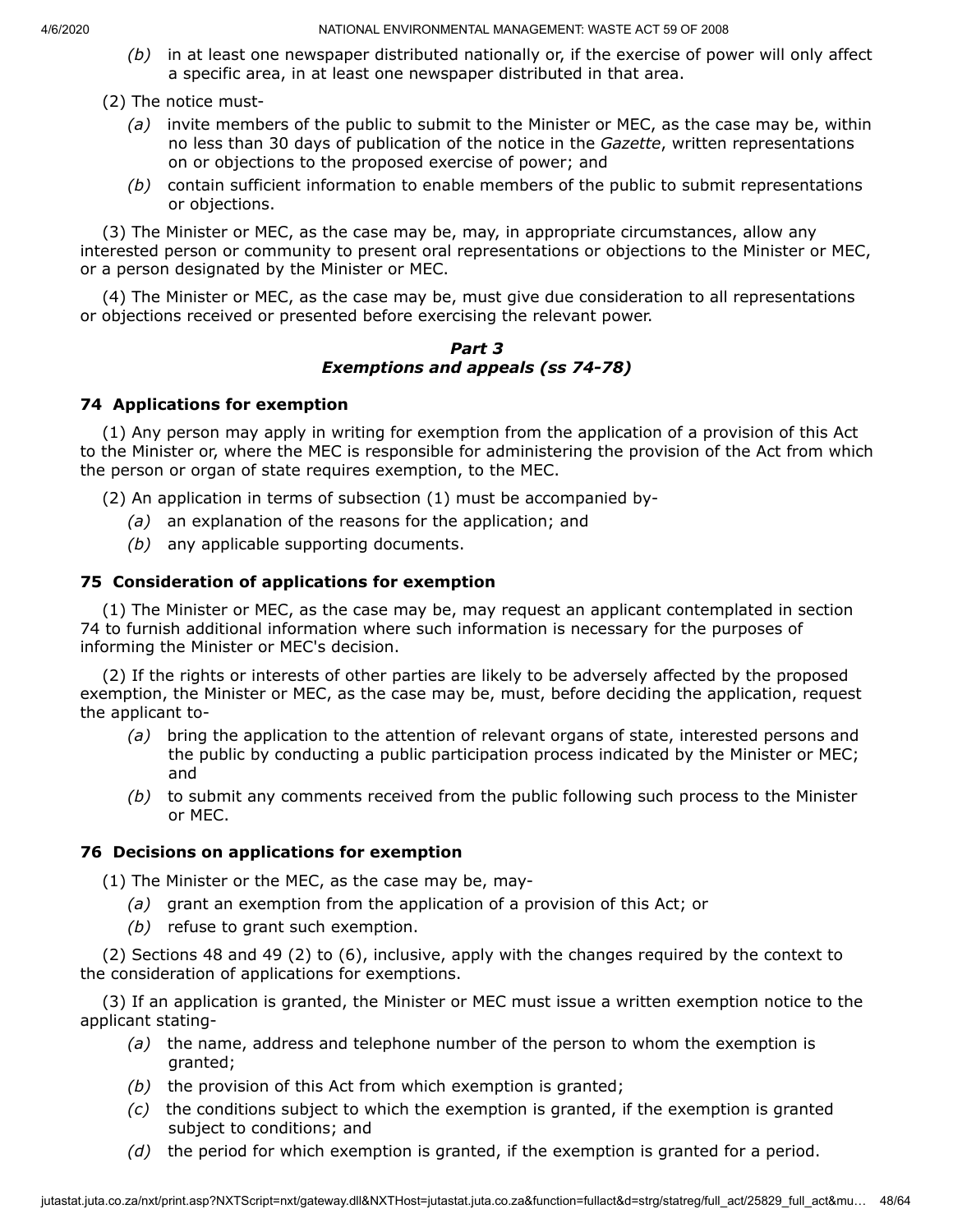(4) The Minister or the MEC, as the case may be, may by notice in the *Gazette* exempt an organ of state from a provision of this Act if-

- *(a)* the provision, but for the definition of 'person' contained in section (1), clearly should not apply to an organ of state;
- *(b)* the exemption would not defeat the objects of this Act; and
- *(c)* it is in the public interest to grant the exemption.

# **77 Review and transfer of exemptions**

(1) The Minister or MEC may-

- *(a)* from time to time review any exemption granted in terms of section 76; and
- *(b)* on good grounds suspend or withdraw such exemption or amend the exemption, or any part thereof.

(2) Before suspending, withdrawing or amending an exemption, the Minister or MEC must give the person to whom the exemption was granted an opportunity to comment, in writing, on the reasons for the suspension, withdrawal or amendment.

(3) If an exemption has been granted in respect of a waste management activity, or part thereof, and ownership of that waste management activity is transferred, the exemption may, with the permission of the Minister or MEC, be transferred by the holder of the exemption to the new owner of the waste management activity.

(4) Section 52 applies with the changes required by the context to the transfer of exemptions.

**78 ......**

[S. 78 repealed by s. 15 of Act 26 of 2014 (wef 2 June 2014).]

# **CHAPTER 9 MISCELLANEOUS (ss 79-84)**

## **79 Delegation and assignment**

(1) The Minister or MEC, respectively, may delegate or assign to an official in their respective departments any power or duty conferred on the Minister or MEC, by or under this Act, except-

- *(a)* the power conferred on the Minister or MEC, respectively, by section 7 (2) or (3), 8 (1), 14, 18, 19, 28, 69 or 70; or
- *(b)* the duty imposed on the Minister by section 6 or 7 (1).

(2) The Minister or MEC must regularly review and, if necessary, amend or withdraw a delegation or assignment under subsection (1).

(3) A delegation or assignment to an official under subsection (1)-

- *(a)* is subject to such limitations and conditions as the Minister or MEC may impose;
- *(b)* may either be to a specific official or to the holder of a specific post in the relevant department;
- *(c)* may authorise that official to subdelegate or further assign, in writing, the power or duty to another official in the Department, or to the holder of a specific post in the Department;
- *(d)* does not prevent the exercise of that power or the performance of that duty by the Minister or MEC; and
- *(e)* does not divest the Minister or MEC of the responsibility concerning the exercise of the delegated power or the performance of the assigned duty.

(4) The Minister or MEC may confirm, vary or revoke any decision taken by an official as a result of a delegation or subdelegation under this section, subject to any rights that may have become vested as a consequence of that decision.

# **79A Delegation by Minister responsible for mineral resources**

(1) The Minister responsible for mineral resources may delegate a function entrusted to him or her in terms of this Act to-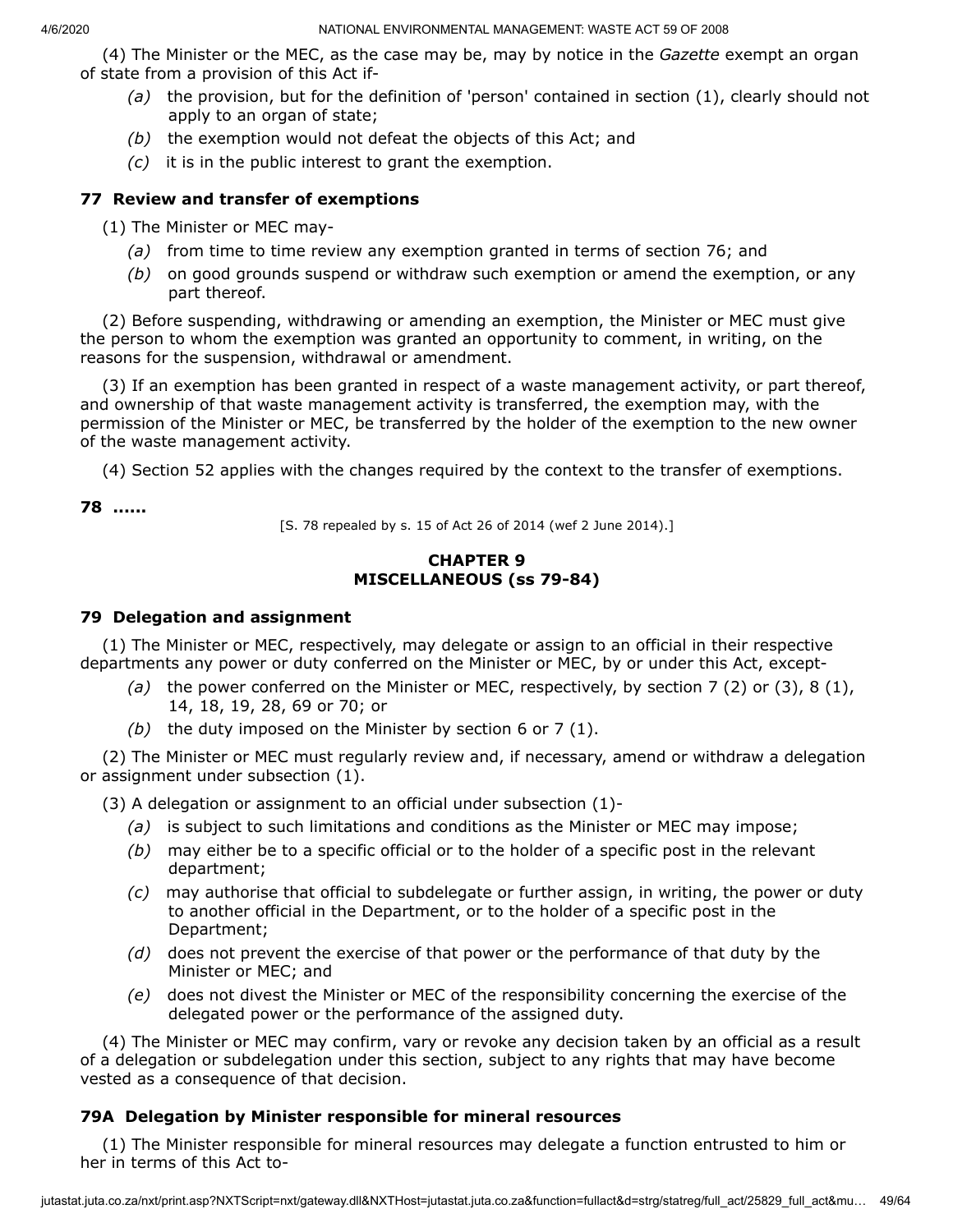- *(a)* the Director-General of the Department responsible for mineral resources; or
- *(b)* the holder of a specific post in the Department responsible for mineral resources who is not below the rank of director or its equivalent.

(2) A delegation in terms of subsection (1)-

- *(a)* must be in writing;
- *(b)* may be made subject to any condition;
- *(c)* may be withdrawn by the Minister responsible for mineral resources. [S. 79A inserted by s. 25 of Act 25 of 2014 (wef 2 September 2014).]

#### **80 Repeal and amendment of laws, and savings**

(1) Subject to subsections (2) and (3) and section 81, the laws set out in Schedule 2 are hereby repealed or amended to the extent set out in the third column thereof.

(2) Any regulation or direction made in terms of a provision of the Environment Conservation Act repealed by [sub]section (1) and in force immediately before the date of the coming into effect of this Act, remains in force and is considered to have been made under this Act until anything done under this Act overrides it.

(3) Anything lawfully done under a provision repealed by subsection (1) remains valid until anything done under this Act overrides it.

(4) A person operating a waste disposal facility that was established before the coming into effect of the Environment Conservation Act and that is operational on the date of the coming into effect of this Act may continue to operate the facility until such time as the Minister, by notice in the *Gazette*, calls upon that person to apply for a waste management licence.

(5) Any criminal proceedings instituted under section 19, 19A or 20 (1) of the Environment Conservation Act that have not been finalised on the date of coming into effect of this Act, must be finalised as if those sections had not been repealed.

#### **81 Transitional provisions in respect of permits issued in terms of Environment Conservation Act**

(1) Despite the repeal of section 20 of the Environment Conservation Act by this Act, a permit issued in terms of that section remains valid subject to subsections (2) and (3).

(2) The holder of a permit issued in terms of section 20 of the Environment Conservation Act must apply for a waste management licence in terms of this Act, when required to do so by the licensing authority, in writing, and within the period stipulated by the licensing authority.

(3) A permit issued in terms of section 20 of the Environment Conservation Act lapses-

- *(a)* if a waste management licence is issued in terms of this Act to the same person in respect of the same waste management activity;
- *(b)* if the holder of the permit did not apply, within the stipulated period, for a waste management licence within the period contemplated in subsection (2); or
- *(c)* if the licensing authority refuses an application contemplated in subsection (2).

(4) If a permit issued in terms of section 20 of the Environment Conservation Act lapses as contemplated in subsection (3) *(b)* or *(c)*, the permit holder remains liable for taking all measures that are necessary to ensure that the cessation of the activity is done in a manner that does not result in harm to health or the environment.

(5) During the period for which a permit issued in terms of section 20 of the Environment Conservation Act continues to be valid, the provisions of this Act apply in respect of the holder of such a permit, as if that person were the holder of a waste management licence issued in terms of this Act.

(6) Despite the repeal of section 20 of the Environment Conservation Act by this Act, an application for a permit made in terms of section 20 of the Environment Conservation Act that was not decided when section 81 of this Act took effect, must be proceeded with in terms of this Act as if that application were an application for a waste management licence in terms of this Act.

## **82 Transitional provision regarding listed waste management activities**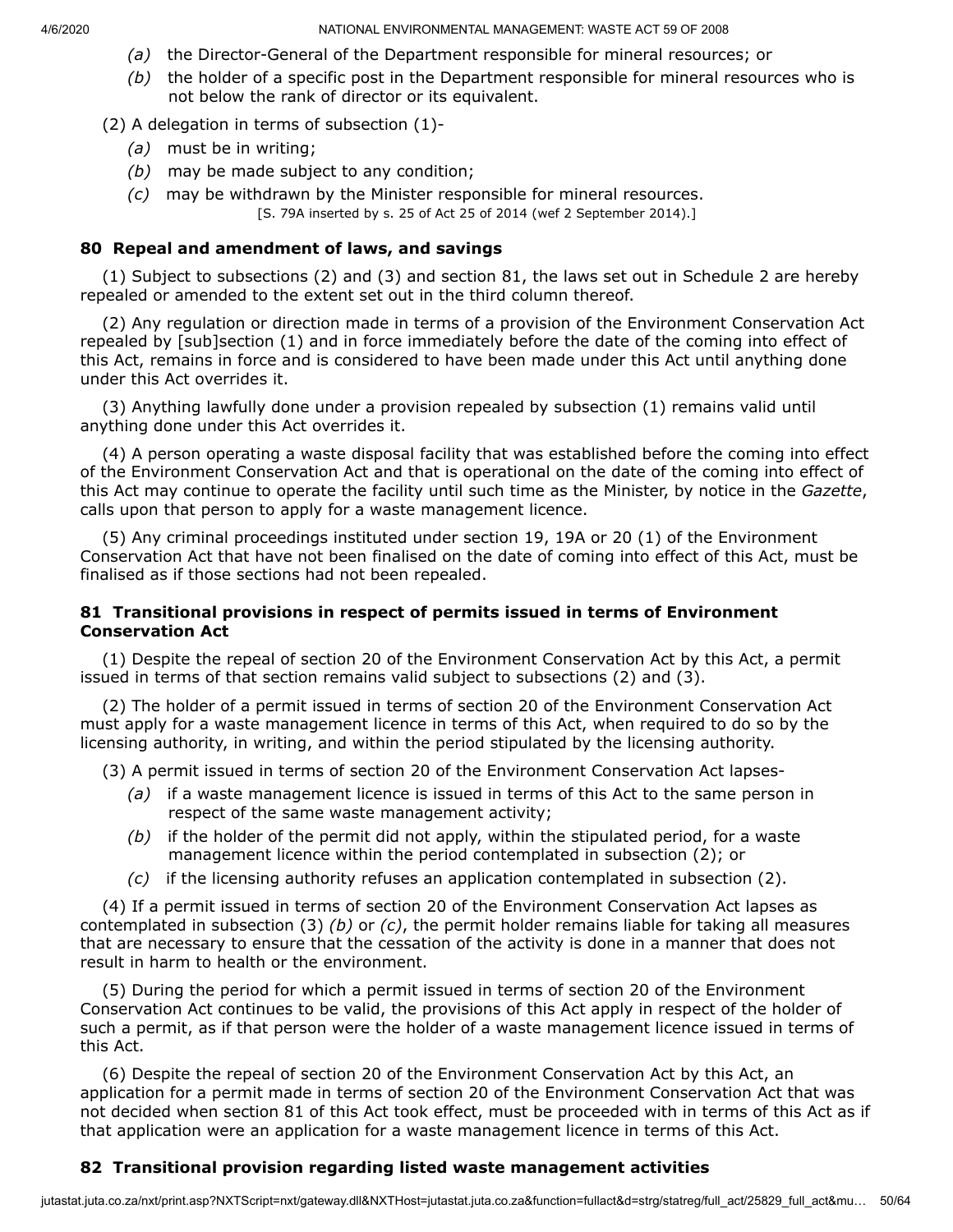A person who conducts a waste management activity listed in Schedule 1 on the date of coming into effect of this Act, and who immediately before that date lawfully conducted that waste management activity under Government Notice 91 of 1 February 2002, may continue with the activity until such time that the Minister by notice in the *Gazette* directs that person to apply for a waste management licence under this Act.

## **83 Act regarded as specific environmental management Act**

This Act must be regarded as a specific environmental management Act for the purposes of the definition of **'specific environmental management Act'** contained in section 1 of the National Environmental Management Act.

#### **84 Short title and commencement**

(1) This Act is called the National Environmental Management: Waste Act, 2008, and takes effect on a date determined by the Minister by proclamation in the *Gazette*.

(2) Different dates may be so determined for different provisions of this Act.

#### **Schedule 1 WASTE MANAGEMENT ACTIVITIES IN RESPECT OF WHICH A WASTE MANAGEMENT LICENCE IS REQUIRED**

(Section 19)

#### **CATEGORY A**

*The activities listed under Category A are equivalent to those that require a basic assessment process as stipulated in the environmental impact assessment regulations made under section 24 (5) of the National Environmental Management Act, 1998 (Act 107 of 1998)*

#### **Storage and transfer of waste**

1 The temporary storage of general waste at a facility, including a waste transfer facility and container yard, that has the capacity to receive in excess of 30 tonnes of general waste per day or that has a throughput capacity in excess of 20m3 per day, including the construction of a facility and associated structures and infrastructure for such storage.

2 The temporary storage of hazardous waste at a facility, including a waste transfer facility and container yard, that has the capacity to receive in excess of three tonnes of hazardous waste per day, including the construction of a facility and associated structures and infrastructure for such storage.

#### **Recycling and recovery**

3 The sorting and shredding of general waste at a facility that has the capacity to receive in excess of one ton of general waste per day, including the construction of a facility and associated structures and infrastructure for such sorting or shredding.

4 The recovery of waste, excluding recovery that takes place as an integral part of an internal manufacturing process, at a facility that has the capacity to receive in excess of three tonnes of general waste or 100 kilograms of hazardous waste per day, including the construction of a facility and associated structures and infrastructure for such recovery.

#### **Treatment of waste**

5 The biological, physical or physicochemical treatment of general waste or the autoclaving, drying or microwaving of general waste at a facility that has the capacity to receive in excess of 10 tonnes of general waste per day, including the construction of a facility and associated structures and infrastructure for such treatment.

6 The biological or physicochemical treatment of hazardous waste or the autoclaving, drying or microwaving of hazardous waste, including the construction of a facility and associated structures and infrastructure for such treatment.

7 The treatment of waste in sludge lagoons.

## **Disposal of waste on land**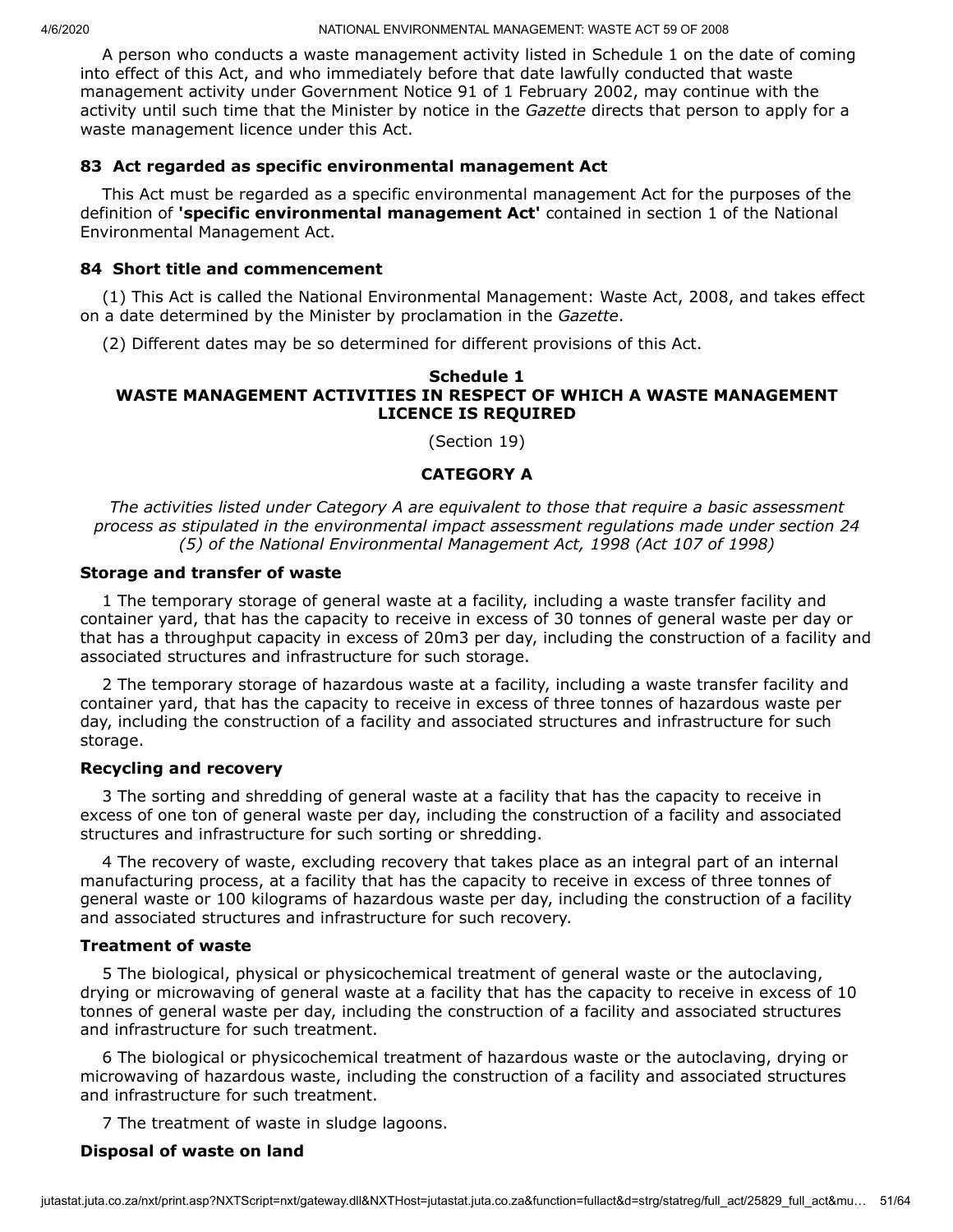8 The disposal of inert waste, excluding the disposal of less than 25 tonnes of inert waste for the purposes of levelling and building that has been authorised by or under legislation, including the construction of a facility and associated structures and infrastructure for such disposal.

9 The disposal of general waste to land covering an area of less than 100m2 or 200m3 air space, including the construction of a facility and associated structures and infrastructure for such disposal.

#### **Storage, treatment and processing of animal waste**

10 The storage, treatment or processing of animal manure, including the composting of animal manure, at a facility that has a throughput capacity in excess of 10 tonnes per month, including the construction of a facility and associated structures and infrastructure for such storage, treatment or processing.

11 The processing of waste at biogas installations with a capacity for receiving five tonnes or more per day of animal waste, animal manure, abattoir waste or vegetable waste, including the construction of a facility and associated structures and infrastructure for such processing animal manure and abattoir waste.

#### **Expansion or decommissioning of facilities and associated structures and infrastructure**

12 The expansion or decommissioning of facilities and associated structures and infrastructure for activities listed in this Schedule.

## **CATEGORY B**

*The activities listed under Category B are equivalent to those that require an environmental impact assessment process stipulated in the environmental impact assessment regulations made under section 24 (5) of the National Environmental Management Act, 1998 (Act 107 of 1998)*

## **Treatment of waste**

1 The treatment of general waste by a method other than biological, physical or physicochemical treatment at a facility with the capacity to receive in excess of 10 tonnes of general waste per day, including the construction of a facility and associated structures and infrastructure for such treatment.

2 The treatment of hazardous waste by a method other than biological or physicochemical treatment, including the construction of a facility and associated structures and infrastructure for such treatment.

3 The incineration of waste, including the construction of a facility and associated structures and infrastructure for the incineration of waste.

## **Disposal of waste on land**

4 The disposal of hazardous waste to land, including the construction of a facility and associated structures and infrastructure for such disposal.

5 The disposal of general waste to land covering an area of more than 100m2 or 200m3 of air space, including the construction of a facility and associated structures and infrastructure for such disposal.

## **Schedule 2 LAWS REPEALED OR AMENDED**

(Section 80)

| No. and year of law | <b>Short title</b>                    | <b>Extent of repeal or amendment</b>                                                                          |
|---------------------|---------------------------------------|---------------------------------------------------------------------------------------------------------------|
| Act 73 of 1989      | Environment Conservation<br>Act, 1989 | <b>1</b> Amends section 1 by deleting the definitions of<br>'disposal site' and 'waste'.                      |
|                     |                                       | 2 Repeals sections 19, 19A, 20, 24, 24A, 24B<br>land 24C.                                                     |
|                     |                                       | <b>3</b> Amends section 29, as follows: paragraph $(a)$<br>substitutes subsection $(3)$ ; and paragraph $(b)$ |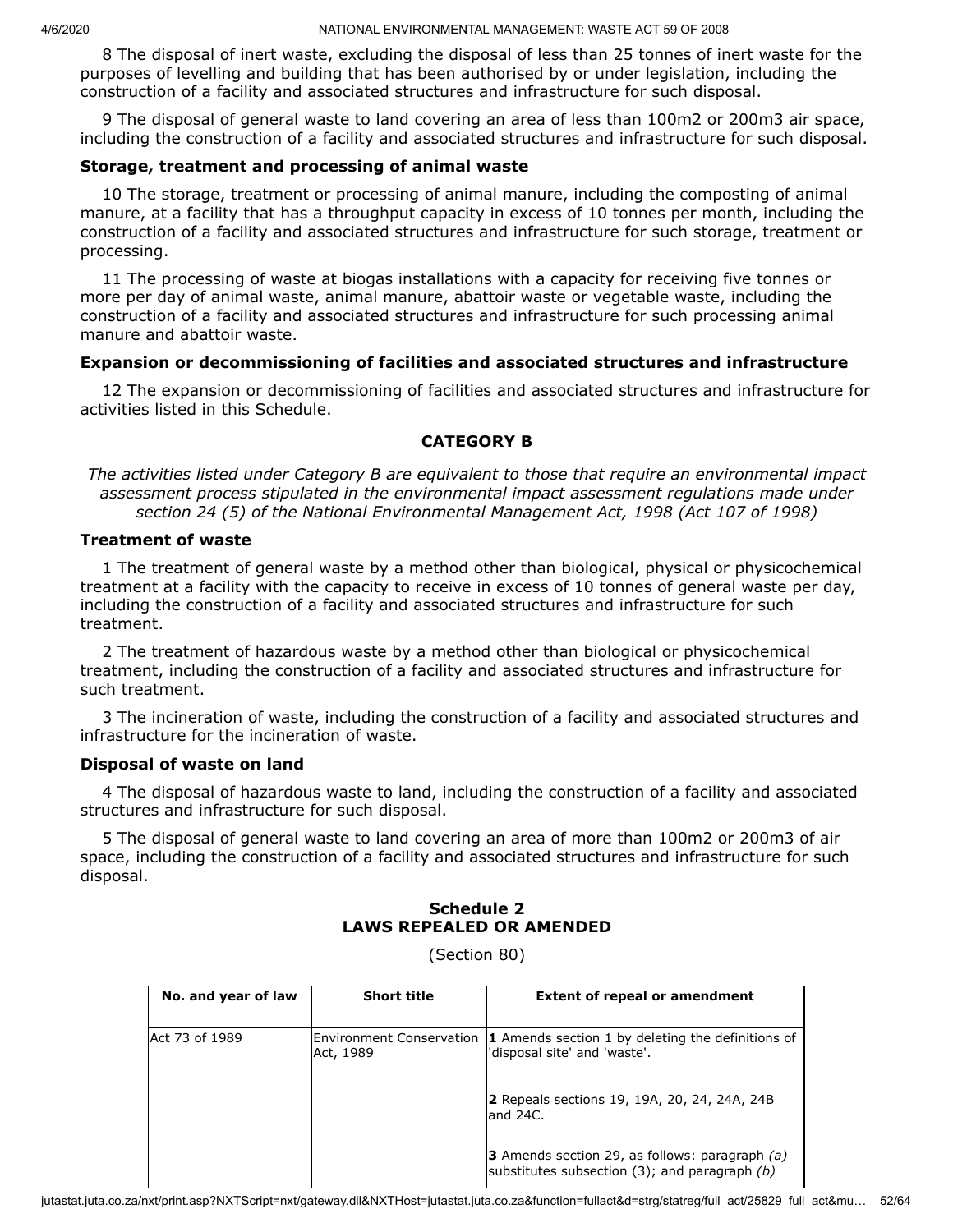|                                            |                                                                           | substitutes subsection (4). |
|--------------------------------------------|---------------------------------------------------------------------------|-----------------------------|
| Act 79 of 1992                             | Environment Conservation Repeals sections 8 and 9.<br>Amendment Act, 1992 |                             |
| Government Notice<br>1986, 1 August 1990   |                                                                           | Repeals the whole.          |
| Government Notice 292,<br>28 February 2003 |                                                                           | Repeals the whole.          |
|                                            |                                                                           |                             |

# **Schedule 3 DEFINED WASTES**

[Schedule 3 added by s. 18 of Act 26 of 2014 (wef 2 June 2014).]

# **CATEGORY A: Hazardous Waste**

**'hazardous waste'** means any waste that contains organic or inorganic elements or compounds that may, owing to the inherent physical, chemical or toxicological characteristics of that waste, have a detrimental impact on health and the environment and includes hazardous substances, materials or objects within business waste, residue deposits and residue stockpiles as outlined below:

**'business waste'** means waste that emanates from premises that are used wholly or mainly for commercial, retail, wholesale, entertainment or government administration purposes, which include:

|   | Wastes from agriculture, horticulture, aquaculture,<br>forestry, hunting and fishing, food preparation<br>and processing | (a) | hazardous portion of wastes from agriculture,<br>horticulture, aguaculture, forestry, hunting and fishing |
|---|--------------------------------------------------------------------------------------------------------------------------|-----|-----------------------------------------------------------------------------------------------------------|
|   | 2 Wastes from wood processing and the production of<br>panels and furniture, pulp, paper and cardboard                   | (a) | hazardous portion of wastes from wood processing and<br>the production of panels and furniture            |
|   |                                                                                                                          | (b) | hazardous portion of wastes from wood preservation                                                        |
|   |                                                                                                                          | (c) | hazardous portion of wastes from pulp, paper and<br>cardboard production and processing                   |
| 3 | Wastes from the leather, fur and textile industries                                                                      | (a) | hazardous portion of wastes from the leather and fur<br>industry                                          |
|   |                                                                                                                          | (b) | hazardous portion of wastes from the textile industry                                                     |
| 4 | Wastes from petroleum refining, natural gas<br>purification and pyrolytic treatment of coal                              | (a) | wastes from petroleum refining                                                                            |
|   |                                                                                                                          | (b) | from the pyrolytic treatment of coal                                                                      |
|   |                                                                                                                          | (c) | wastes from natural gas purification and transportation                                                   |
|   | 5 Wastes from inorganic chemical processes                                                                               | (a) | wastes from the manufacture, formulation, supply and<br>use (MFSU) of acids                               |
|   |                                                                                                                          | (b) | wastes from the MFSU of bases                                                                             |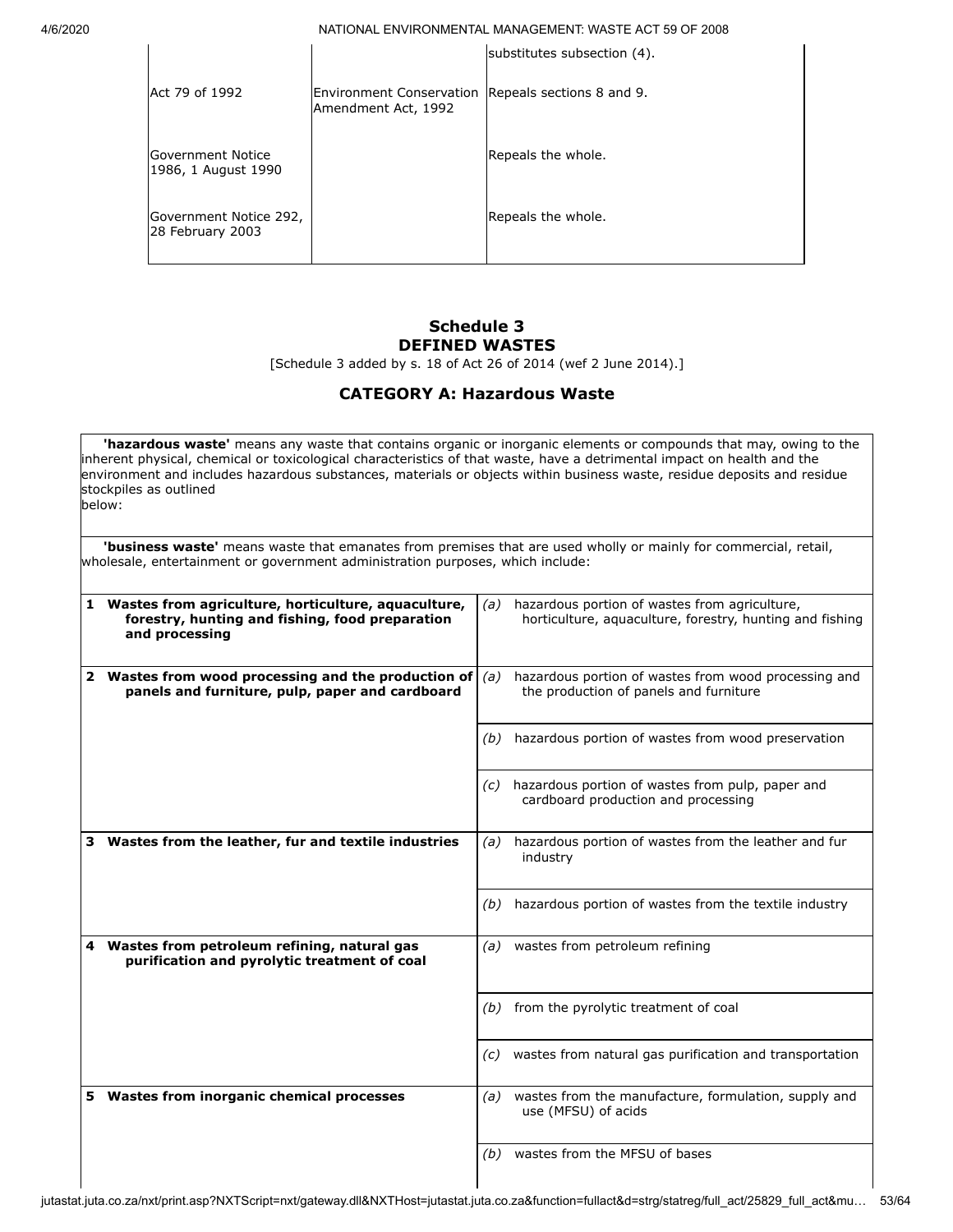|                                                    | wastes from the MFSU of salts and their solutions and<br>(C)<br>metallic oxides                                |
|----------------------------------------------------|----------------------------------------------------------------------------------------------------------------|
|                                                    | metal-containing wastes<br>(d)                                                                                 |
|                                                    | (e) wastes from the MFSU of sulphur chemicals, sulphur<br>chemical processes and desulphurisation processes    |
|                                                    | wastes from the MFSU of halogens and halogen chemical<br>(f)<br>processes                                      |
|                                                    | wastes from the MFSU of silicon and silicon derivatives<br>(g)                                                 |
|                                                    | (h) wastes from the MSFU of phosphorous chemicals and<br>phosphorous chemical processes                        |
|                                                    | wastes from the MFSU of nitrogen chemicals, nitrogen<br>(i)<br>chemical processes and fertiliser manufacture   |
|                                                    | wastes from the manufacture of inorganic pigments<br>(j)                                                       |
|                                                    | other wastes from inorganic chemical processes<br>(k)                                                          |
| <b>Wastes from organic chemical processes</b><br>6 | wastes from the manufacture, formulation, supply and<br>(a)<br>use (MFSU) of basic organic chemicals           |
|                                                    | wastes from the MFSU of plastics, synthetic rubber and<br>(b)<br>man-made fibres                               |
|                                                    | wastes from the MFSU of organic dyes and pigments<br>(C)                                                       |
|                                                    | wastes from the MFSU of organic plant protection<br>(d)<br>products, wood preserving agents and other biocides |
|                                                    | (e) wastes from the MFSU of pharmaceuticals                                                                    |
|                                                    | (f) wastes from the MFSU of fats, grease, soaps,<br>detergents, disinfectants and cosmetics                    |
|                                                    | other wastes from the MFSU of fine chemicals and<br>(q)<br>chemical products                                   |
| 7 Wastes from thermal processes                    | hazardous portion of wastes from power stations and<br>(a)<br>other combustion plants                          |
|                                                    | hazardous portion of wastes from the iron and steel<br>(b)<br>industry                                         |
|                                                    | (c) wastes from aluminium thermal metallurgy                                                                   |
|                                                    | (d) wastes from lead thermal metallurgy                                                                        |
|                                                    | wastes from zinc thermal metallurgy<br>(e)                                                                     |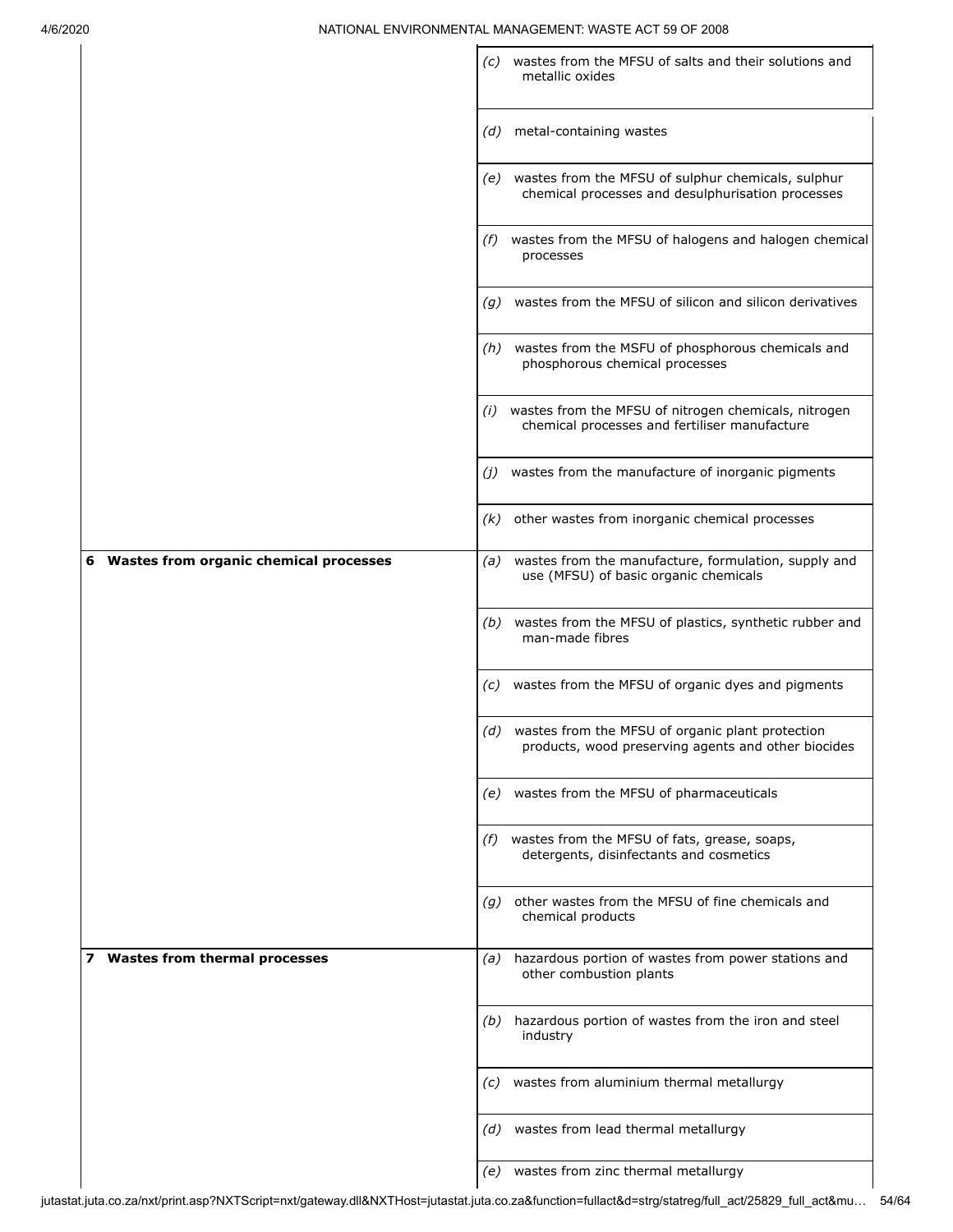| wastes from copper thermal metallurgy<br>(f)                                                                                  |
|-------------------------------------------------------------------------------------------------------------------------------|
| wastes from silver, gold and platinum thermal<br>(g)<br>metallurgy                                                            |
| wastes from other non-ferrous thermal metallurgy<br>(h)                                                                       |
| hazardous portion of wastes from casting of ferrous<br>(i)<br>pieces                                                          |
| hazardous portion of wastes from casting of non-ferrous<br>(j)<br>pieces                                                      |
| hazardous portion of wastes from manufacture of glass<br>(k)<br>and glass products                                            |
| hazardous portion of wastes from manufacture of<br>(1)<br>ceramic goods, bricks, tiles and construction products              |
| $(m)$ hazardous portion of wastes from manufacture of<br>cement, lime and plaster and articles and products<br>made from them |

| Waste from the photographic industry<br>8                                                                                                                                 | hazardous portion of waste from the photographic<br>(a)<br>industry                                                                                                                                                                 |
|---------------------------------------------------------------------------------------------------------------------------------------------------------------------------|-------------------------------------------------------------------------------------------------------------------------------------------------------------------------------------------------------------------------------------|
| Wastes from the manufacture, formulation, supply<br>9<br>and use (MFSU) of coatings (paints, varnishes<br>and vitreous enamels), adhesives, sealants and<br>printing inks | from MFSU and removal of paint and varnish<br>(a)                                                                                                                                                                                   |
|                                                                                                                                                                           | wastes from MFSU of other coatings (including ceramic<br>(b)<br>materials)                                                                                                                                                          |
|                                                                                                                                                                           | wastes from MFSU of printing inks<br>(c)                                                                                                                                                                                            |
|                                                                                                                                                                           | wastes from MFSU of adhesives and sealants (including<br>(d)<br>waterproofing products)                                                                                                                                             |
| Wastes from chemical surface treatment and<br>10<br>coating of metals and other materials; non-<br>ferrous hydrometallurgy                                                | wastes from chemical surface treatment and coating of<br>(a)<br>metals and other materials (for example galvanic<br>processes, zinc coating processes, pickling processes,<br>etching, phosphating, alkaline degreasing, anodising) |
|                                                                                                                                                                           | wastes from non-ferrous hydrometallurgical processes<br>(b)                                                                                                                                                                         |
|                                                                                                                                                                           | wastes from sludges and solids from tempering<br>(c)<br>processes                                                                                                                                                                   |
|                                                                                                                                                                           | wastes from hot galvanising processes<br>(d)                                                                                                                                                                                        |
| 11 Wastes from shaping and physical and mechanical                                                                                                                        | hazardous portion of wastes from shaping and physical<br>(a)                                                                                                                                                                        |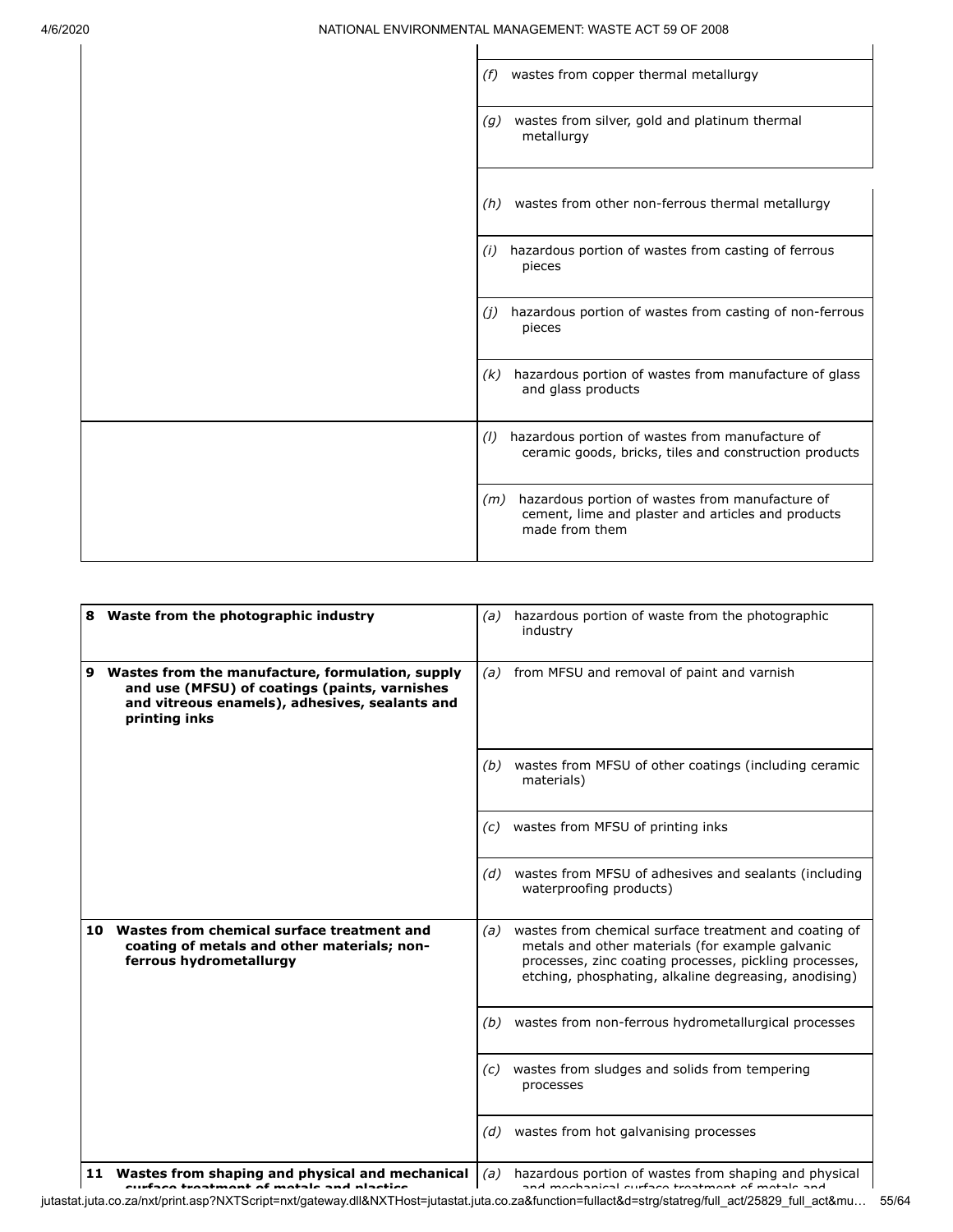$\overline{\phantom{a}}$ 

4/6/2020 NATIONAL ENVIRONMENTAL MANAGEMENT: WASTE ACT 59 OF 2008

| ∸∪ |                                                                  |     | <u>INATIONAL LIVYIINOININLIVIALINAINAULINLIVII. YVÄYTE AUT 33 OL 2000</u> |
|----|------------------------------------------------------------------|-----|---------------------------------------------------------------------------|
|    | Suriace treatment or metals and plastics                         |     | and methanital sunate treatment or metals and<br>plastics                 |
|    |                                                                  | (b) | wastes from water and steam degreasing processes                          |
|    | 12 Oil wastes and wastes of liquid fuels (except edible<br>oils) | (a) | waste hydraulic oils                                                      |
|    |                                                                  | (b) | waste engine, gear and lubricating oils                                   |
|    |                                                                  | (c) | waste insulating and heat transmission oils                               |
|    |                                                                  | (d) | oil/water separator contents                                              |
|    |                                                                  | (e) | wastes of liquid fuels                                                    |
|    |                                                                  | (f) | hazardous portion of other oil wastes                                     |
| 13 | Waste organic solvents, refrigerants and<br>propellants          | (a) | waste organic solvents, refrigerants and foam/aerosol<br>propellants      |

| 14 Other wastes not specified in the list | (a) hazardous portion of wastes from end-of-life vehicles<br>from different means of transport (including off-road<br>machinery) and wastes from dismantling of end-of-life<br>vehicles and vehicle maintenance |
|-------------------------------------------|-----------------------------------------------------------------------------------------------------------------------------------------------------------------------------------------------------------------|
|                                           | hazardous portion of wastes from electrical and<br>(b)<br>electronic equipment                                                                                                                                  |
|                                           | hazardous portion of wastes from off-specification<br>(c)<br>batches and unused products                                                                                                                        |
|                                           | (d) wastes from discarded gases in pressure containers and<br>discarded chemicals                                                                                                                               |
|                                           | wastes from discarded batteries and accumulators<br>(e)                                                                                                                                                         |
|                                           | wastes from transport tank, storage tank and barrel<br>(f)<br>cleaning                                                                                                                                          |
|                                           | spent catalysts wastes<br>(g)                                                                                                                                                                                   |
|                                           | (h) oxidising substances wastes                                                                                                                                                                                 |
|                                           | aqueous liquid wastes destined for off-site treatment<br>(i)                                                                                                                                                    |
|                                           | waste linings and refractories<br>(i)                                                                                                                                                                           |
| <b>Construction wastes</b><br>15.         | wastes from bituminous mixtures, coal tar and tarred<br>(a)<br>products                                                                                                                                         |
|                                           | discarded metals (including their alloys)<br>(b)                                                                                                                                                                |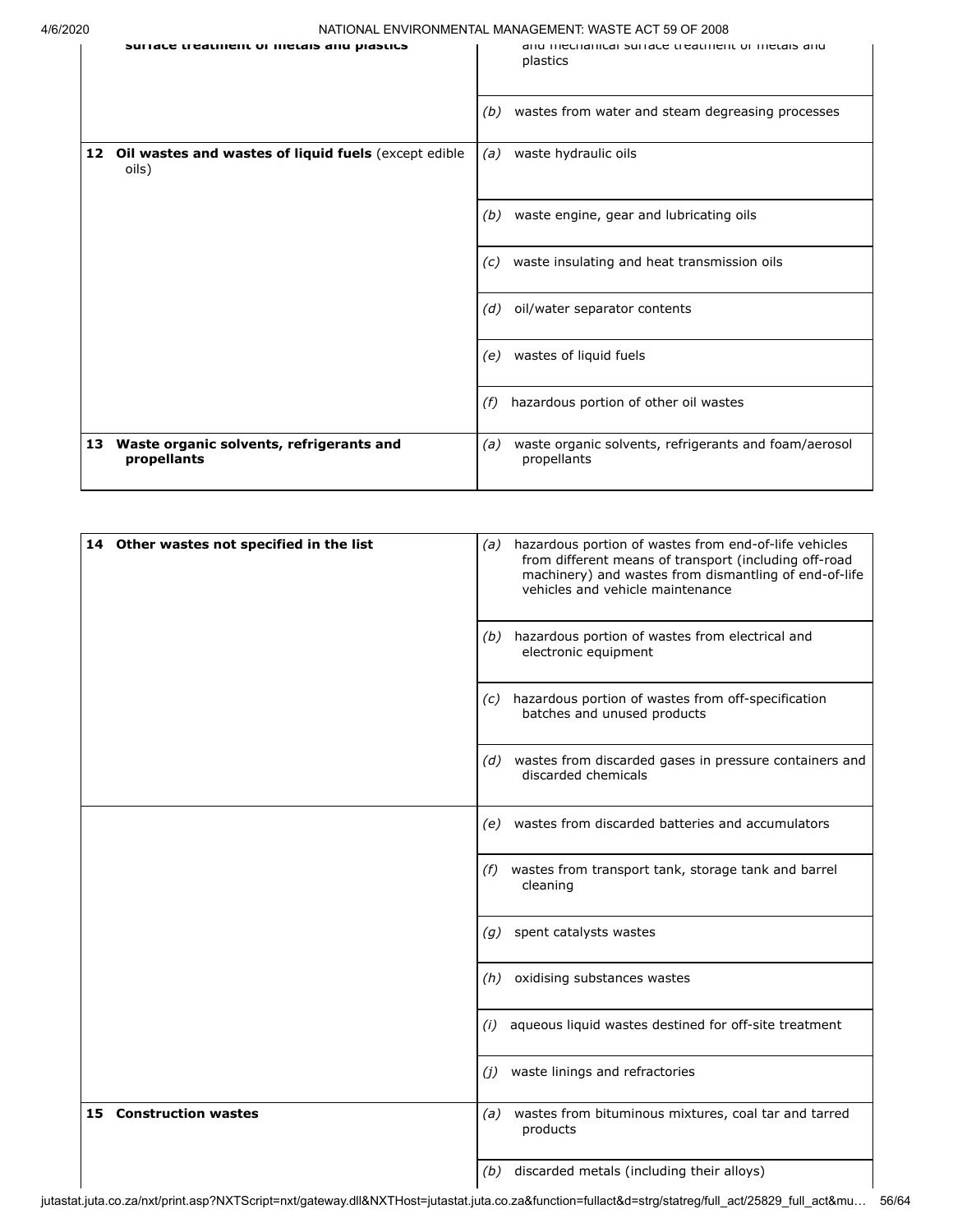$\mathbf{I}$ 

 $\mathbf{I}$ 

 $\overline{1}$ 

|                                                                                                                                                        | (c) waste soil (including excavated soil from contaminated<br>sites), stones and dredging spoil |
|--------------------------------------------------------------------------------------------------------------------------------------------------------|-------------------------------------------------------------------------------------------------|
|                                                                                                                                                        | wastes from insulation materials and asbestos-<br>(d)<br>containing construction materials      |
|                                                                                                                                                        | wastes from gypsum-based construction material<br>(e)                                           |
|                                                                                                                                                        | wastes from other construction and demolition<br>(f)                                            |
| 16 Wastes from human or animal health care and/or<br>related research (except kitchen and restaurant<br>wastes not arising from immediate health care) | (a) wastes from natal care, diagnosis, treatment or<br>prevention of disease in humans          |
|                                                                                                                                                        | (b) wastes from research, diagnosis, treatment or<br>prevention of disease involving animals    |
| 17 Wastes from waste management facilities                                                                                                             | hazardous portion of wastes from incineration or<br>(a)<br>pyrolysis of waste                   |
|                                                                                                                                                        | hazardous portion of wastes from physico/chemical<br>(b)<br>treatments of waste                 |
|                                                                                                                                                        | hazardous portion of stabilised/solidified wastes<br>(C)                                        |
|                                                                                                                                                        | (d) hazardous portion of wastes from aerobic treatment of<br>solid wastes                       |
|                                                                                                                                                        | hazardous portion of wastes from anaerobic treatment<br>(e)<br>of waste                         |
|                                                                                                                                                        | landfill leachate wastes<br>(f)                                                                 |
|                                                                                                                                                        | wastes from shredding of metal-containing wastes<br>(g)                                         |
|                                                                                                                                                        | wastes from oil regeneration<br>(h)                                                             |
|                                                                                                                                                        | wastes from soil remediation<br>(i)                                                             |

**'residue deposits'** means any residue stockpile remaining at the termination, cancellation or expiry of a prospecting right, mining right, mining permit, exploration right or production right;

**'residue stockpile'** means any debris, discard, tailings, slimes, screening, slurry, waste rock, foundry sand, mineral processing plant waste, ash or any other product derived from or incidental to a mining operation and which is stockpiled, stored or accumulated within the mining area for potential reuse, or which is disposed of, by the holder of a mining right, mining permit or, production right or an old order right, including historic mines and dumps created before the implementation of this Act. Residue deposits and residue stockpiles include:

**1) Wastes resulting from exploration, mining, quarrying, and physical and chemical treatment of minerals**

*(a)* wastes from mineral excavation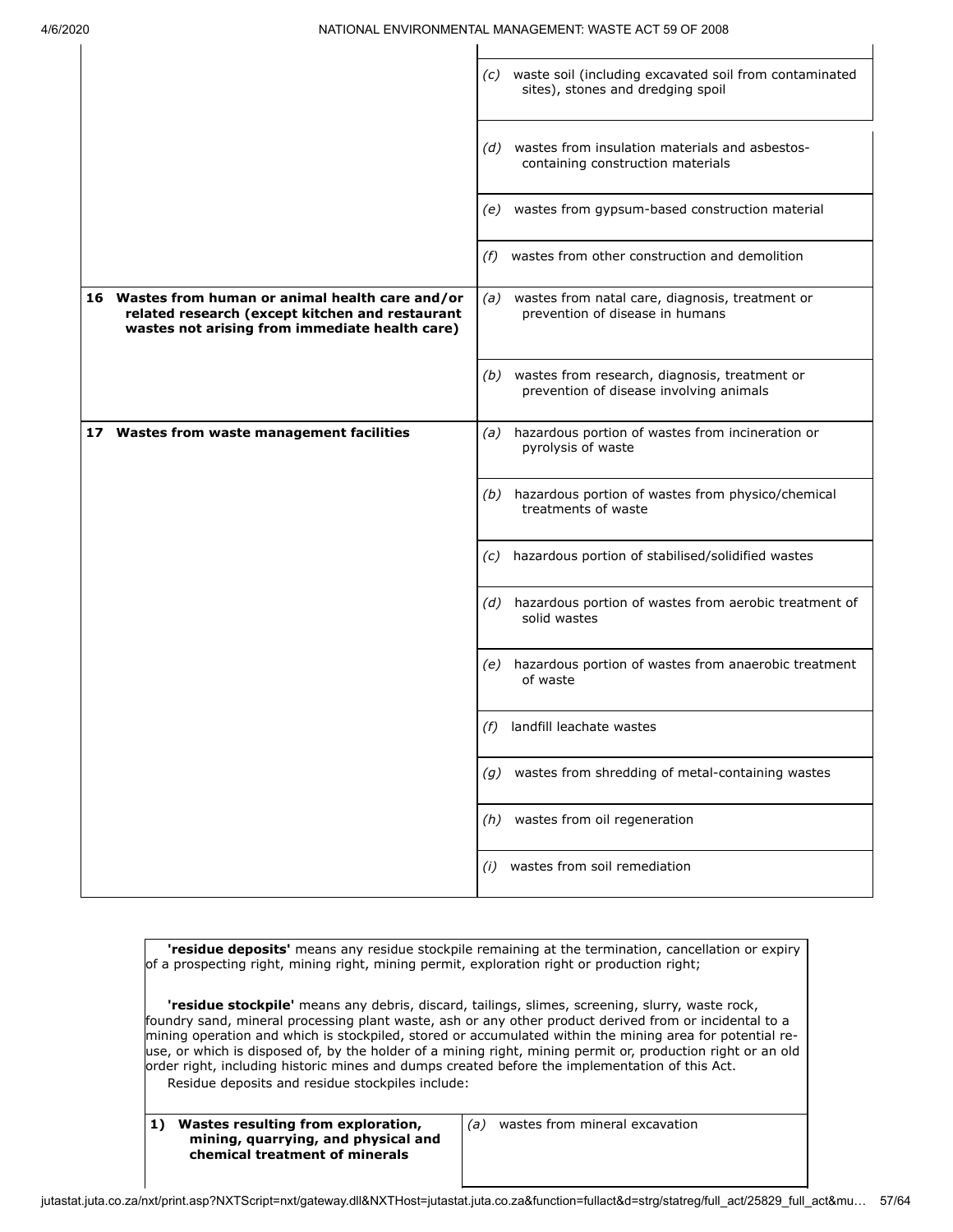| (b) wastes from physical and chemical processing of |  |  |  |  |
|-----------------------------------------------------|--|--|--|--|
| metalliferous minerals                              |  |  |  |  |

*(c)* wastes from physical and chemical processing of non-metalliferous minerals

*(d)* wastes from drilling muds and other drilling operations

## **CATEGORY B: General Waste**

**'general waste'** means waste that does not pose an immediate hazard or threat to health or to the environment, and includes-

- *(a)* domestic waste;
- *(b)* building and demolition waste;
- *(c)* business waste;
- *(d)* inert waste; or
- *(e)* any waste classified as non-hazardous waste in terms of the regulations made under section 69,

and includes non-hazardous substances, materials or objects within business, domestic, inert, building and demolition wastes as outlined below:

**'business waste'** means waste that emanates from premises that are used wholly or mainly for commercial, retail, wholesale, entertainment or government administration purposes, which include:

| 1 | Wastes from agriculture, horticulture,<br>aquaculture, forestry, hunting and<br>fishing, food preparation and<br>processing | (a) | wastes from agriculture, horticulture,<br>aguaculture, forestry, hunting and fishing<br>not otherwise specified in Category A                                                                                                 |
|---|-----------------------------------------------------------------------------------------------------------------------------|-----|-------------------------------------------------------------------------------------------------------------------------------------------------------------------------------------------------------------------------------|
|   |                                                                                                                             | (b) | wastes from the preparation and processing<br>of meat, fish and other foods of animal<br>origin                                                                                                                               |
|   |                                                                                                                             | (c) | wastes from fruit, vegetables, cereals, edible<br>oils, cocoa, coffee, tea and tobacco<br>preparation and processing; conserve<br>production; yeast and yeast extract<br>production, molasses preparation and<br>fermentation |
|   |                                                                                                                             |     | $(d)$ wastes from sugar processing                                                                                                                                                                                            |
|   |                                                                                                                             |     | (e) wastes from the dairy products industry                                                                                                                                                                                   |
|   |                                                                                                                             | (f) | wastes from the baking and confectionery<br>industry                                                                                                                                                                          |
|   |                                                                                                                             | (q) | wastes from the production of alcoholic and<br>non-alcoholic beverages (except coffee, tea<br>and cocoa)                                                                                                                      |
|   | 2 Wastes from wood processing and the<br>production of panels and furniture,<br>pulp, paper and cardboard                   | (a) | wastes from wood processing and the<br>production of panels and furniture not<br>otherwise specified in Category A                                                                                                            |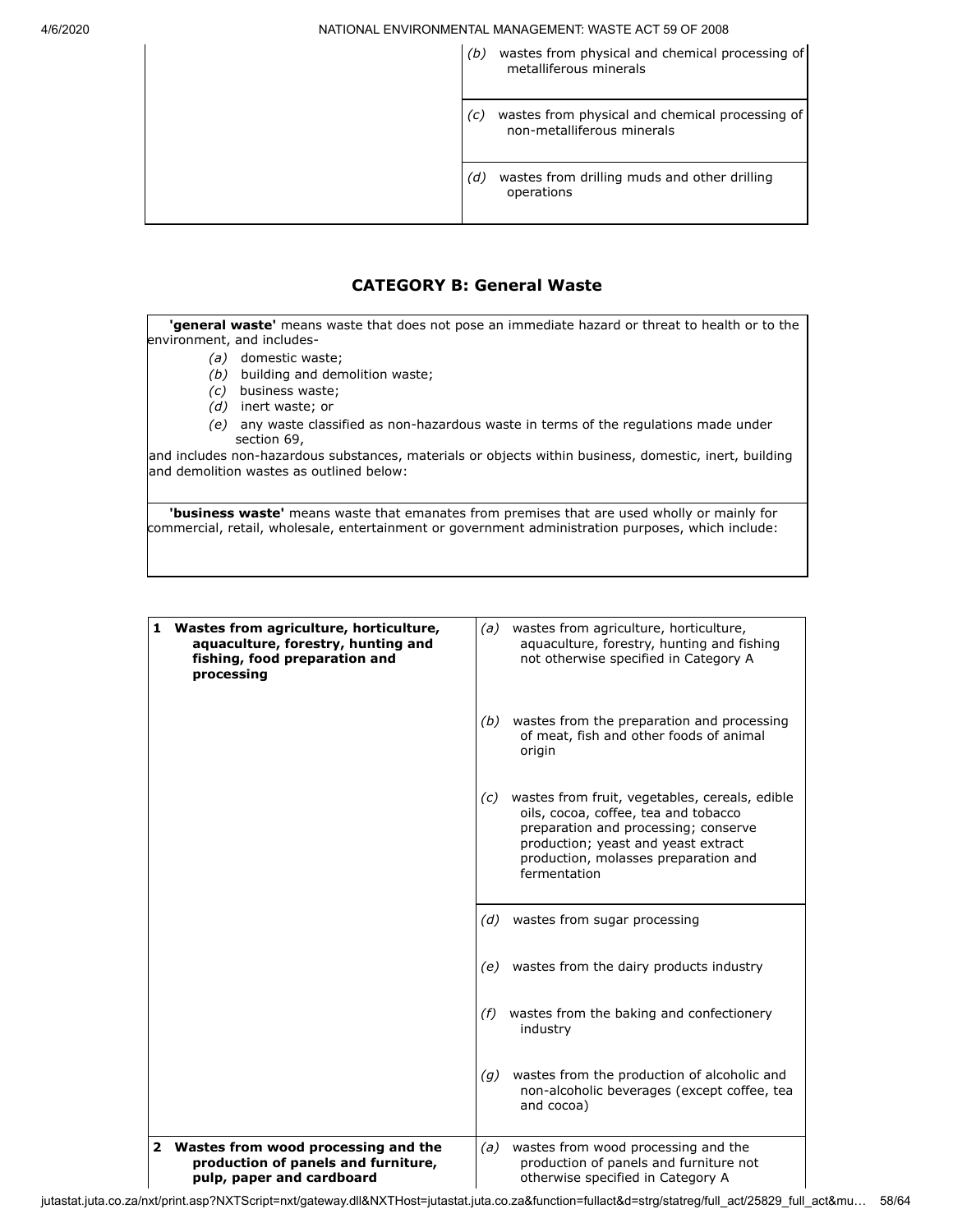|    |                                                                                                |     | (b) wastes from wood preservation not otherwise<br>specified in Category A                                                                                                                                                          |
|----|------------------------------------------------------------------------------------------------|-----|-------------------------------------------------------------------------------------------------------------------------------------------------------------------------------------------------------------------------------------|
|    |                                                                                                |     |                                                                                                                                                                                                                                     |
|    |                                                                                                |     | (c) wastes from pulp, paper and cardboard<br>production and processing not otherwise<br>specified in Category A                                                                                                                     |
|    | 3 Wastes from the leather, fur and textile<br><b>industries</b>                                |     | (a) wastes from the leather and fur industry not<br>otherwise specified in Category A                                                                                                                                               |
|    |                                                                                                |     | (b) wastes from the textile industry not otherwise<br>specified in Category A                                                                                                                                                       |
|    | 4 Wastes from thermal processes                                                                | (a) | wastes from power stations and other<br>combustion plants not otherwise specified in<br>Category A                                                                                                                                  |
|    |                                                                                                |     | (b) wastes from the iron and steel industry not<br>otherwise specified in Category A                                                                                                                                                |
|    |                                                                                                |     | (c) wastes from casting of ferrous pieces not<br>otherwise specified in Category A                                                                                                                                                  |
|    |                                                                                                | (d) | wastes from casting of non-ferrous pieces not<br>otherwise specified in Category A                                                                                                                                                  |
|    |                                                                                                | (e) | wastes from manufacture of glass and glass<br>products not otherwise specified in Category<br>А                                                                                                                                     |
|    |                                                                                                | (f) | wastes from manufacture of ceramic goods,<br>bricks, tiles and construction products not<br>otherwise specified in Category A                                                                                                       |
|    |                                                                                                | (g) | wastes from manufacture of cement, lime and<br>plaster and articles and products made from<br>them not otherwise specified in Category A                                                                                            |
|    | 5 Waste from the photographic industry                                                         | (a) | waste from the photographic industry not<br>otherwise specified in Category A                                                                                                                                                       |
| 6. | Wastes from shaping and physical and<br>mechanical surface treatment of metals<br>and plastics | (a) | wastes from shaping and physical and<br>mechanical surface treatment of metals and<br>plastics not otherwise specified in Category<br>A                                                                                             |
|    | 7 Oil wastes and wastes of liquid fuels                                                        | (a) | oil wastes not otherwise specified in Category<br>А                                                                                                                                                                                 |
|    | 8 Other wastes not specified in the list                                                       | (a) | wastes from end-of-life vehicles from<br>different means of transport (including off-<br>road machinery) and wastes from<br>dismantling of end-of-life vehicles and<br>vehicle maintenance not otherwise specified<br>in Category A |
|    |                                                                                                | (b) | wastes from electrical and electronic<br>equipment not otherwise specified in                                                                                                                                                       |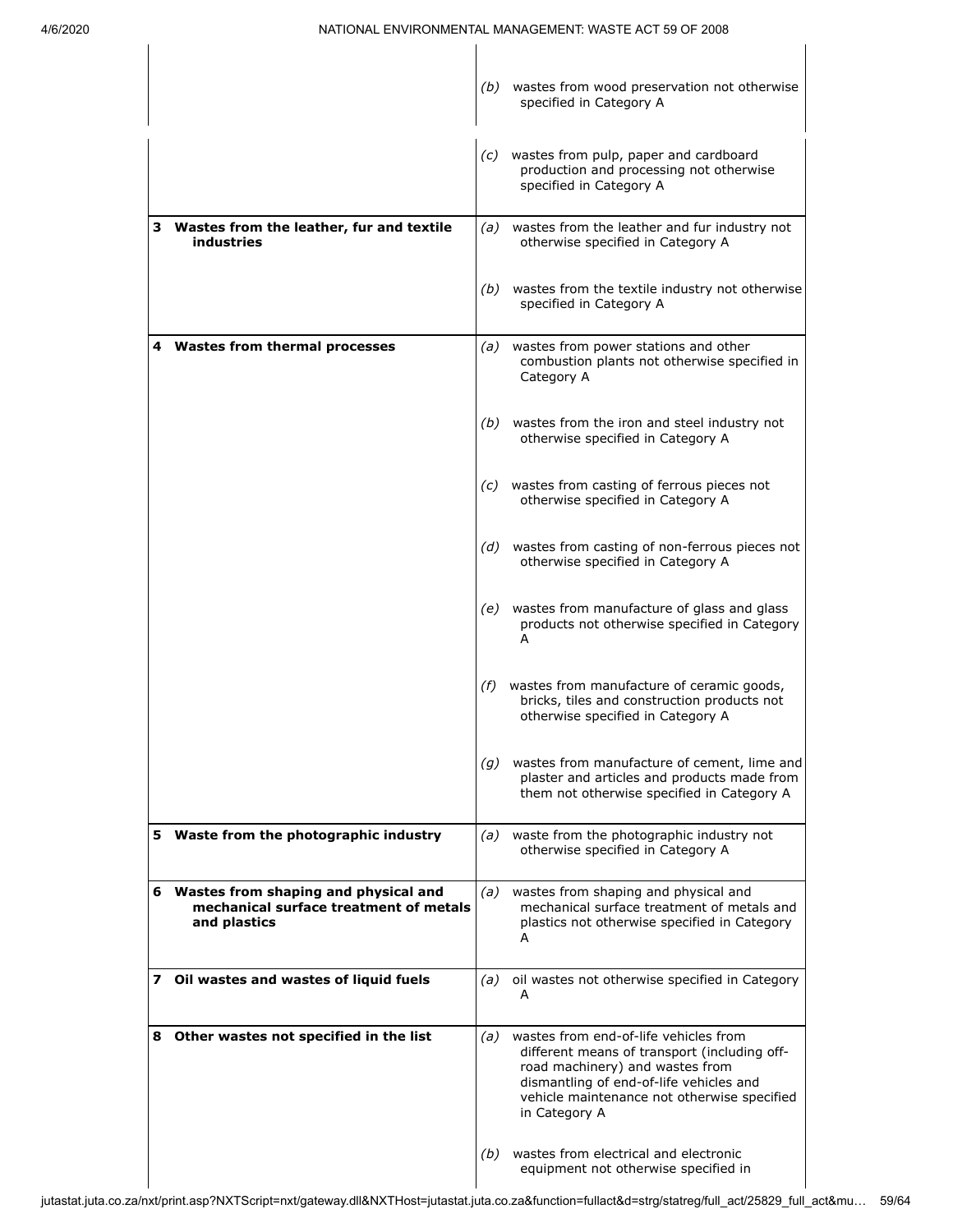|                                               |                   | Category A                                                                                                                                                                    |
|-----------------------------------------------|-------------------|-------------------------------------------------------------------------------------------------------------------------------------------------------------------------------|
|                                               | $\left( c\right)$ | wastes from off-specification batches and<br>unused products not otherwise specified in<br>Category A                                                                         |
| <b>Food wastes</b><br>9                       | (a)               | waste from kitchen and restaurant facilities                                                                                                                                  |
| 10 Wastes from waste management<br>facilities |                   | (a) wastes from incineration or pyrolysis of waste<br>not otherwise specified in Category A                                                                                   |
|                                               | (b)               | wastes from aerobic treatment of solid wastes<br>not otherwise specified in Category A                                                                                        |
|                                               | (c)               | wastes from anaerobic treatment of waste not<br>otherwise specified in Category A                                                                                             |
|                                               | (d)               | wastes from shredding of metal-containing<br>wastes not otherwise specified in Category A                                                                                     |
|                                               | (e)               | wastes from the mechanical treatment of<br>waste not otherwise specified in Category A<br>(for example sorting, crushing, compacting,<br>pelletising) not otherwise specified |

**'building and demolition waste'** means waste, excluding hazardous waste, produced during the construction, alteration, repair or demolition of any structure, and includes rubble, earth, rock and wood displaced during that construction, alteration, repair or demolition, which include:

| 11 | <b>Building and demolition wastes</b> | (a) | discarded concrete, bricks, tiles and ceramics |
|----|---------------------------------------|-----|------------------------------------------------|
|    |                                       | (b) | discarded wood, glass and plastic              |
|    |                                       | (c) | discarded metals                               |
|    |                                       | (d) | discarded soil, stones and dredging spoil      |
|    |                                       | (e) | Other discarded building and demolition wastes |

| <b>'domestic waste'</b> means waste, excluding hazardous waste, that emanates from premises that are used wholly or<br>mainly for residential, educational, health care, sport or recreation purposes, which include: |                                                                             |  |  |
|-----------------------------------------------------------------------------------------------------------------------------------------------------------------------------------------------------------------------|-----------------------------------------------------------------------------|--|--|
| <b>Domestic wastes</b>                                                                                                                                                                                                | garden and park wastes<br>(a)<br>municipal waste<br>(b.<br>food waste<br>(C |  |  |

**'inert waste'** means waste that-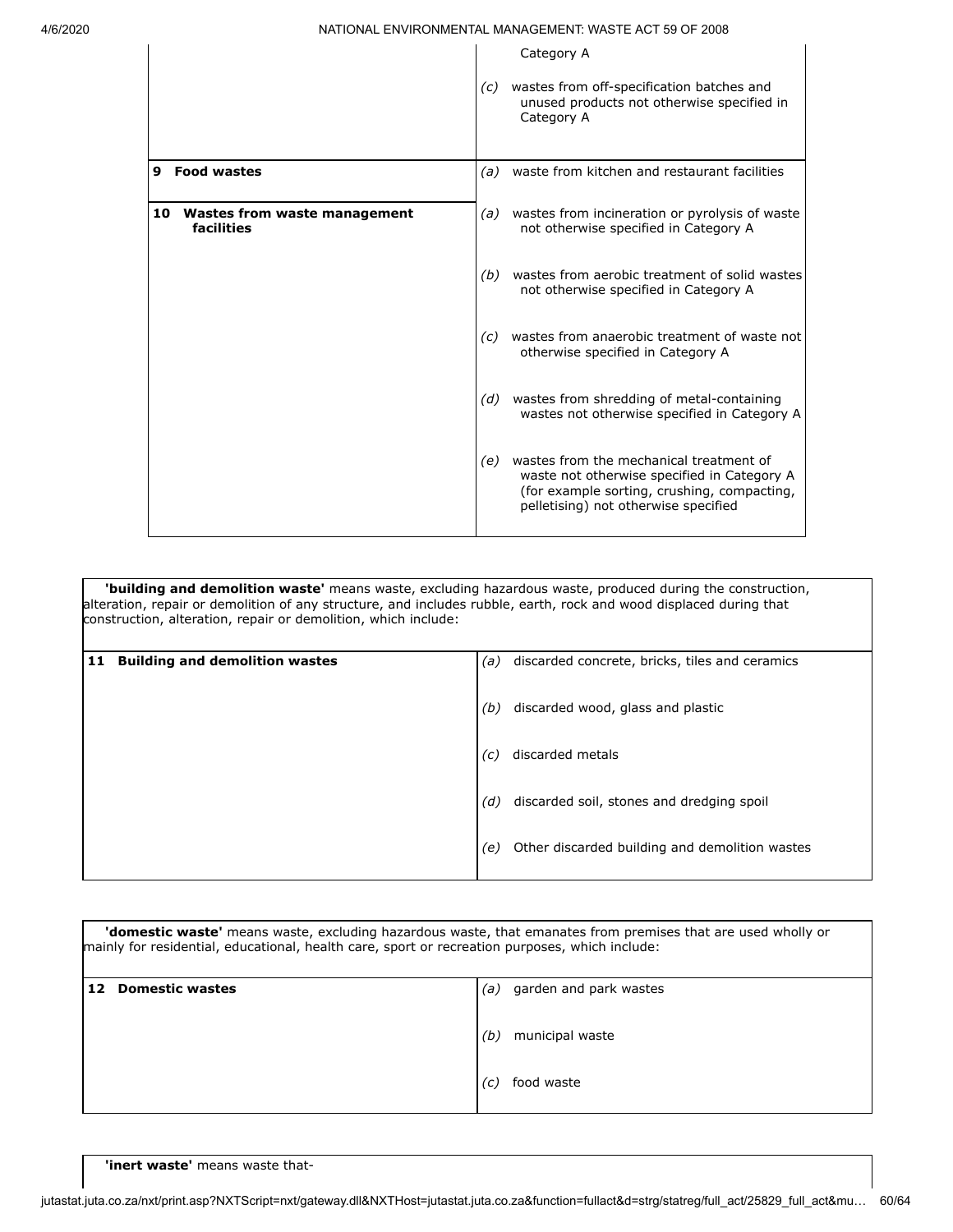- *(a)* does not undergo any significant physical, chemical or biological transformation after disposal;
- *(b)* does not burn, react physically or chemically biodegrade or otherwise adversely affect any other matter or environment with which it may come into contact; and
- *(c)* does not impact negatively on the environment, because of its pollutant content and because the toxicity of its leachate is insignificant; and which include:

| 13 | <b>Inert waste</b> | (a)        | discarded concrete, bricks, tiles and ceramics               |
|----|--------------------|------------|--------------------------------------------------------------|
|    |                    | (b)<br>(c) | discarded glass<br>discarded soil, stones and dredging spoil |
|    |                    |            |                                                              |

# **NATIONAL ENVIRONMENTAL MANAGEMENT: WASTE AMENDMENT ACT 26 OF 2014 [1](#page-60-0)**

[ASSENTED TO 30 MAY 2014] [DATE OF COMMENCEMENT: 2 JUNE 2014]

(see s. 19 of this Act)

*(English text signed by the President)*

#### **published in**

*GG* 37714 of 2 June 2014

#### **ACT**

**To amend the National Environmental Management: Waste Act, 2008, so as to substitute and delete certain definitions; to exclude the department from the spheres of government that are required to compile integrated waste management plans; to require the MEC responsible for waste management to act in concurrence with the Minister when requesting certain persons to compile and submit industry waste management plans; to provide for the exclusion of the provincial department responsible for waste management from the requirement to compile an industry waste management plan; to establish a pricing strategy; to provide for the content and application of the pricing strategy; to establish the Waste Management Bureau; to provide for the determination of policy and the Minister's oversight in relation to the Waste Management Bureau; to provide for the determination of policy and the Minister's oversight in relation to the Waste Management Bureau; to provide for the objects, functions, funding, financial management, reporting and auditing, immovable property of the Waste Management Bureau; to provide for the employees of the Waste Management Bureau; to provide for the appointment and the functions of the Chief Executive Officer of the Waste Management Bureau; to prescribe certain matters in relation to the Waste Management Bureau; to provide for transitional provisions in respect of existing industry waste management plans and to provide for matters connected therewith.**

<span id="page-60-0"></span>BE IT ENACTED by the Parliament of the Republic of South Africa, as follows:-

 $1$  This Act has been updated to include all available historical commencement details

Amends section 1 of the National Environmental Management: Waste Act 59 of 2008, as follows: paragraph *(a)* deletes the definition of 'by-product'; paragraph *(b)* deletes the definitions of 'building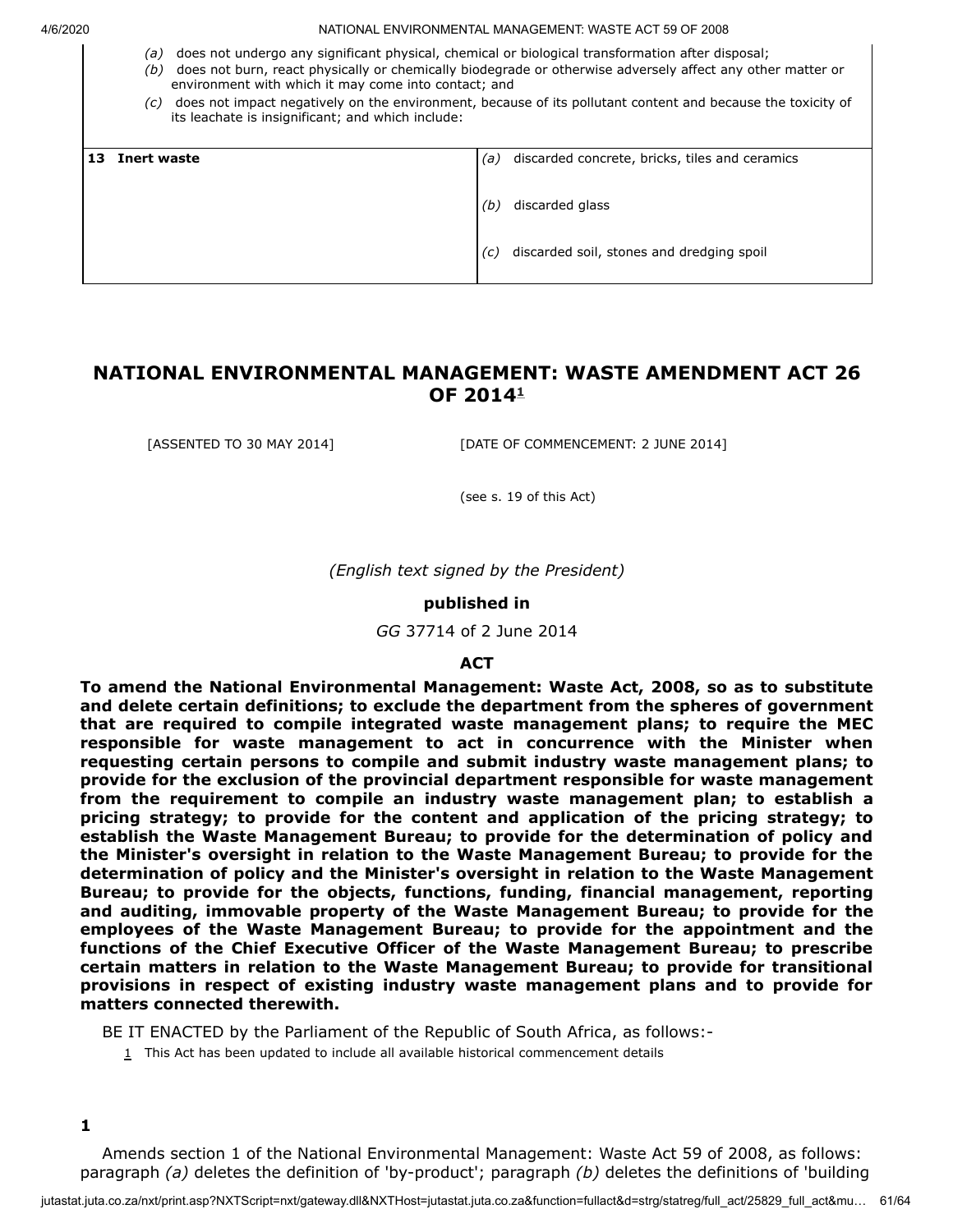and demolition waste', 'business waste', 'domestic waste', 'general waste', 'hazardous waste', 'inert waste', 'residue deposits'<sup>[2](#page-61-0)</sup> and 'residue stockpiles'<sup>[3](#page-61-1)</sup> and inserts these definitions in Schedule 3;<sup>[4](#page-61-2)</sup> paragraph *(c)* substitutes the definition of 'Department'; paragraph *(d)* inserts the definition of 'employment practice'; paragraph *(e)* substitutes the definition of 'Minister'; paragraph *(f)* substitutes the definition of 'recovery'; paragraph *(g)* substitutes the definition of 're-use'; paragraph *(h)* inserts the definition of 'the Bureau'; and paragraph *(i)* substitutes the definition of 'waste'.

<span id="page-61-0"></span>2 The definition of 'residue deposit' in s. 1 of the National Environmental Management: Waste Act 59 of 2008 is to be inserted by s. 18 *(b)* of the National Environmental Management Laws Amendment Act with effect from 2 September 2014, three months after its purported deletion by s. 1 *(b)* of this Act

<span id="page-61-1"></span>3 The definition of 'residue stock pile' in s. 1 of the National Environmental Management: Waste Act 59 of 2008 is to be inserted by s. 18 *(b)* of the National Environmental Management Laws Amendment Act with effect from 2 September 2014, three months after its purported deletion by s. 1 *(b)* of this Act

<span id="page-61-2"></span>4 Schedule 3 to the National Environmental Management: Waste Act 59 of 2008 as inserted by s. 18 of this Act includes all the definitions deleted by s. 1 *(b)* of this Act, including 'residue deposits' and 'residue stockpile'

# **2**

Amends section 4 (1) of the National Environmental Management: Waste Act 59 of 2008 by deleting paragraph *(d)*.

## **3**

Amends section 11 of the National Environmental Management: Waste Act 59 of 2008, as follows: paragraph *(a)* substitutes subsection (1); paragraph *(b)* deletes subsection (3); paragraph *(c)* substitutes subsection (4) *(a)* (i) and (ii); paragraph *(d)* substitutes subsection (5); paragraph *(e)* substitutes subsection (7) *(a)*; and paragraph *(f)* deletes subsection (7) *(b)*.

## **4**

Amends section 12 of the National Environmental Management: Waste Act 59 of 2008, as follows: paragraph *(a)* substitutes in subsection (1) *(b)* the words preceding subparagraph (i); paragraph *(b)* substitutes subsection (1) *(c)* and *(d)*; paragraph *(c)* substitutes subsection (1) *(f)*; paragraph *(d)* substitutes subsection (1) *(h)*; and paragraph *(e)* substitutes subsection (2).

## **5**

Amends section 13 of the National Environmental Management: Waste Act 59 of 2008, as follows: paragraph *(a)* substitutes subsection (1); and paragraph *(b)* substitutes in subsection (2) the words preceding paragraph *(a)*.

## **6**

Inserts Chapter 3A (ss. 13A and 13B) in the National Environmental Management: Waste Act 59 of 2008.

## **7**

Amends section 28 of the National Environmental Management: Waste Act 59 of 2008, as follows: paragraph *(a)* inserts subsection (1A); paragraph *(b)* substitutes subsection (2); paragraph *(c)* deletes subsection (3); paragraph *(d)* substitutes subsection (6); and paragraph *(e)* substitutes subsection (7) *(a)*.

## **8**

Amends section 29 of the National Environmental Management: Waste Act 59 of 2008, as follows: paragraph *(a)* deletes subsection (2): paragraph *(b)* substitutes in subsection (3) the words preceding paragraph *(a)*; and paragraph *(c)* substitutes subsections (5) and (6).

## **9**

Amends section 30 of the National Environmental Management: Waste Act 59 of 2008 by substituting subsection (1).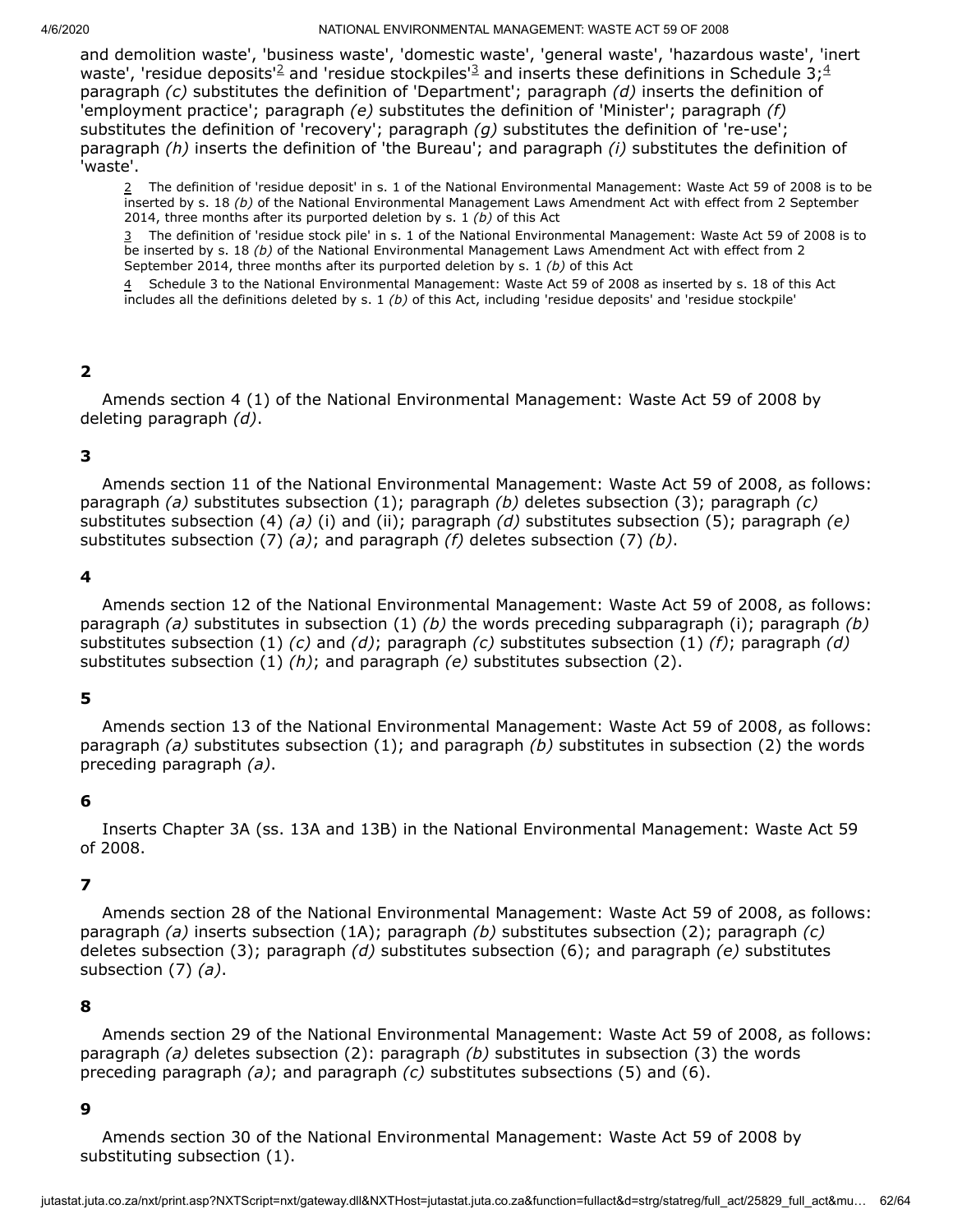# **10**

Amends section 32 of the National Environmental Management: Waste Act 59 of 2008, as follows: paragraph *(a)* substitutes in subsection (1) the words preceding paragraph *(a)*; paragraph *(b)* substitutes subsection (1) *(d)*; paragraph *(c)* inserts subsection (5A); paragraph *(d)* substitutes subsection (7).

# **11**

Amends section 33 of the National Environmental Management: Waste Act 59 of 2008 by substituting subsection (1).

# **12**

Amends section 34 of the National Environmental Management: Waste Act 59 of 2008 by substituting subsection (1).

# **13**

Inserts Part 7A (sections 34A-L inclusive) in the National Environmental Management: Waste Act 59 of 2008.

# **14**

Inserts section 69A in the National Environmental Management: Waste Act 59 of 2008.

# **15**

Repeals section 78 of the National Environmental Management: Waste Act 59 of 2008.

## **16**

Amends the Table of Contents of the National Environmental Management: Waste Act 59 of 2008, as follows: paragraph *(a)* inserts 'Chapter 3A' and items 13A and 13B; paragraph *(b)* inserts 'Part 7A' and items 34A to 34L inclusive; paragraph *(c)* inserts item 69A; and paragraph *(d)* adds item 3 under Schedules.

## **17 Transitional provisions in respect of any existing industry waste management plan**

(1) Existing industry waste management plans approved prior to commencement of this Act are subject to the provisions of this Act, the pricing strategy for waste management charges referred to in section 13A and subsequent waste charge provisions and procedures of the Act referred to in section 13B.

(2) A person, a category of persons or industry that operates in terms of an approved industry waste management plan at the time of the coming into operation of this Act, must align the plan with the provisions of this Act and the strategy referred to in [section] 13A, and this alignment must take place after the publication of the strategy and before the commencement of the Act contemplated in section 13B.

(3) A person, a category of persons or industry referred to in subsection (2) must, within 60 calendar days after the publication of the strategy, submit an initial draft aligned plan for review to the Minister or MEC, as the case may be, which must include specification of how the plan will transition to the system of waste charges outlined in the strategy contemplated in section 13A and which will subsequently be enacted in terms of section 13B.

(4) On receipt of the draft aligned plan referred to in subsection (3) by the Minister or MEC, he or she may review the proposed alignments and either accept or refer the proposed alignments back for further revision before acceptance.

(5) The process outlined in subsections (3) and (4) must be completed prior to the commencement of the Act contemplated in section 13B but the finalisation of these processes shall not delay the commencement of the Act contemplated in section 13B.

(6) A transitional period of 180 calendar days from the commencement of the Act referred to in section 13B is hereby provided for to enable transitional steps detailed in subsections (7) to (12).